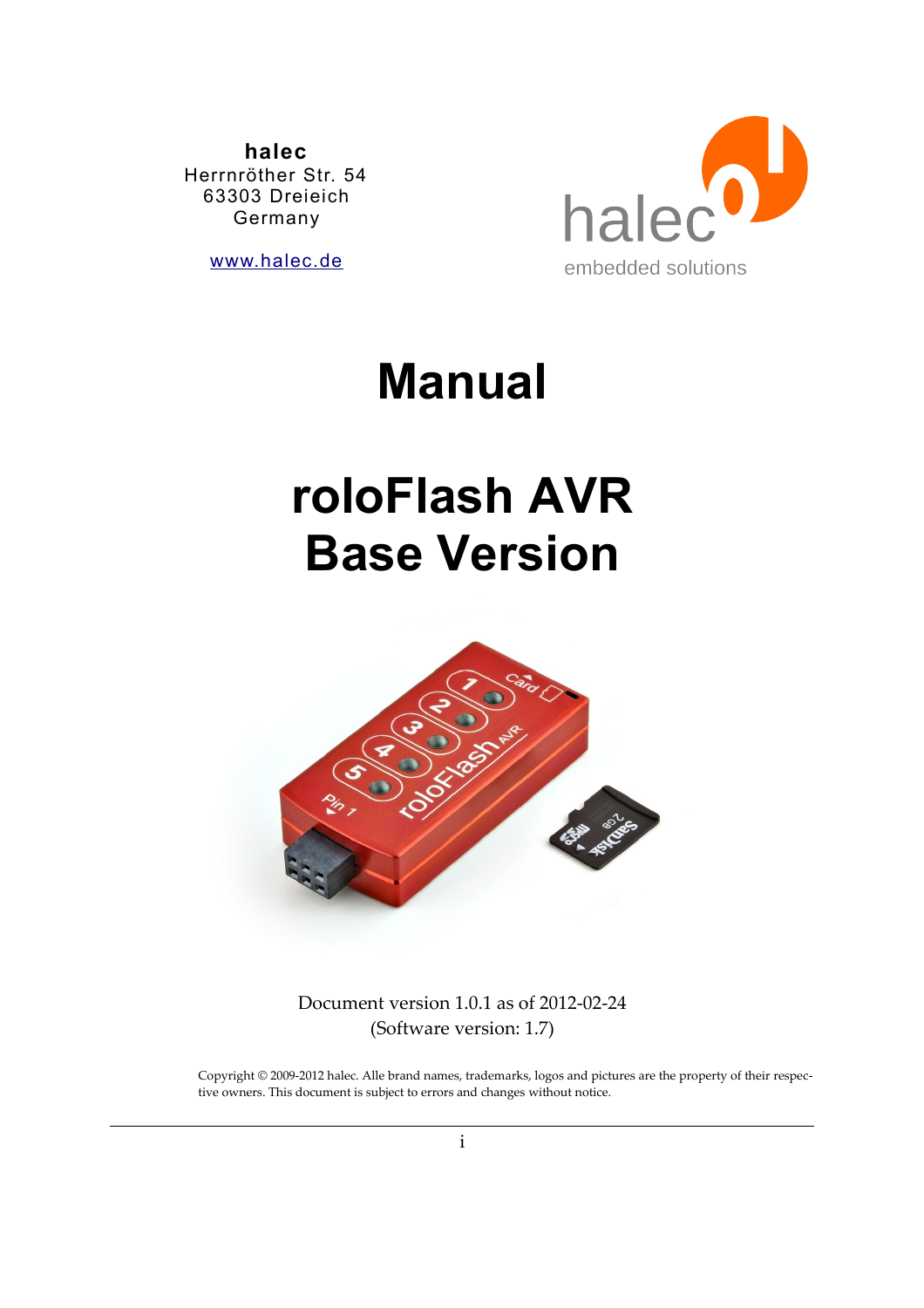# **Table of Contents**

| II Package Contents2                                                                                                                                                                                                                                                                                                                                                                                                           |
|--------------------------------------------------------------------------------------------------------------------------------------------------------------------------------------------------------------------------------------------------------------------------------------------------------------------------------------------------------------------------------------------------------------------------------|
|                                                                                                                                                                                                                                                                                                                                                                                                                                |
| 1 Preparing the microSD card<br>at the PC<br>(e.g. in the development<br>department)4<br>2 Flashing the target                                                                                                                                                                                                                                                                                                                 |
| (e.g. untrained personnel in                                                                                                                                                                                                                                                                                                                                                                                                   |
| production plant)5                                                                                                                                                                                                                                                                                                                                                                                                             |
|                                                                                                                                                                                                                                                                                                                                                                                                                                |
| VI List of Supplied roloBasic Scripts                                                                                                                                                                                                                                                                                                                                                                                          |
|                                                                                                                                                                                                                                                                                                                                                                                                                                |
| <b>vII</b> List of Procedures and Functions                                                                                                                                                                                                                                                                                                                                                                                    |
| 1 Target in general9<br>1.1 getTargetPresent10<br>1.2 programTarget11<br>1.3 runTarget11<br>1.4 restartTarget12<br>1.5 setProgrammingSpeed 13<br>1.6 getTargetVoltage14<br>2 Target Fuses & Lock Bits15<br>2.1 readBits15<br>2.2 writeBits16<br>Target Signature and<br>3<br>Memory Layout17<br>3.1 getSignature17<br>3.2 getFlashLayout18<br>setFlashLayout18<br>3.3<br>3.4 getEepromLayout19<br>3.5 setEepromLayout20<br>3.6 |
| setExtendedAddressMode                                                                                                                                                                                                                                                                                                                                                                                                         |

|   | 3.7 clearMemoryLayout22        |  |
|---|--------------------------------|--|
|   | 4 Write and Verify Target with |  |
|   | Hex Files22                    |  |
|   | 4.1 EraseFlash22               |  |
|   | 4.2 writeFileToFlash23         |  |
|   | 4.3 verifyFileToFlash24        |  |
|   | 4.4 writeVerifyFileToFlash25   |  |
|   | 4.5 writeFileToEeprom26        |  |
|   | 4.6 verifyFileToEeprom27       |  |
|   | 4.7                            |  |
|   | writeVerifyFileToEeprom        |  |
|   |                                |  |
|   |                                |  |
|   | 5.1 fsCreate29                 |  |
|   | 5.2 fsRemove30                 |  |
|   | 5.3 fsMkDir31                  |  |
|   | 5.4 fsFileExists32             |  |
|   | 5.5 fsFilesize33               |  |
|   | 5.6 fsOpen33                   |  |
|   | 5.7 fsRead34                   |  |
|   | 5.8 fsWrite35                  |  |
|   | 5.9 fsTruncate36               |  |
|   | 5.10 fsClose37                 |  |
|   | 5.11 fsSync38                  |  |
| 6 |                                |  |
|   | 6.1 ledOn39                    |  |
|   | 6.2 ledOff40                   |  |
|   | 6.3 ledBlink41                 |  |
|   | 6.4 ledRunningLight41<br>6.5   |  |
|   | ledRunningLightOutstand        |  |
|   |                                |  |
|   | 7 Miscellaneous43              |  |
|   |                                |  |
|   | 7.2 delay44                    |  |
|   |                                |  |
|   |                                |  |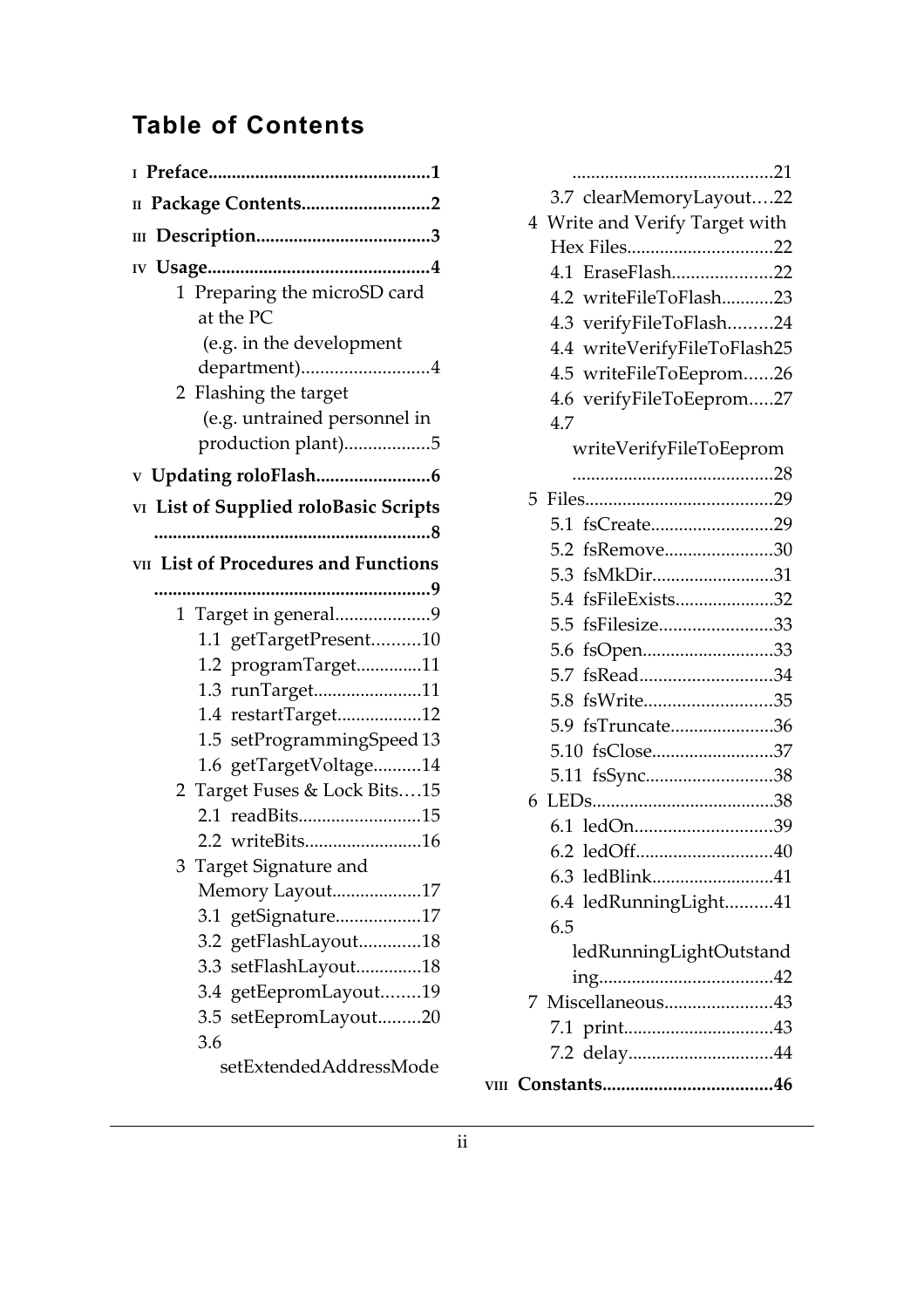| 1 Version numbers etc46       |  |
|-------------------------------|--|
| 2 Colors for LEDs46           |  |
| 3 Signatures of various       |  |
| controllers46                 |  |
|                               |  |
| 1 roloBasic exceptions50      |  |
| 2 File system exceptions50    |  |
| 3 roloFlash exceptions51      |  |
| 4 User generated exceptions52 |  |
| x Meaning of LED Codes54      |  |

| 1 Normal operation54      |  |
|---------------------------|--|
| 1.1 No microSD card found |  |
|                           |  |
| 1.2 Exception occurred54  |  |
| 2 Updating roloFlash55    |  |
| 2.1 Update in process55   |  |
| 2.2 Update finished       |  |
| successfully56            |  |
| 2.3 Update erroneous56    |  |
| x1 Specifications58       |  |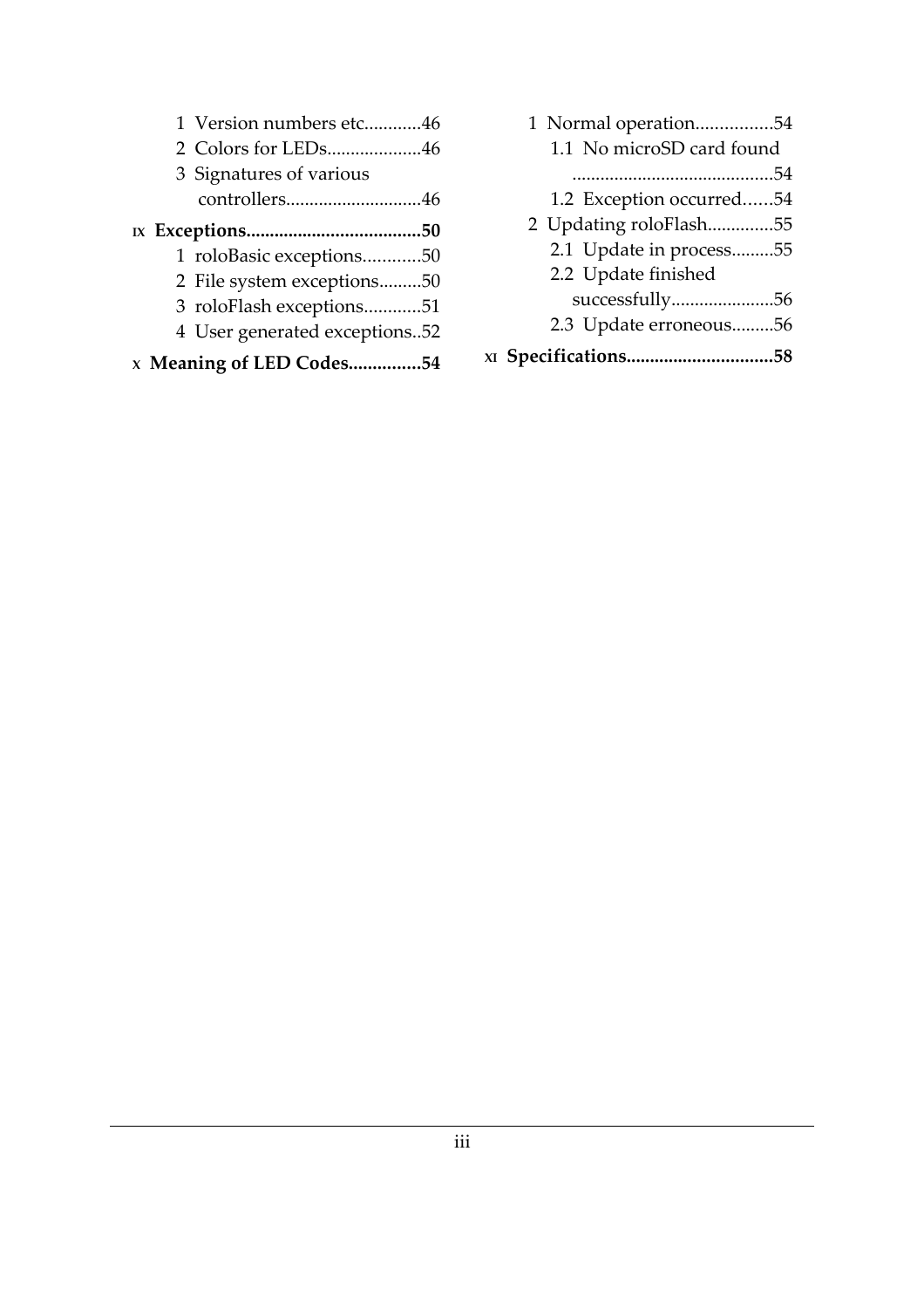

# **<sup>I</sup> PREFACE**

- roloFlash allows for mobile and PC-independent flashing of your Atmel AVR microcontroller based products.
- Let untrained personnel or customers flash your products, as operating errors are conceptually impossible.
- No PC and specific tool chains (e.g. from Atmel) are necessary.
- Use roloFlash in field, at your customers' sites and in large- and smallbatch production.
- Gain more freedom by employing a uniform process for all supported microcontroller families<sup>[\\*](#page-3-0)</sup>.

### **Term "Target"**

The term "target" is used to mean your products to be flashed. The products contain the microcontroller to be flashed. From now on, this term is used regularly throughout this document.

<span id="page-3-0"></span>At the moment Atmel AVR series, more microcontroller families on request.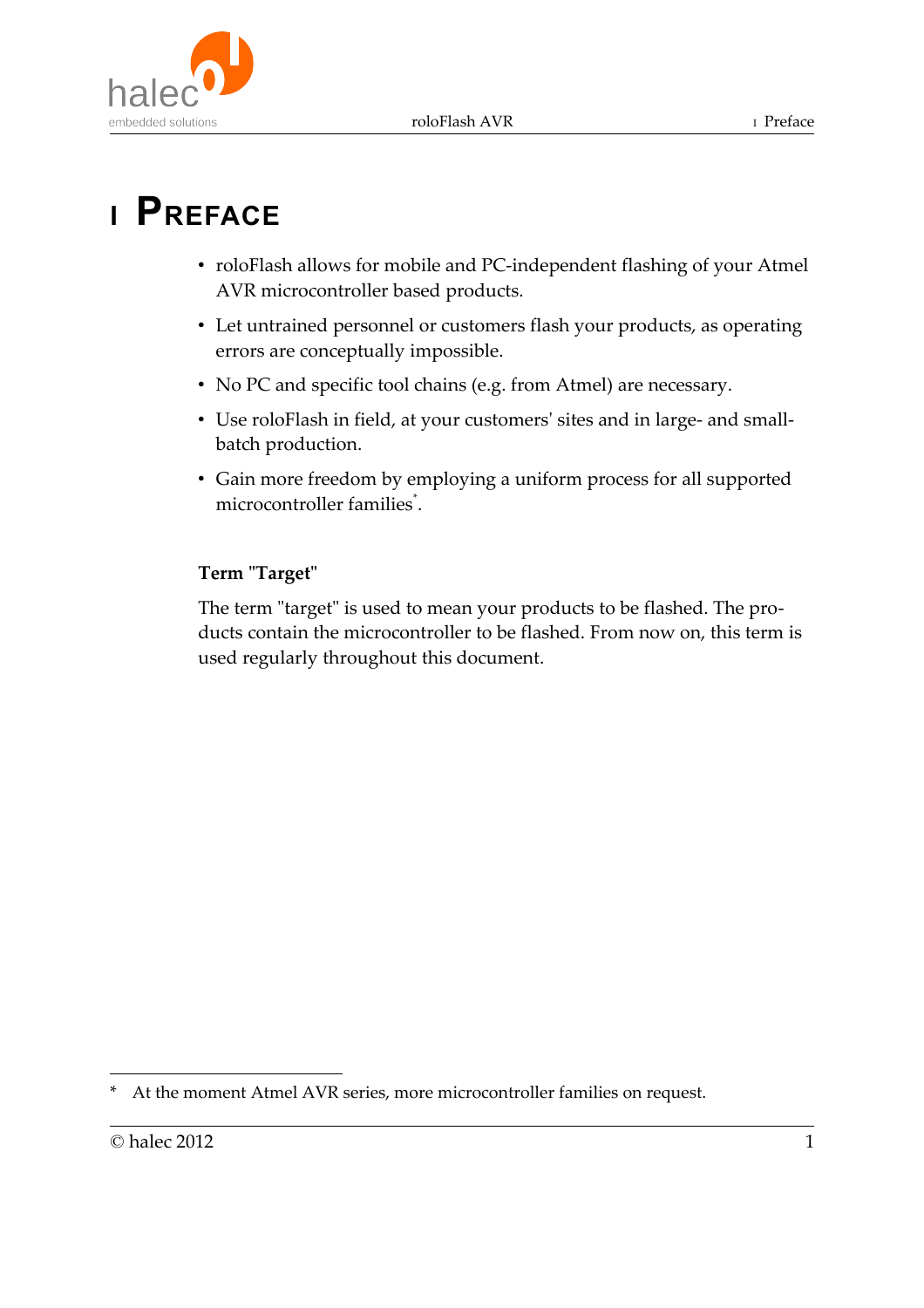

# **II PACKAGE CONTENTS**

Carefully check the scope of supply:

- roloFlash AVR
- microSD card

- prepared for use in your roloFlash, containing documentation, examples, firmware and roloBasic compiler

- for insertion into roloFlash's card slot
- Adapter for microSD card
	- for use in PCs with a card slot only fitted for SD cards

Note: The microSD card is either inserted into roloFlash or into the adapter or is enclosed separately.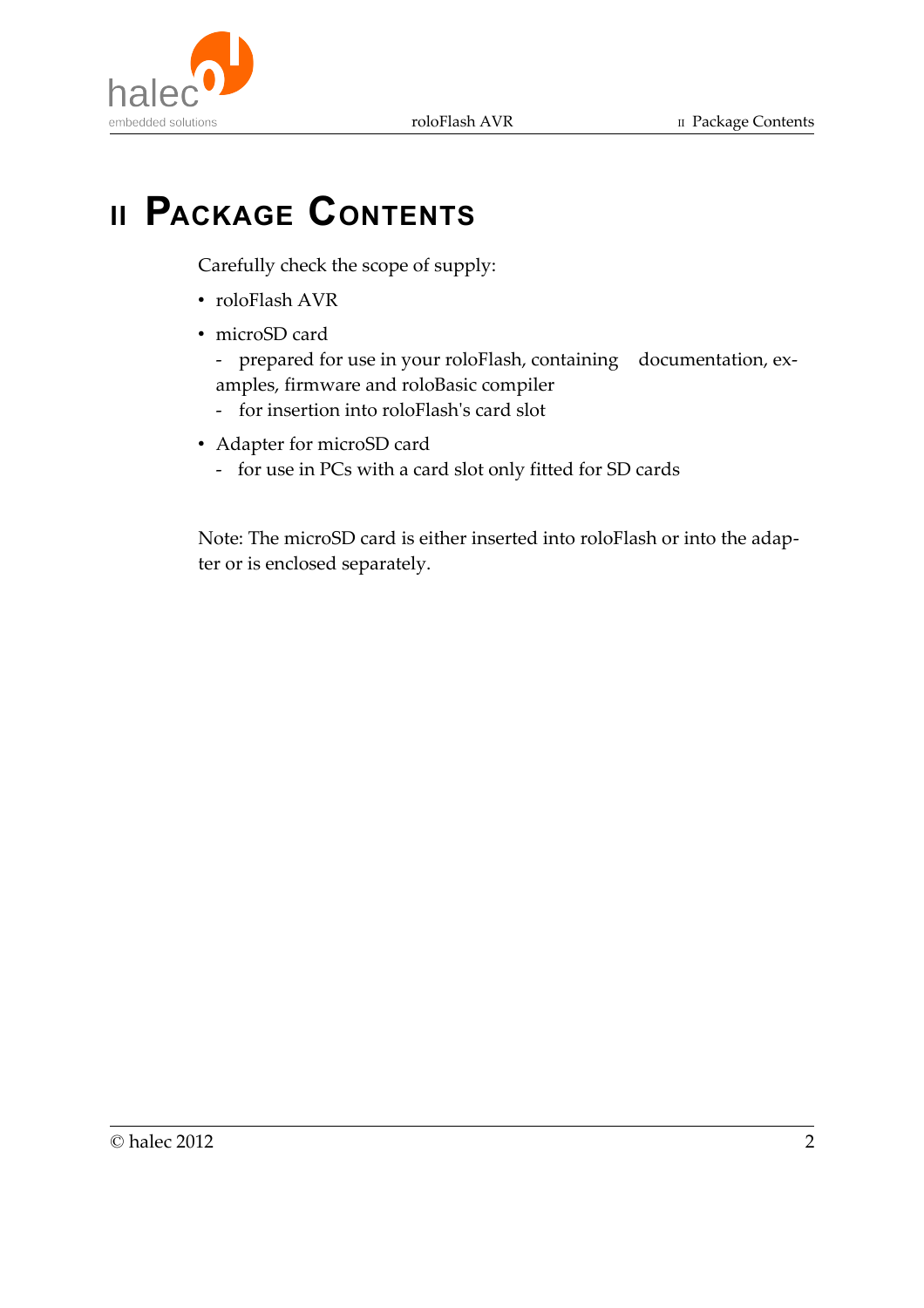



# **III DESCRIPTION**

### **ISP Jack:**

This connector is plugged on the ISP plug of the target to be programmed. The specification of the ISP plug can be found in the Atmel documentation (e. g. description for STK500).



 *Fig.: Top view pinout ISP plug on the target PCB*

### **LEDs:**

Five programmable bi-color (red and green) LEDs. Using the LEDs, you can e.g.

- show a running light visualizing the flash process
- output errors in red

### **microSD Card Slot:**

For a microSD or microSDHC card comprising the compiled script to be run (RUN.BIN) as well as the images to be flashed.

WARNING: Please exclusively employ microSD cards being provided with an SD card adapter by the manufacturer. Only these microSD cards have mandatoy support for the necessary protocol. Furthermore, we recommend using microSD cards from Kingston or SanDisk exclusively.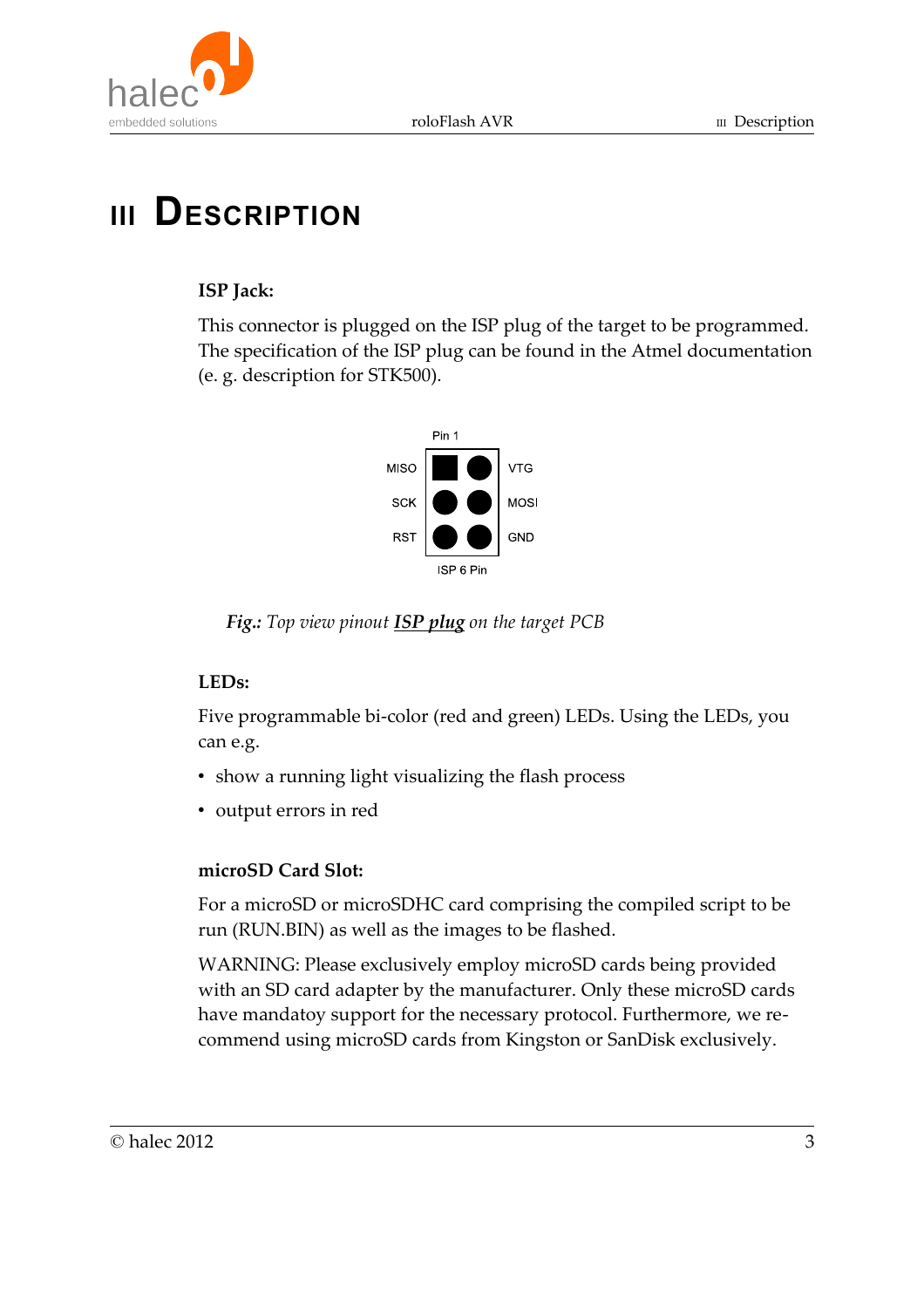



The process is divided into two parts:

- Preparation of the microSD card at the PC (e.g. in the development department)
- Flashing the targets (e.g. untrained personnel in the production plant, customer or field engineer in field)

# **1 Preparing the microSD card at the PC (e.g. in the development department)**

The relevant file is "RUN.BIN", which is being processed by roloFlash for flashing.

- In case you want to format a microSD card, do so using Windows 7 (Windows XP is not suitable).
- Model the desired process in roloBasic. For this, you either use or adapt an example script. The approprate list of procedures and functions provided by roloFlash can be found in chapter VII "List of Procedures and Functions". The file you create should have the file extension ".BAS".
- Your script can point to standard ".HEX" files (Intel Hex format: "INTEL 16" / "I16HEX") which are to be flashed to the target.
- Run the compiler "rbc.exe". This creates a compiled file of the same name with the extension ".BIN".
- Rename the file to "RUN.BIN" or instead of running "rbc.exe" run the batch file compile.bat, which creates "RUN.BIN" from "RUN.BAS". After that, copy the file "RUN.BIN" and the files needed by the script (usually a ".HEX" file) to the microSD card.

You can store the script files (".BAS"), the compiled files (".BIN") and the compiler at your own discretion on the PC and/or on the microSD card.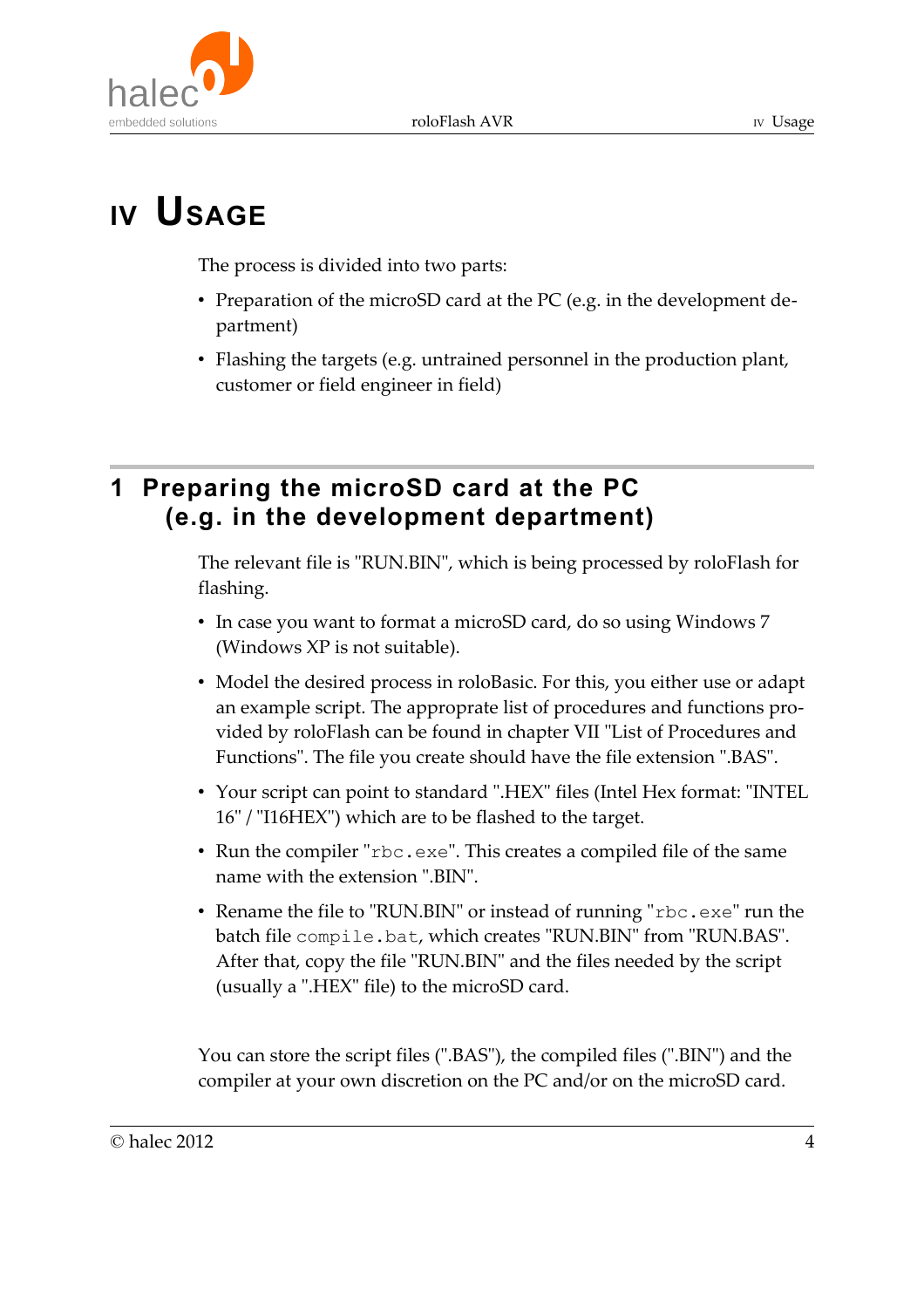roloFlash AVR IV Usage



roloFlash only evaluates the file "RUN.BIN" (as well as the files being referenced by the code).

# **2 Flashing the target (e.g. untrained personnel in production plant)**

Here, the process is straightforward:

- Supply target with power.
- Plug roloFlash on the target's 6-pin ISP plug.
- roloFlash gets powered by the target and automatically starts processing the file "RUN.BIN", where usually the actual flashing is carried out. Meanwhile, for instance, a green running light can visualize the flashing process.
- Remove roloFlash done.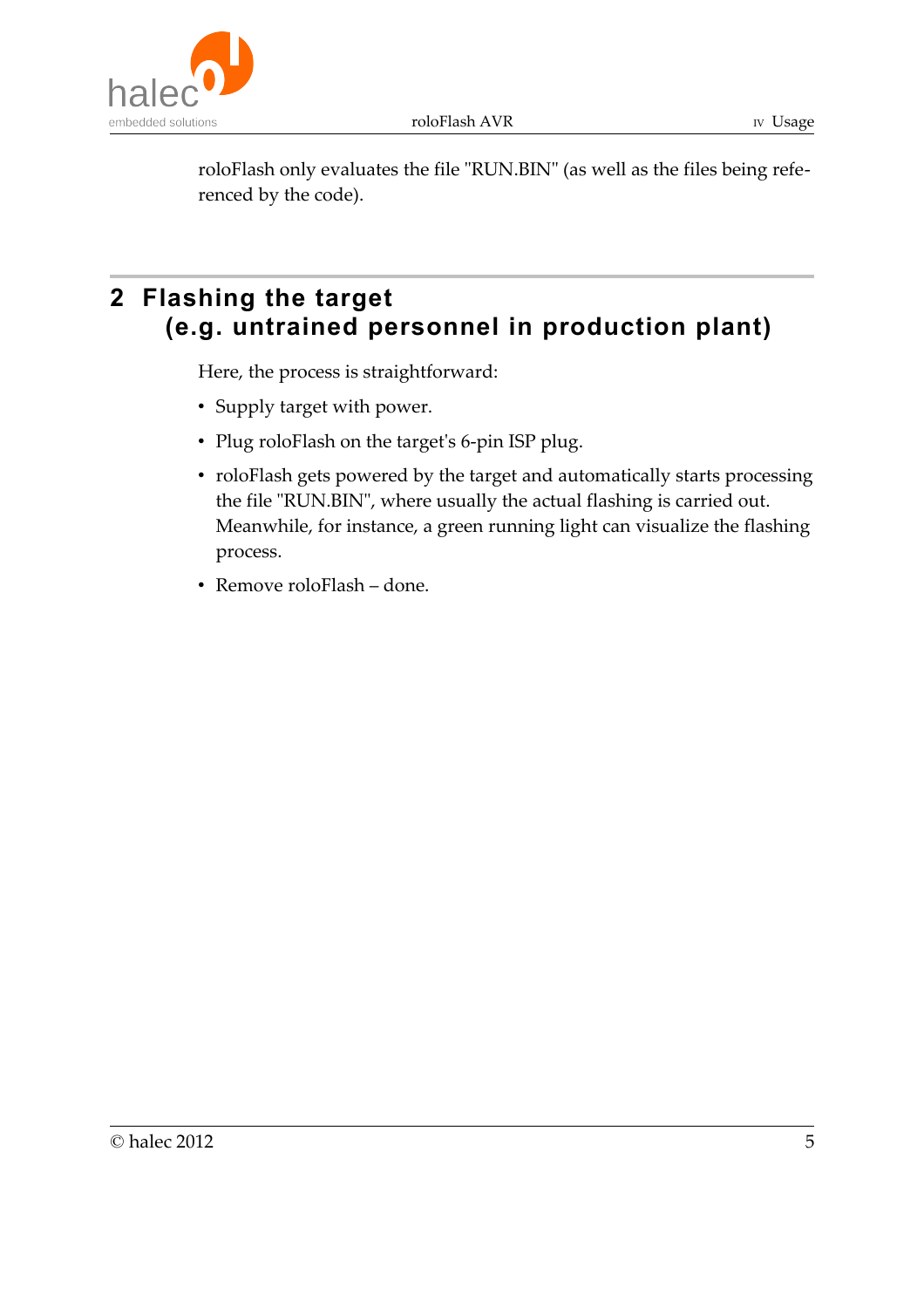

# **<sup>V</sup> UPDATING ROLOFLASH**

roloFlash has its own firmware, which can be updated.

#### **Starting the update**

- For updating, the firmware file "RFAVRBAS.HMP" must be present in the microSD card's root directory.
- The update process gets triggered if - roloFlash gets plugged on an arbitrary target **without** a microSD card in its card slot, or

a previous update failed. In this case, the order of plugging rolo-Flash on a target and inserting a microSD card does not matter.

• There is no check if the firmware on the microSD card is newer or older. Thus, you can return to an older version, if you ever need to.

#### **The update process**

- The target only serves as power supply.
- The process is being displayed by means of the LEDs, see chapter VIII, 2. "Updating roloFlash".
- As long as the microSD card is not inserted, LED 1 is lit in red.
- During the update, LED 2 and 3 additionally flash quickly. roloFlash should not yet be removed.
- In case of success, LED 1 and 2 light up in green afterwards.
- roloFlash remains in this state until removed.
- The updated firmware is now available.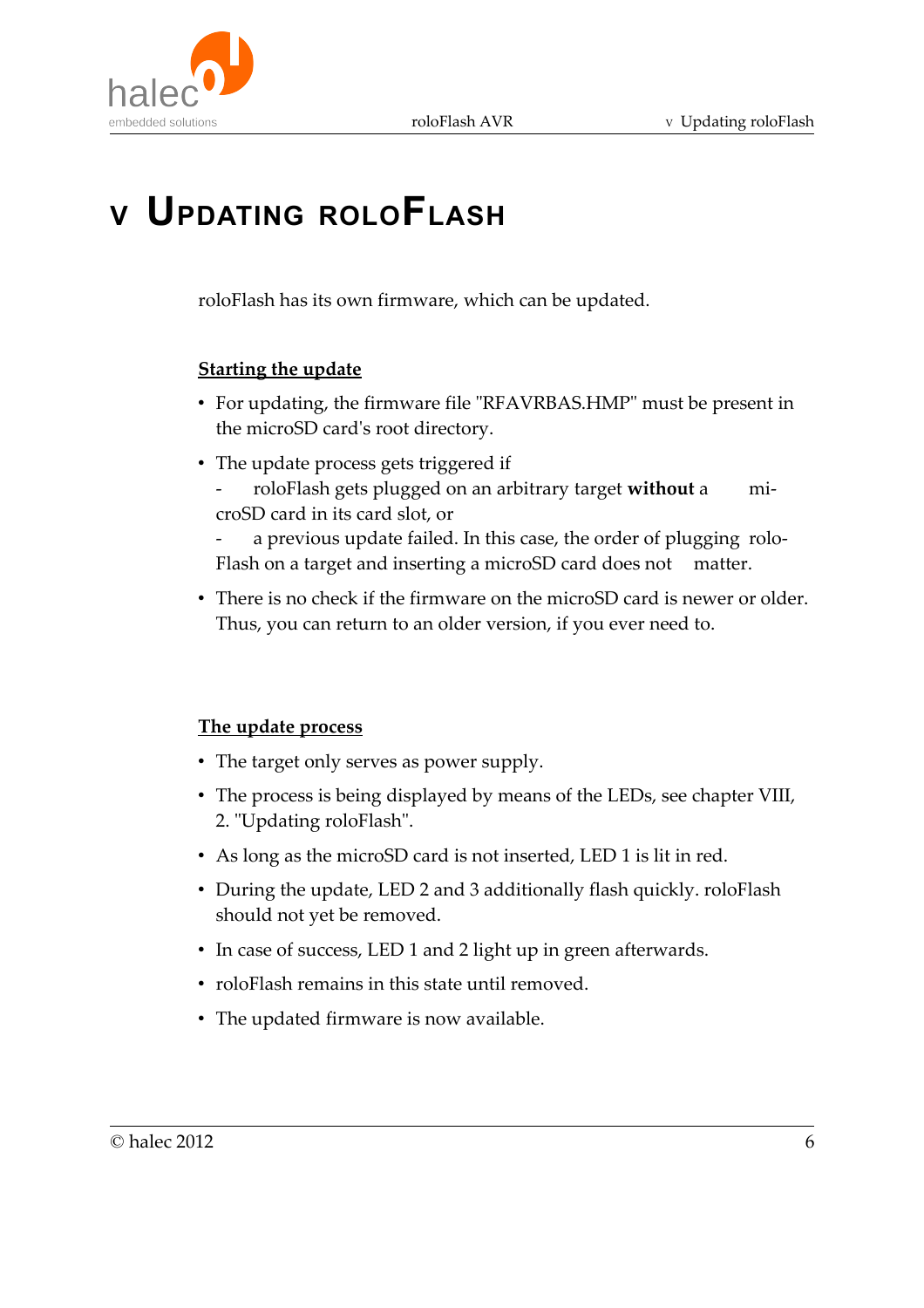

In case the update failed, please use a microSD that has been freshly formated with FAT32 under Windows 7, and that only contains the file "RFA-VRBAS.HMP".

For a production plant, it is recommended not to leave the file "RFAVR-BAS.HMP" on the microSD card.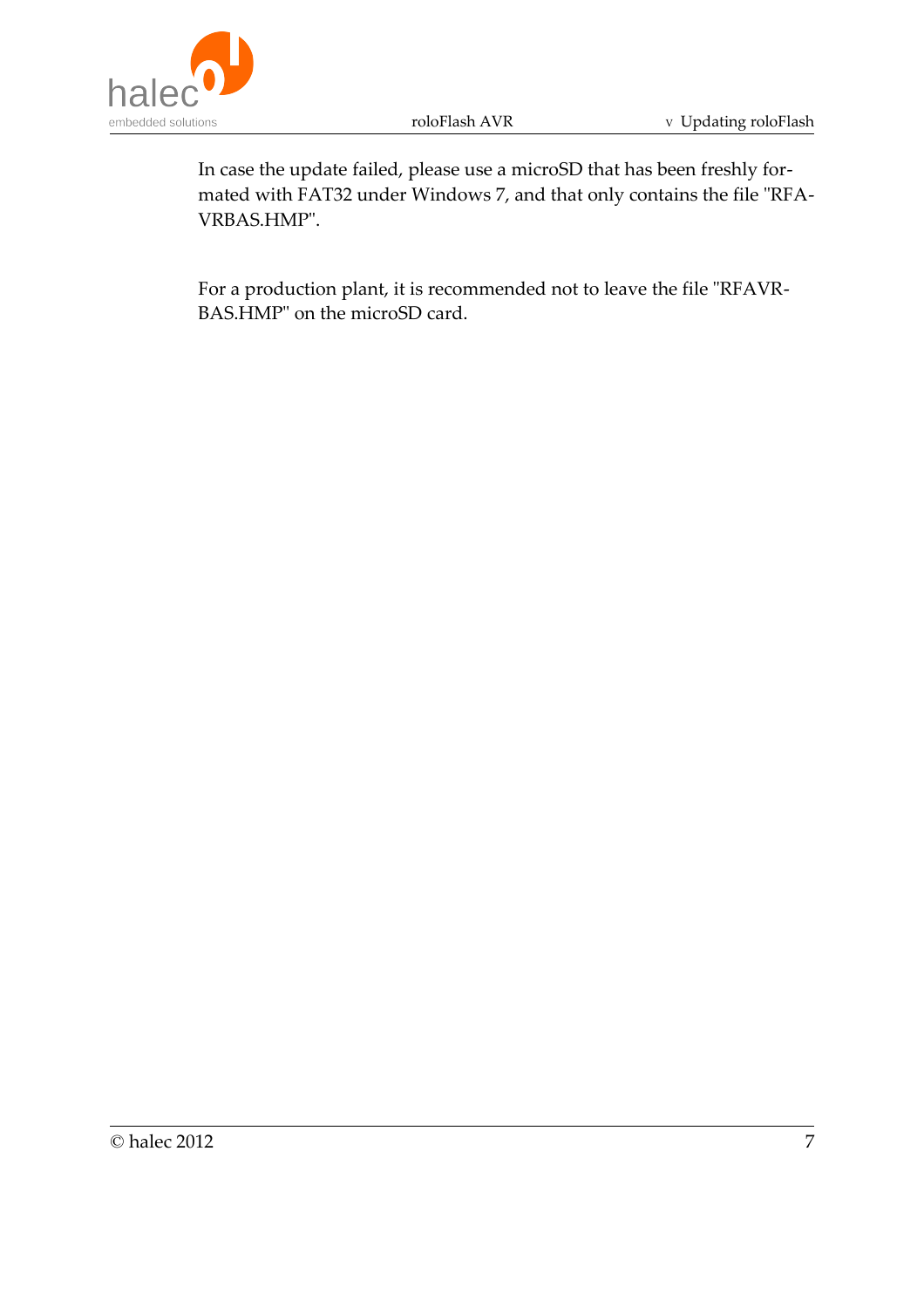

# **VI LIST OF SUPPLIED ROLOBASIC SCRIPTS**

#### **NORMAL.BAS**

- Checks if the target controller has the right signature
- Checks the voltage range
- Erases the chip
- Sets the fuses
- Writes and verifies the flash memory with IMAGE.HEX
- Meanwhile green running light, in the end, LED 5 stays lit if successful
- Writes result to the log file

#### **VERSIONS.BAS**

• Writes all version numbers to the log file:

companyName deviceName softwareVersion hardwareVersion bootloaderVersion imageVersion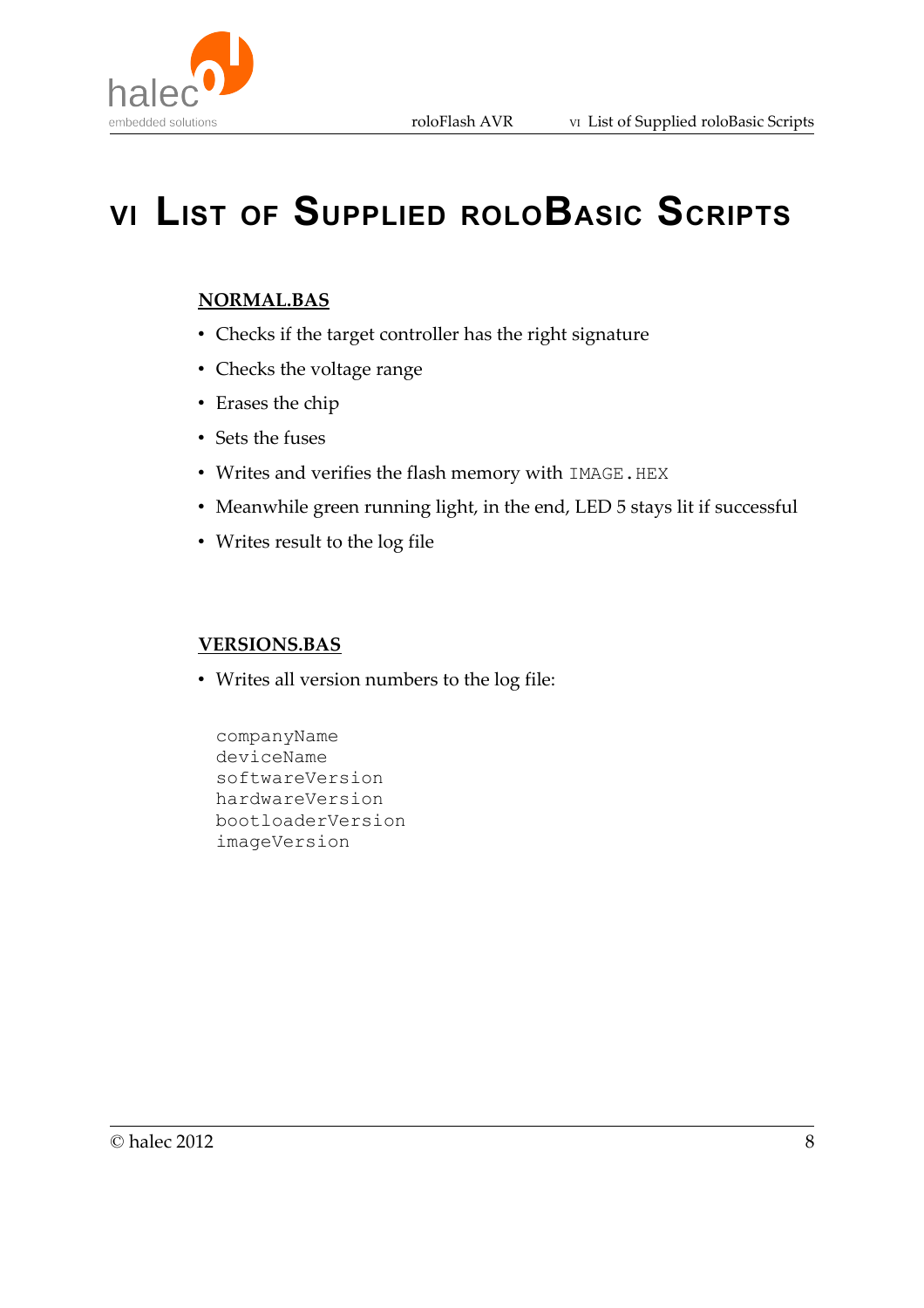# **VII LIST OF PROCEDURES AND FUNCTIONS**

#### **Procedures:**

Procedures have no return value. The parameters to be passed must be specified without parentheses.

#### Example:

setProgrammingSpeed 1000

#### **Functions:**

Functions do have a return value. The parameters to be passed must be put in parentheses.

#### Example:

 $f = readFuses(fuses low)$ 

For functions without parameters, the parentheses can be left out.

#### Example:

```
value = getTargetPresent
or 
value = getTargetPresent()
```
# **1 Target in general**

The target can be in one of the following modes:

#### **RunMode**

Target runs normally, as if roloFlash wasn't connected.

#### **ProgramMode**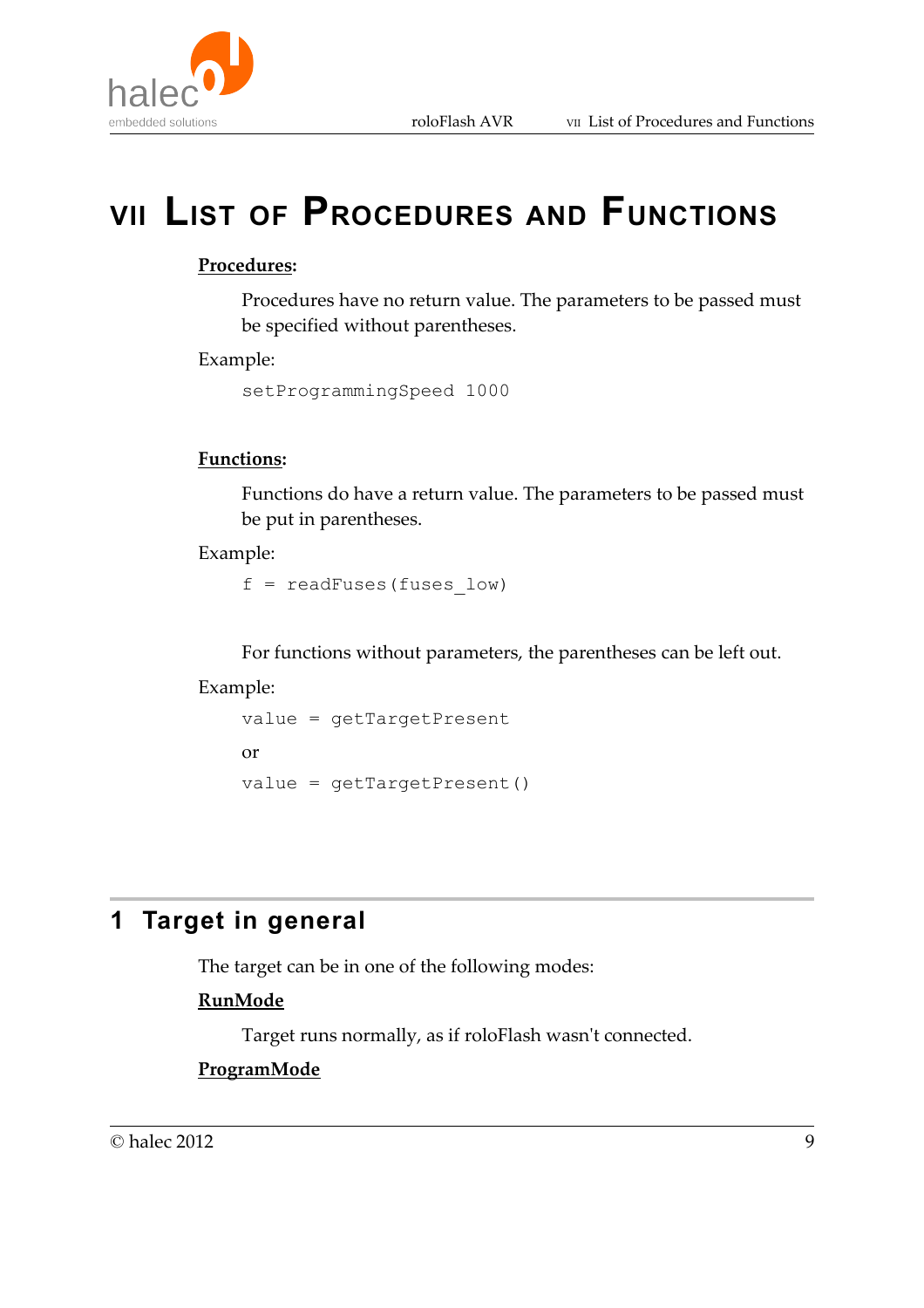

Target can be programmed.

Some procedures change the mode (programTarget and runTarget).

Other procedures and functions depend on a certain mode. In these cases it is mentioned in their respective description.

## **1.1 getTargetPresent**

```
value = getTargetPresent
```
Determines if a target is connected. The mode stays unaltered.

If the target is in RunMode, the target temporarily gets switched to ProgramMode. A program which might be running on the target will thereby be restarted.

#### **Note:**

roloFlash should always be connected to a target, because there is no energy supply otherwise. This function is meant to be used mainly for programming devices having their own power supply.

Furthermore it is conceivable to plug roloFlash onto something different than a target. Hence, this function actually establishes a communication to the target.

#### **Preconditions:**

- none

#### **Parameters:**

- none

#### **Return value:**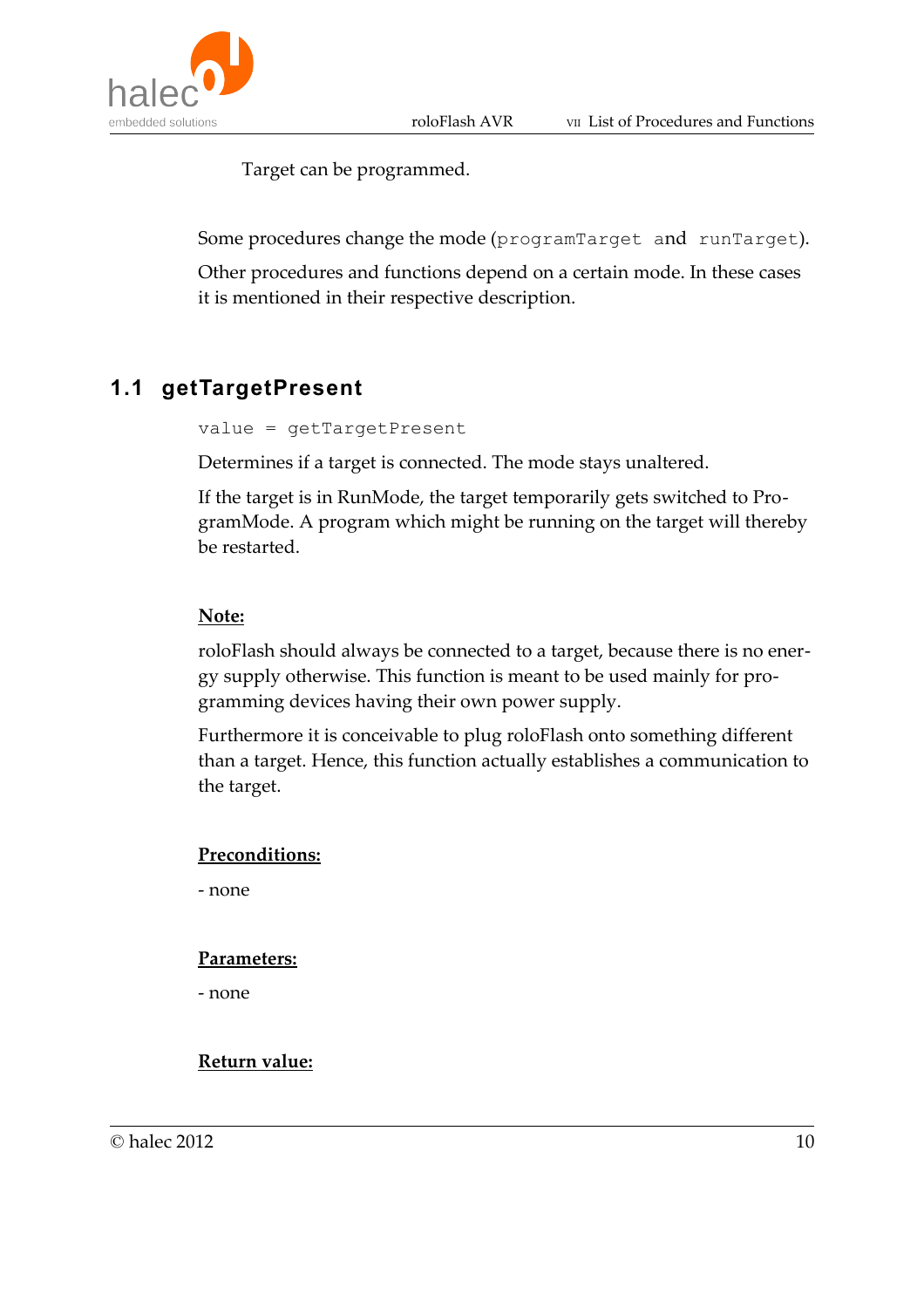

- $0 = no target found$
- 1 = target found

### **Exceptions:**

- none

# **1.2 programTarget**

programTarget

- Stops target.
- Puts target and roloFlash in ProgramMode.

#### **Preconditions:**

- none

#### **Parameters:**

- none

### **Return value:**

- none (procedure)

#### **Exceptions:**

targetCommunication Communication with target does not work.

# **1.3 runTarget**

runTarget

- Starts target.
- Puts roloFlash in RunMode.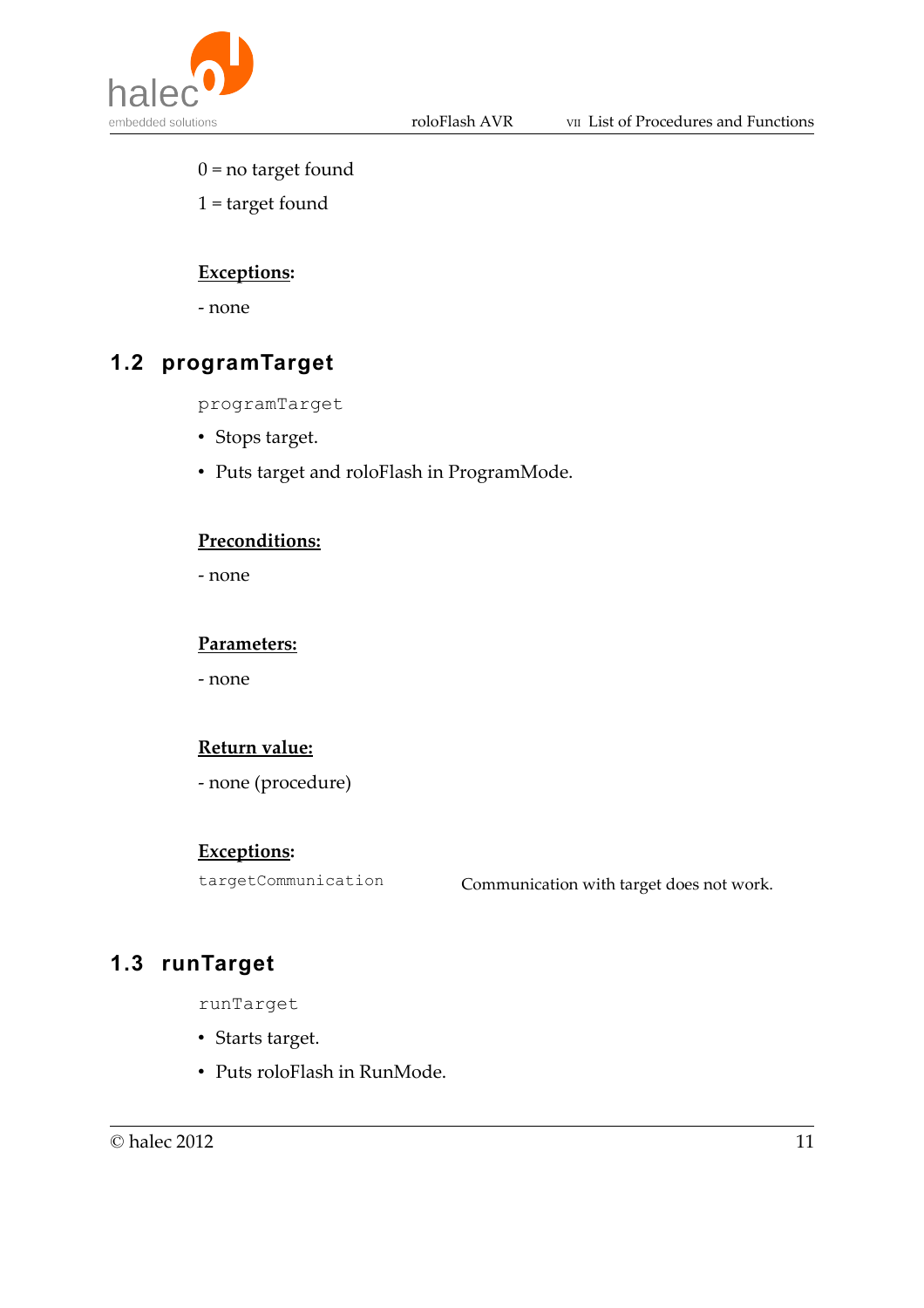

#### **Preconditions:**

- none

#### **Parameters:**

- none

#### **Return value:**

- none (procedure)

#### **Exceptions:**

- none

## **1.4 restartTarget**

#### restartTarget

The target gets restarted and runs through the reset-cycle. If the target was in ProgramMode, this mode gets restored. A firmware possibly existing on the target might already have run for a short time after the end of the reset-cycle.

It is advised to run this command only if this behavior is either not critical or no firmware is present on the target.

This procedure is needed when changing fuses where the change should become active immediately. This is especially true for activating a quartz crystal on the target PCB, which afterwards enables higher programming speeds.

#### A common sequence:

```
writeFuses(f) ! for activating the quartz crystal
restartTarget
setSpeed 1000 ! 1 MHz
```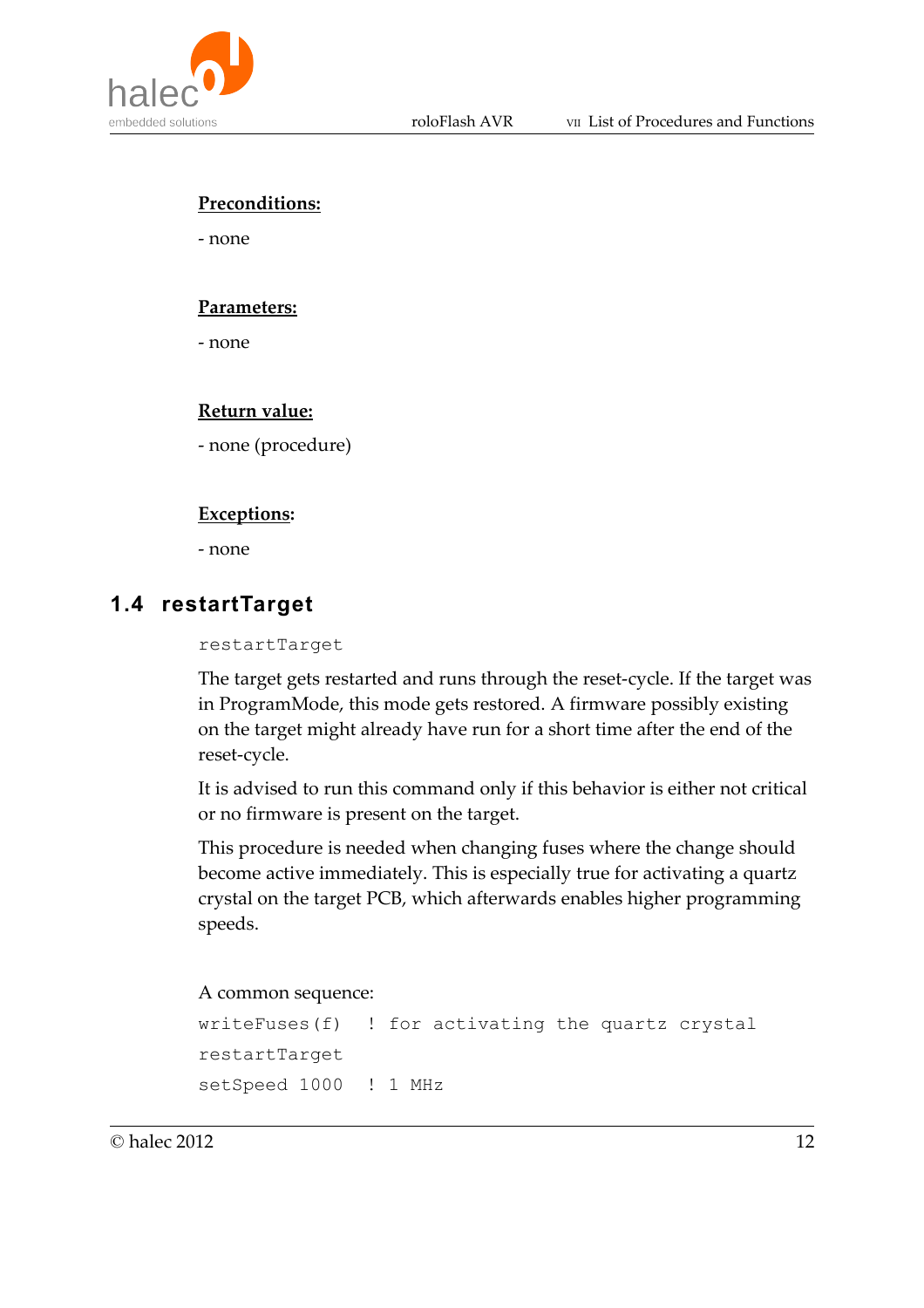

writeFileToFlash 0, "IMAGE.HEX"

### **Preconditions:**

- none

#### **Parameters:**

- none

#### **Return value:**

- none (procedure)

#### **Exceptions:**

targetCommunication Communication with the target does not work.

# **1.5 setProgrammingSpeed**

setProgrammingSpeed <speed>

Sets the programming speed for the target.

#### **Preconditions:**

The target must be in ProgramMode.

#### **Parameters:**

#### **speed**

Specification in kHz. Supported values are: 4000, 2000, 1000, 500, 250, 125 kHz speed min: Sets the minimum speed (i.e. 125 kHz). If the given frequency is not in this list, it gets rounded to the next possible value.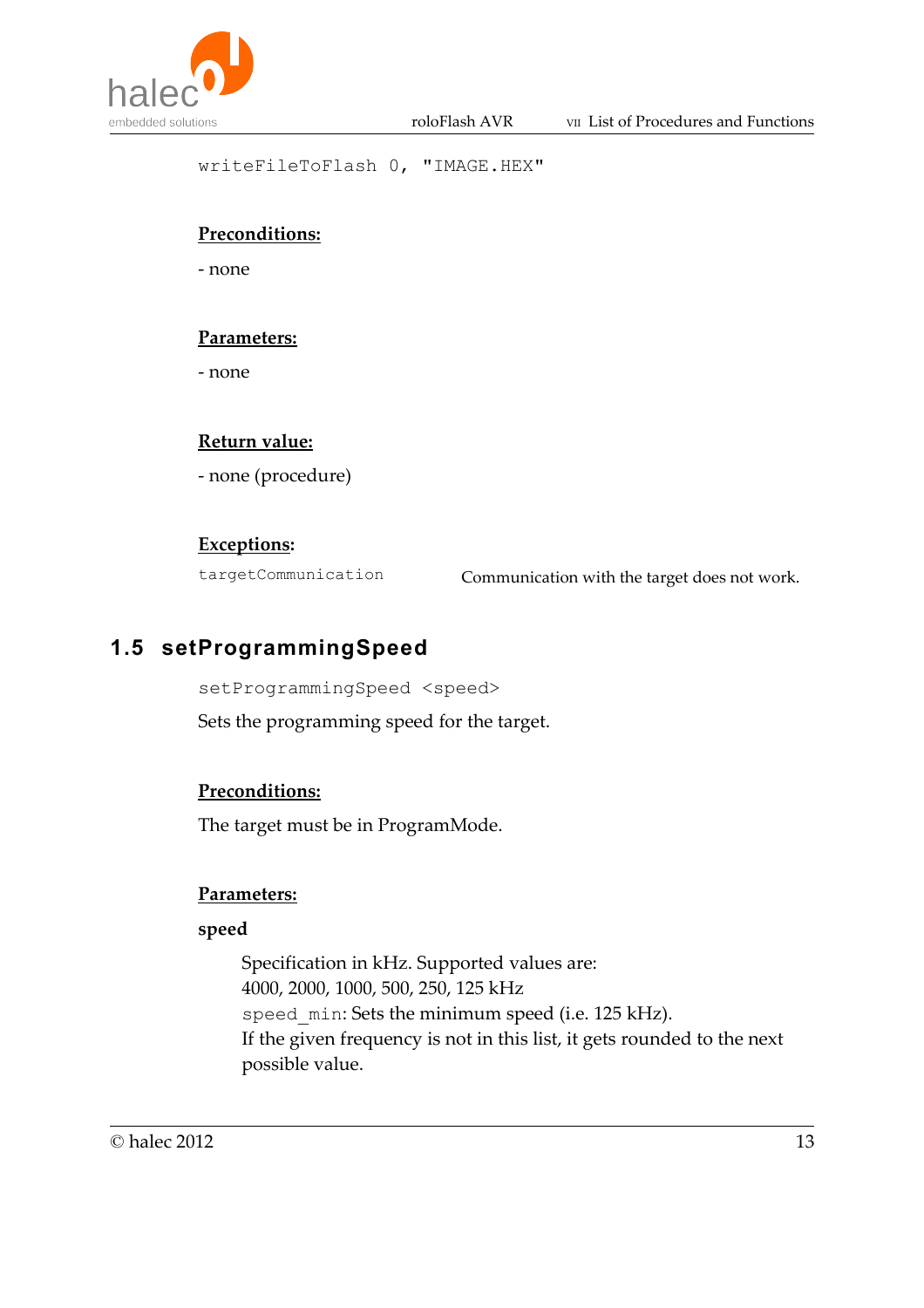

#### **Return value:**

- none (procedure)

#### **Exceptions:**

targetWrongMode Target is not in "ProgramMode" rangeValue Invalid value for speed. typeFault Invalid type for speed.

# **1.6 getTargetVoltage**

u = getTargetVoltage

Determines the voltage in mV delivered by the target.

#### **Preconditions:**

- none

#### **Parameters:**

- none

#### **Return value:**

Read out voltage in mV.

#### **Exceptions:**

- none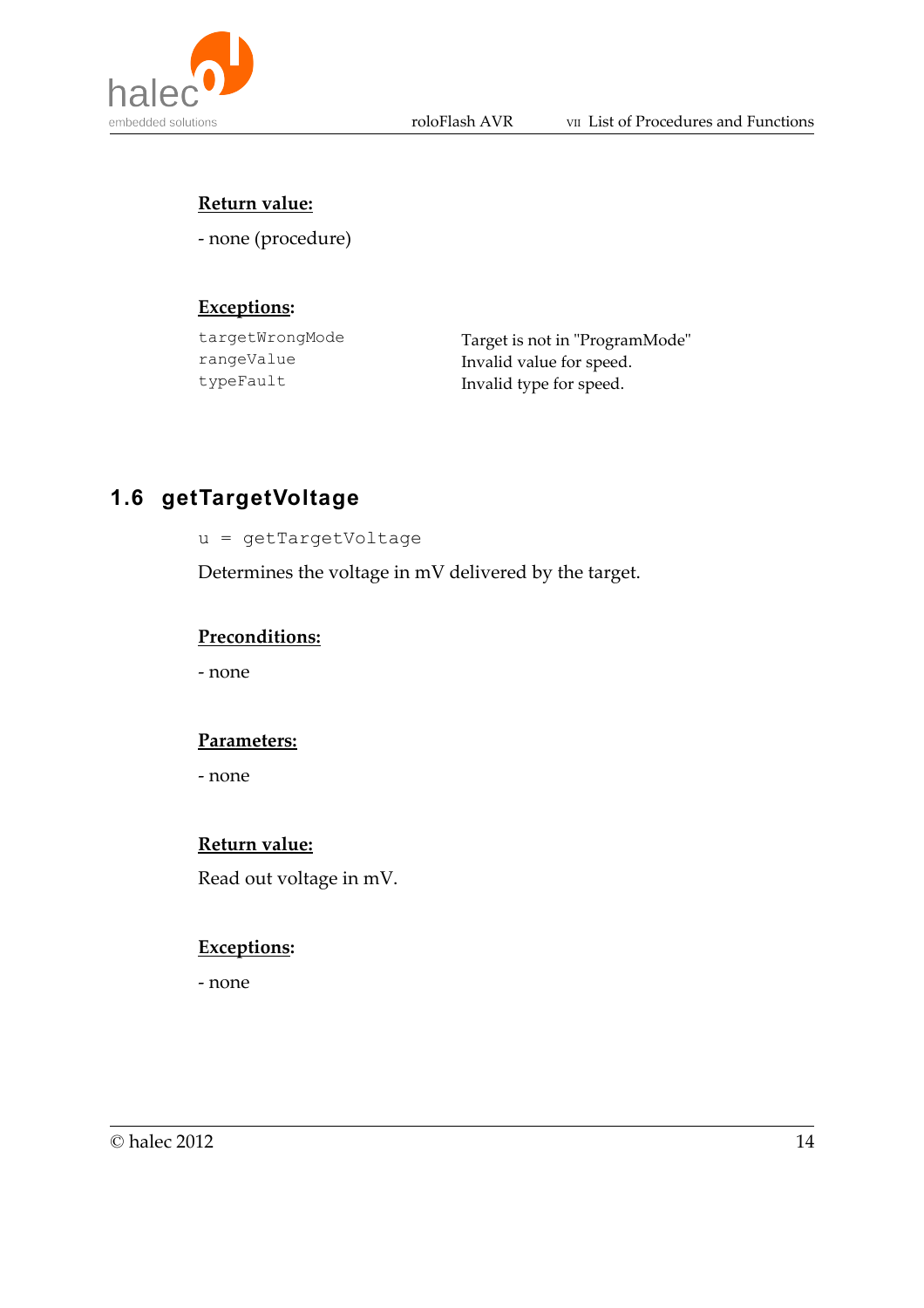

# **2 Target Fuses & Lock Bits**

## **2.1 readBits**

values = readBits(index)

Reads out the given fuse or lock bits.

#### **Preconditions:**

The target must be in ProgramMode.

#### **Parameters:**

#### **index**

Determines which fuse or lock bits are to be read. For this purpose, the constants fuses\_low, fuses\_high, fuses\_ext and lock bits exist.

Controllers without extended fuse return an undefined value for fuses ext (no exception is generated).

#### **Return value:**

Read out fuses or lock bits.

#### **Exceptions:**

```
targetWrongMode Target is not in "ProgramMode".
targetCommunication Communication with target does not work.
rangeValue Invalid value for index.
typeFault Invalid type for index.
```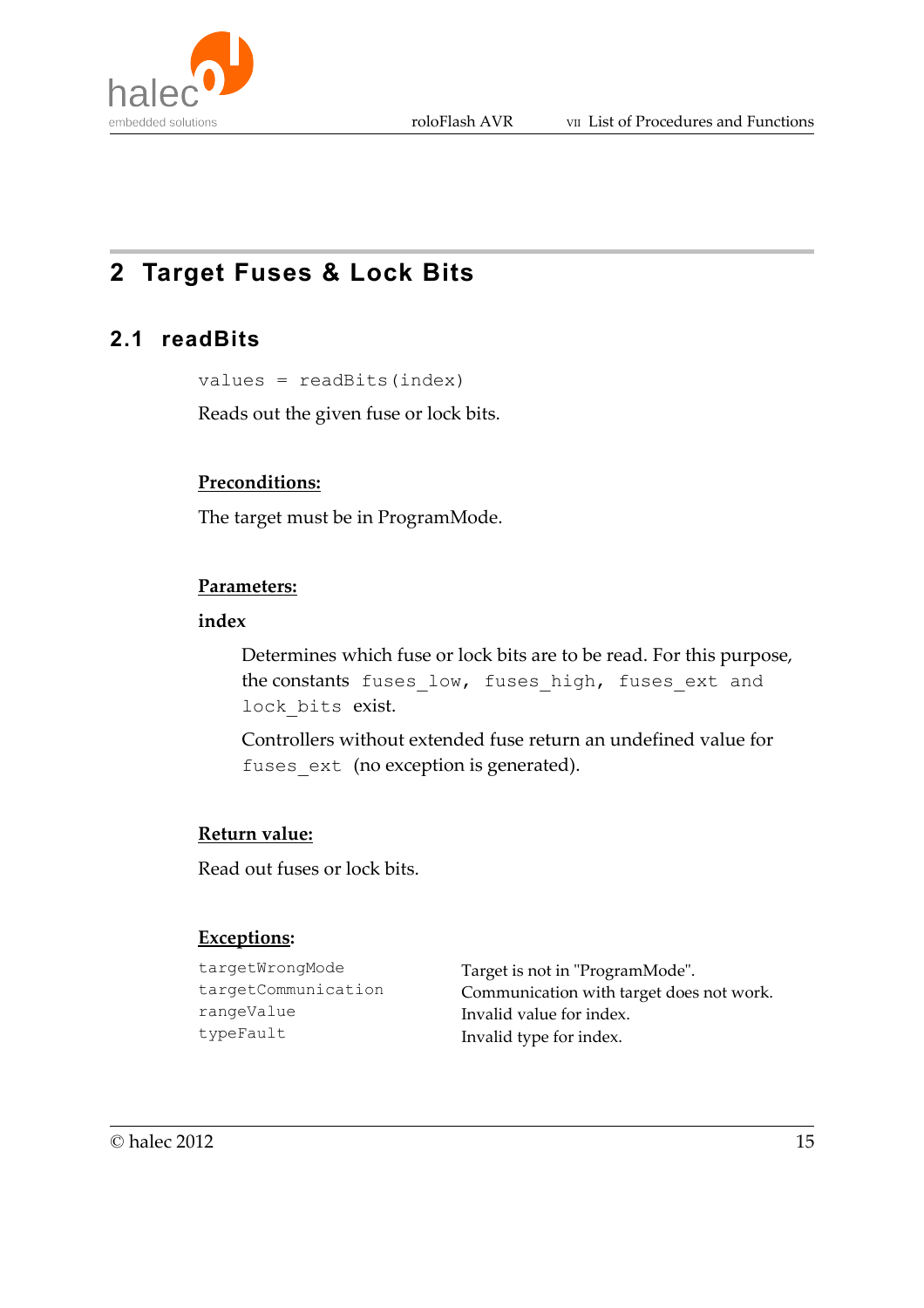

# **2.2 writeBits**

writeBits index, values

Writes the specified fuse or lock bits.

#### **Warning:**

- Set the lock bits last, after all other accesses to the chip.
- If you want to work on a chip locked by lock bits, first issue an eraseFlash. This also resets the lock bits.

#### **Preconditions:**

The target must be in ProgramMode.

#### **Parameters:**

#### **index**

Determines which fuse or lock bits are to be written. For this purpose, the constants fuses\_low, fuses\_high, fuses\_ext and lock bits exist.

For controllers without extended fuse, writing to fuses ext has no effect (no exception is generated).

#### **values**

Values to be written.

#### **Return value:**

```
- none (procedure)
```
#### **Exceptions:**

| Target is not in "ProgramMode".          |
|------------------------------------------|
| Communication with target does not work. |
| Invalid value for index or value.        |
| Invalid type for index or value.         |
|                                          |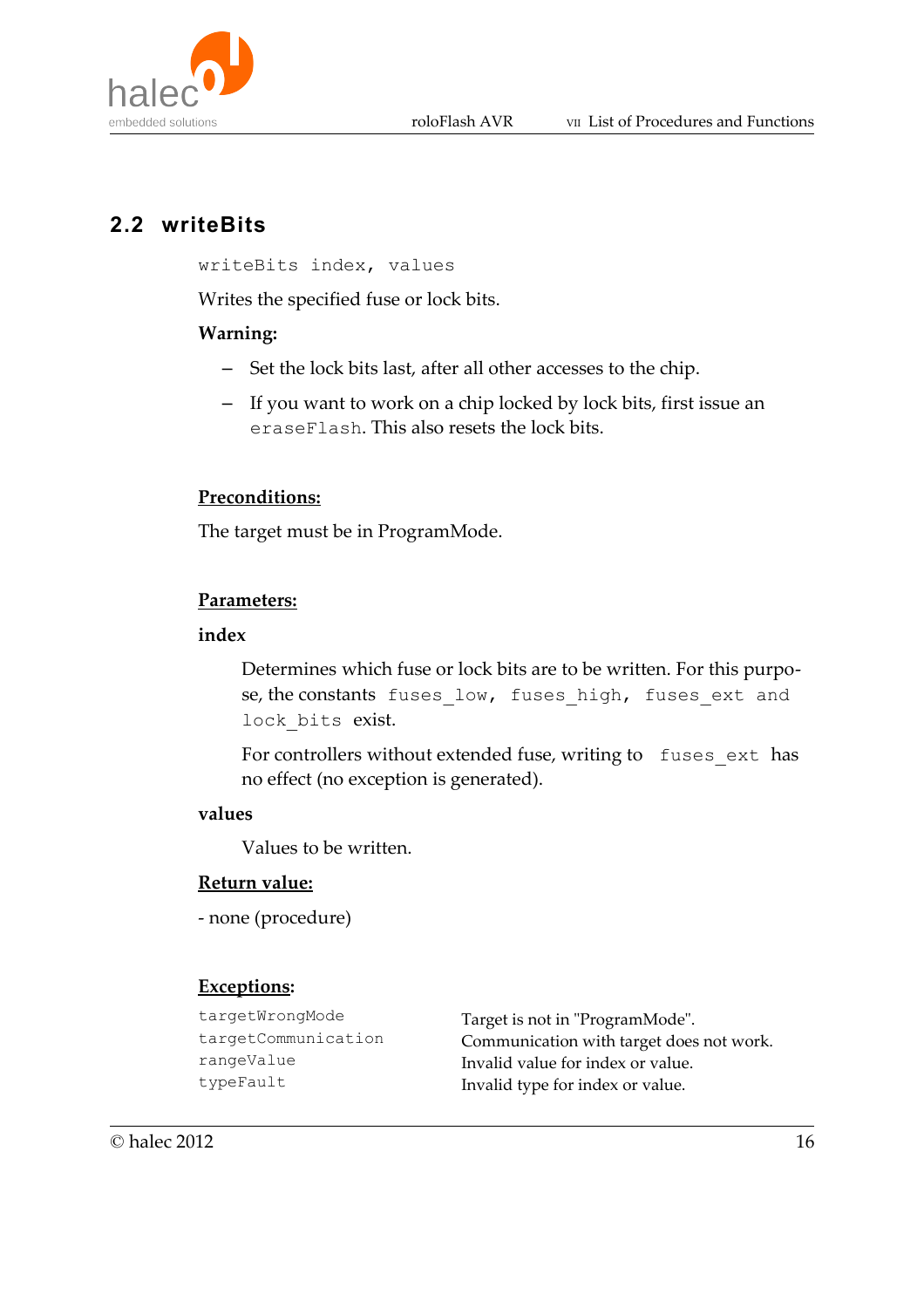

# **3 Target Signature and Memory Layout**

# **3.1 getSignature**

#### $s = qetsignature()$

Reads out the target's signature. By means of the signature you can distinguish the various controllers.

If the utilized controller is known, the layout of flash and EEPROM get configured automatically.

Otherwise, the layout of flash and EEPROM must be configured manually by using setFlashLayout and setEepromLayout.

You can use getFlashLayout to determine if the utilized controller is known to roloFlash or not. In case it's not, getFlashLayout throws the exception "unknownMemoryLayout".

#### **Preconditions:**

The target must be in ProgramMode.

#### **Parameters:**

- none

#### **Return value:**

Read out signature. The signature is returned as an array of 3 bytes. There is a constant for each known target, so you can determine if the target is of the expected type with the following line:

if getSignature() = sig\_atmega32 ! Test auf ATmega32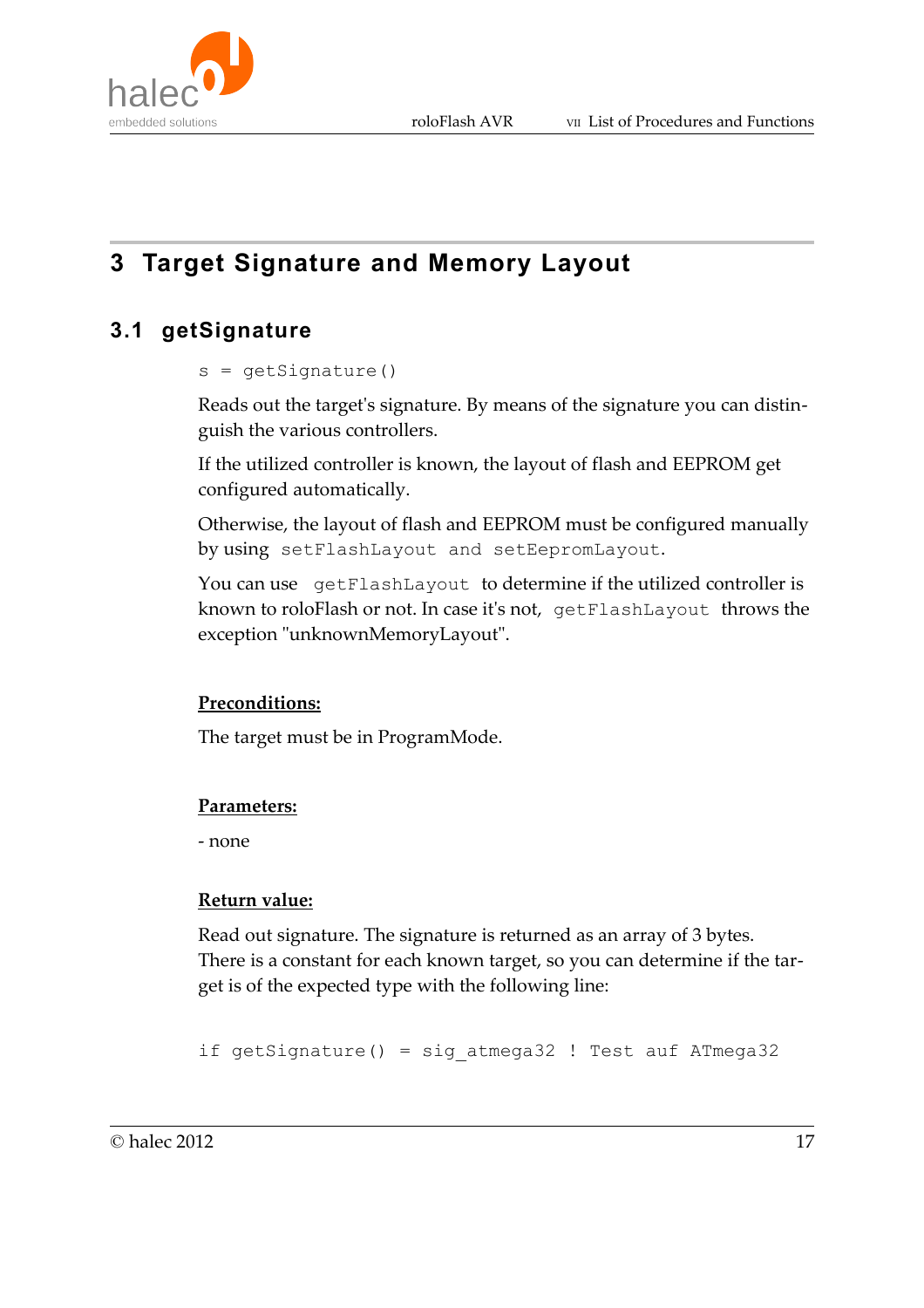

### **Exceptions:**

targetWrongMode Target is not in "ProgramMode". targetCommunication Communication with the target does not work.

# **3.2 getFlashLayout**

 $a = qetFlashLayout()$ 

Returns the size of the flash and the size of a flash page. These values have been set either manually by setFlashLayout or, in case of a known controller, automatically by getSignature().

### **Preconditions:**

The target must be in ProgramMode.

### **Parameters:**

- none

### **Return value:**

Array with 2 elements:  $a[0]$  = Size of flash in bytes a[1] = Size of a flash page in bytes

## **Exceptions:**

targetWrongMode Target is not in "ProgramMode".

# **3.3 setFlashLayout**

setFlashLayout <size, pagesize>

Sets size of flash and flash page. For the values matching the target controller, consult the Atmel documentation.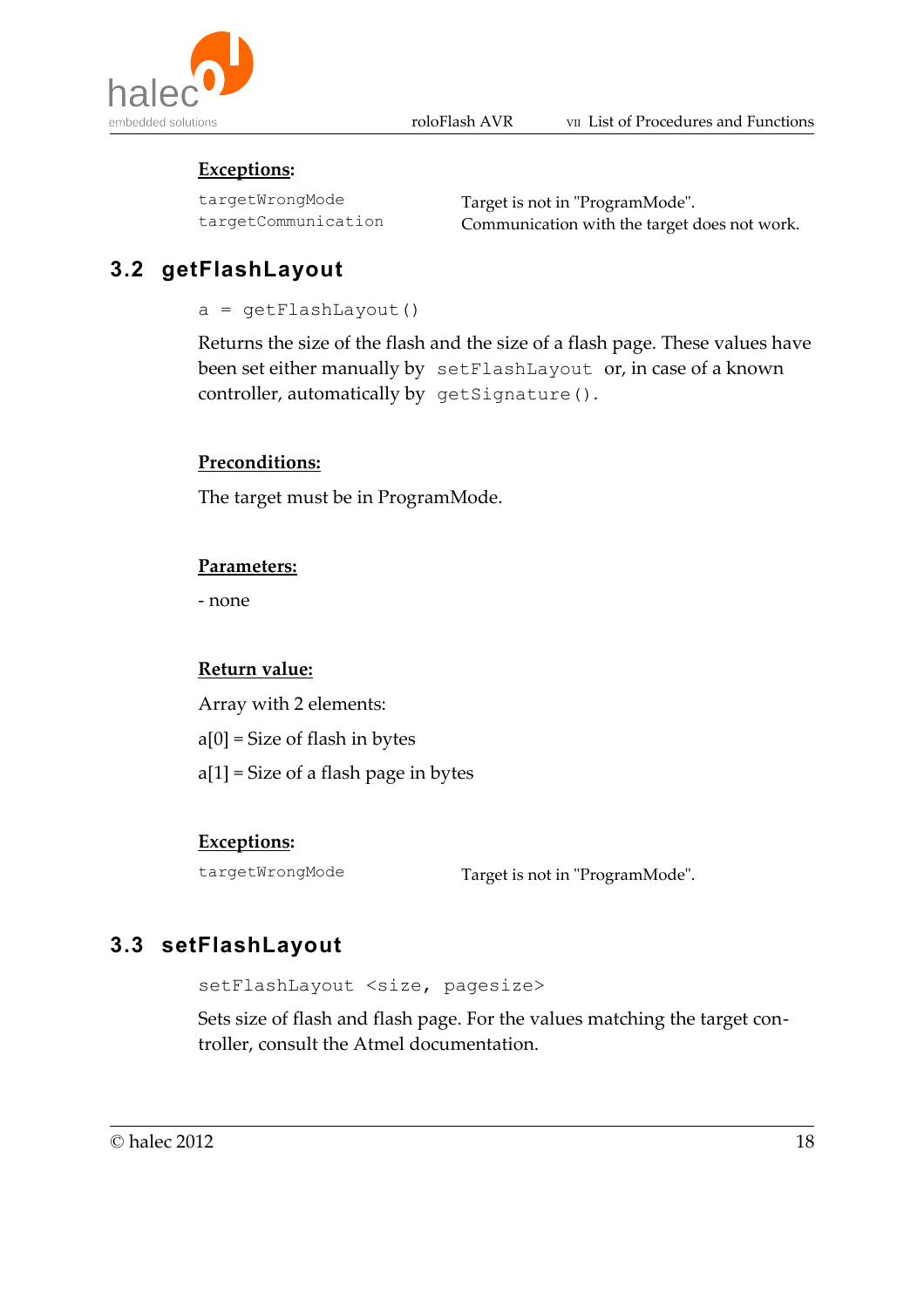

If the utilized controller is known, the matching values are determined automatically upon calling getSignature(). In that case, calling set-FlashLayout is unnecessary und not recommended.

#### **Preconditions:**

The target must be in ProgramMode.

#### **Parameters:**

**size**

Size of flash in bytes.

#### **pagesize**

Size of flash page in bytes.

#### **Return value:**

- none (procedure)

#### **Exceptions:**

targetWrongMode Target is not in "ProgramMode".

## **3.4 getEepromLayout**

```
a = getEepromLayout()
```
Returns the size of the EEPROM and the size of an EEPROM page. These values have been set either manually by setEepromLayout or, in case of a known controller, automatically by getSignature().

#### **Preconditions:**

The target must be in ProgramMode.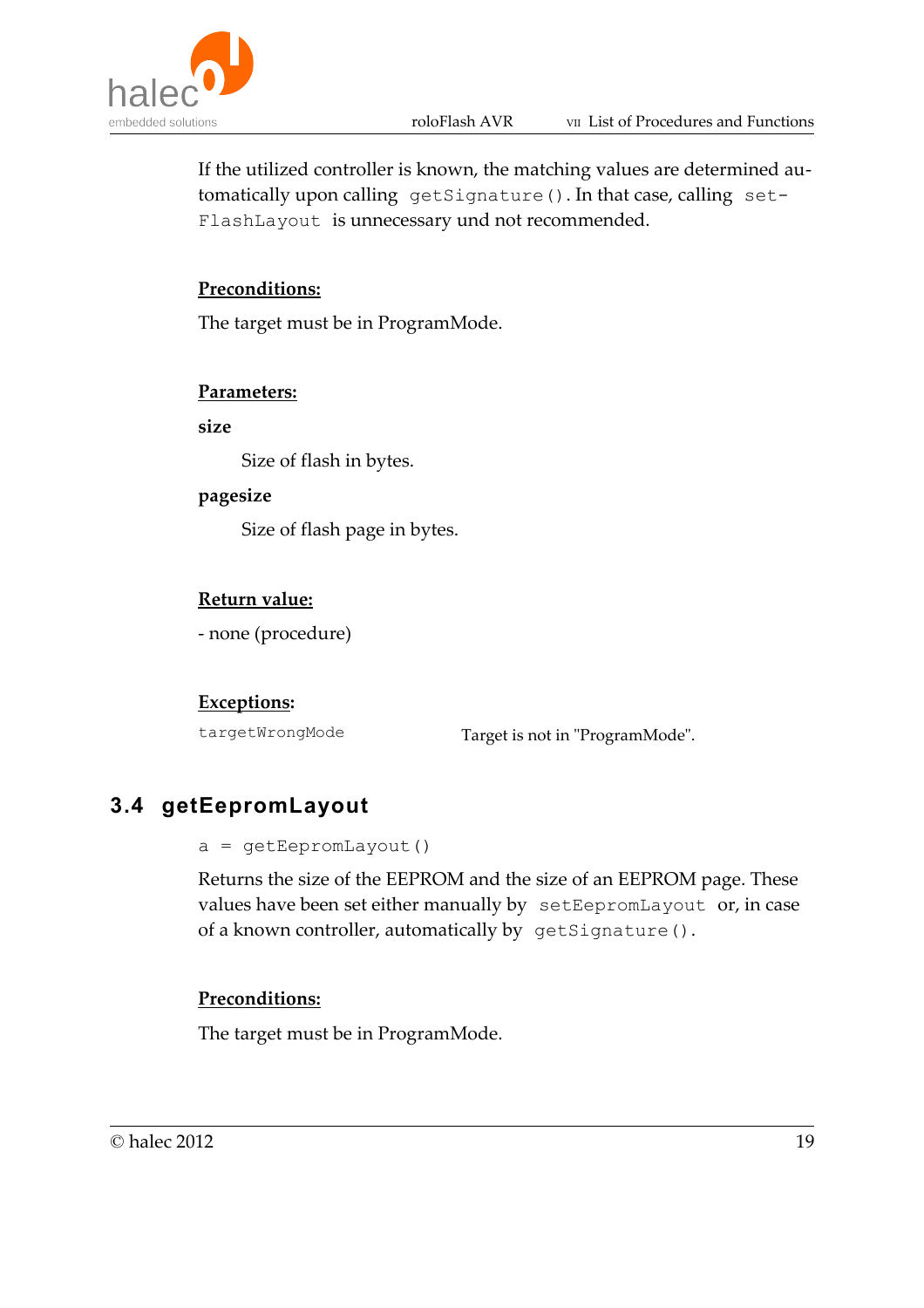

#### **Parameters:**

- none

#### **Return value:**

Array with 2 elements: a[0] = Size of EEPROM in bytes a[1] = Size of an EEPROM page in bytes

#### **Exceptions:**

targetWrongMode Target is not in "ProgramMode".

## **3.5 setEepromLayout**

setEepromLayout <size, pagesize>

Sets size of EEPROM and EEPROM page. For the values matching the target controller, consult the Atmel documentation.

If the utilized controller is known, the matching values are determined automatically upon calling getSignature(). In that case, calling set-FlashLayout is unnecessary und not recommended.

#### **Preconditions:**

The target must be in ProgramMode.

#### **Parameters:**

**size**

Size of EEPROM in bytes.

#### **pagesize**

Size of EEPROM page in Bytes.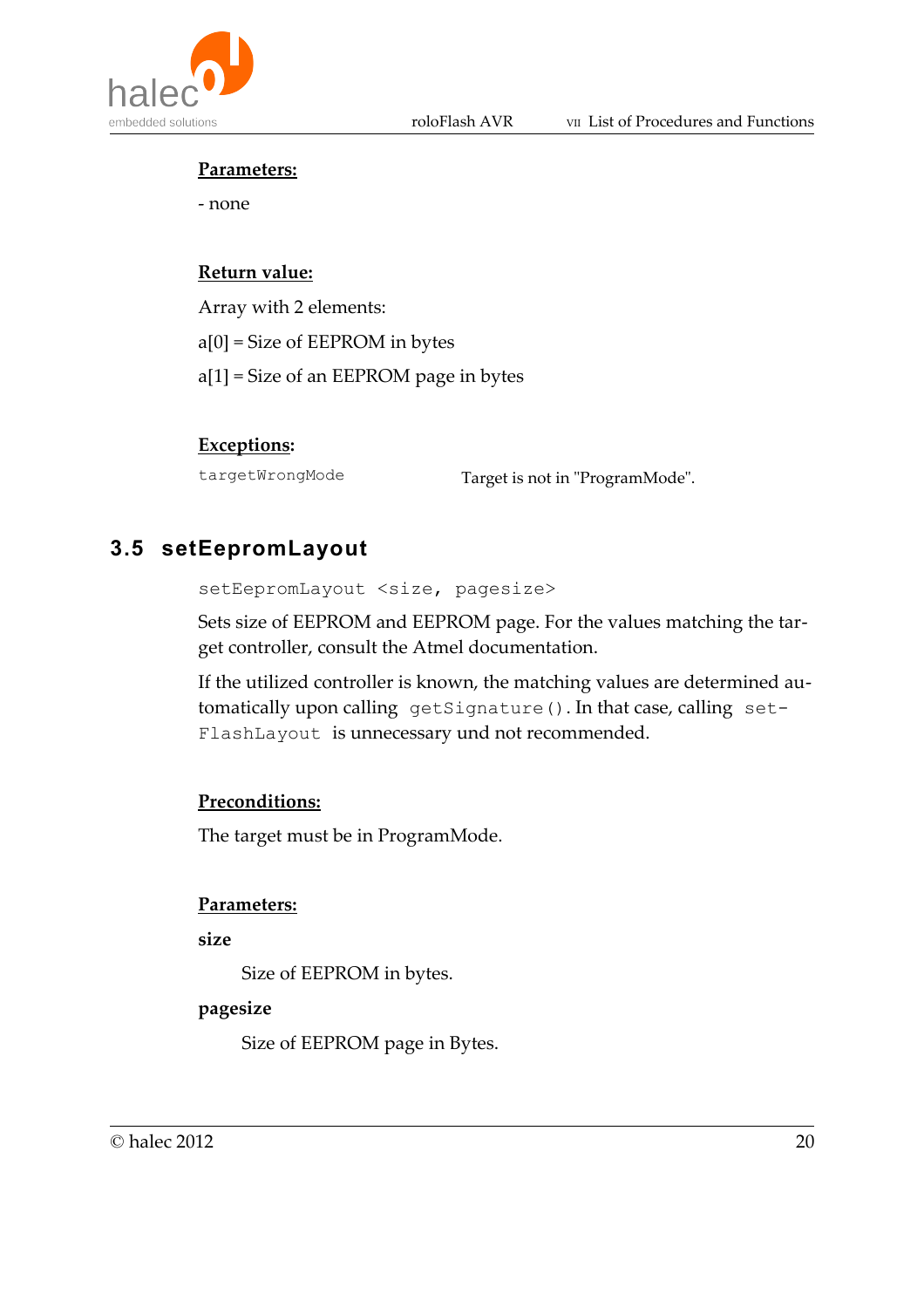

#### **Return value:**

- none (procedure)

#### **Exceptions:**

targetWrongMode Target is not in "ProgramMode".

# **3.6 setExtendedAddressMode**

setExtendedAddressMode <value>

For controllers with 256 kB flash, the normal command set for programming via the ISP interface is not sufficient. An extended address mode is needed.

If the utilized controller is known, the matching value is determined automatically upon calling getSignature(). In that case, calling set-FlashLayout is unnecessary.

#### **Preconditions:**

The target must be in ProgramMode.

#### **Parameters:**

**value**

value = 0: Do not use extended address mode

value = 1: Use extended address mode

#### **Return value:**

- none (procedure)

#### **Exceptions:**

targetWrongMode Target is not in "ProgramMode". rangeValue Invalid value for value.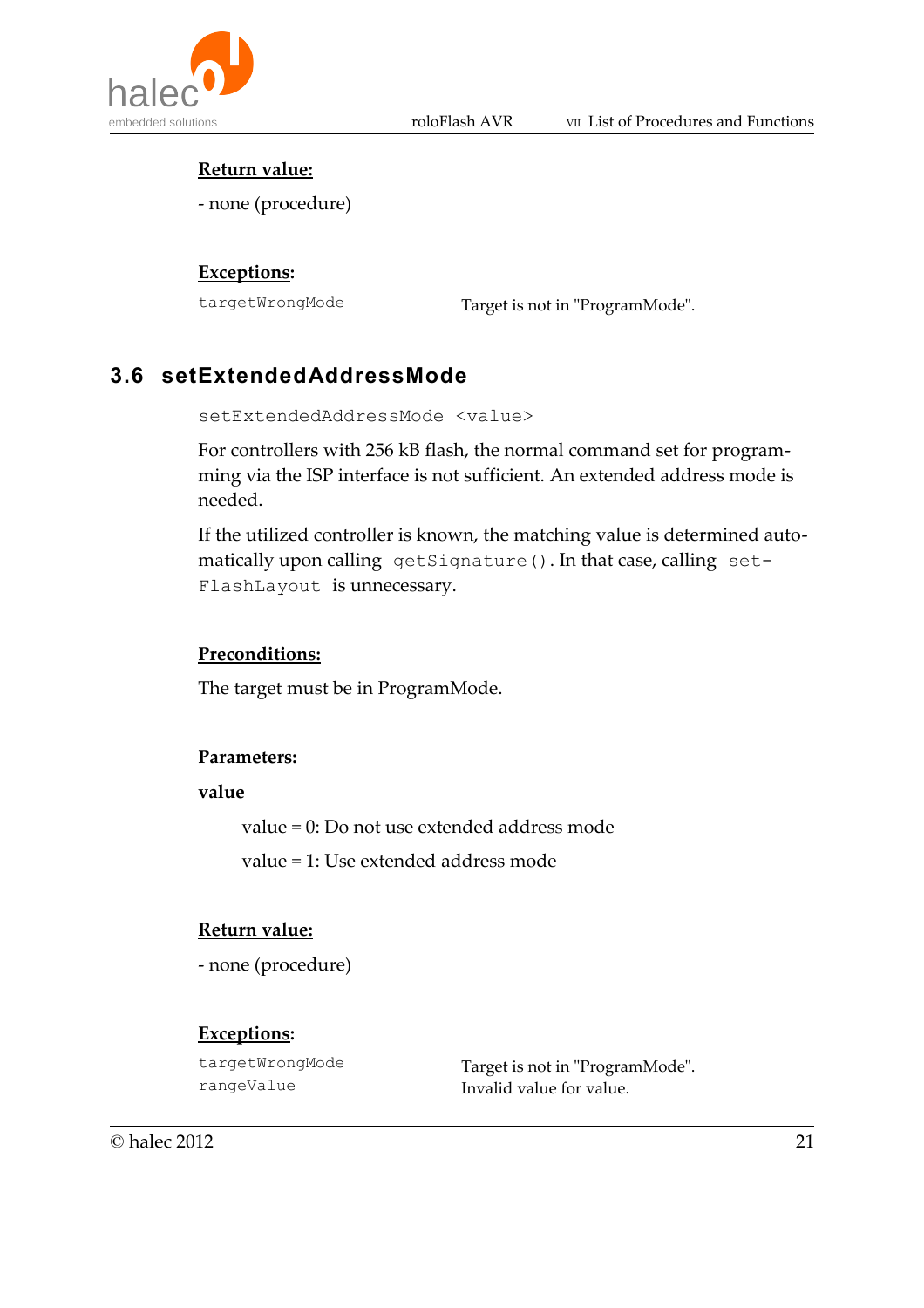

typeFault Invalid type for value.

## **3.7 clearMemoryLayout**

clearMemoryLayout

Clears an already existing memory layout (flash and EEPROM layout).

#### **Preconditions:**

- none

#### **Parameters:**

- none

#### **Return value:**

- none (procedure)

#### **Exceptions:**

- none

# **4 Write and Verify Target with Hex Files**

## **4.1 EraseFlash**

eraseFlash

Erases the complete flash of the target. Depending on the fuse settings (EESAVE) the EEPROM gets also erased (default) or not.

#### **Preconditions:**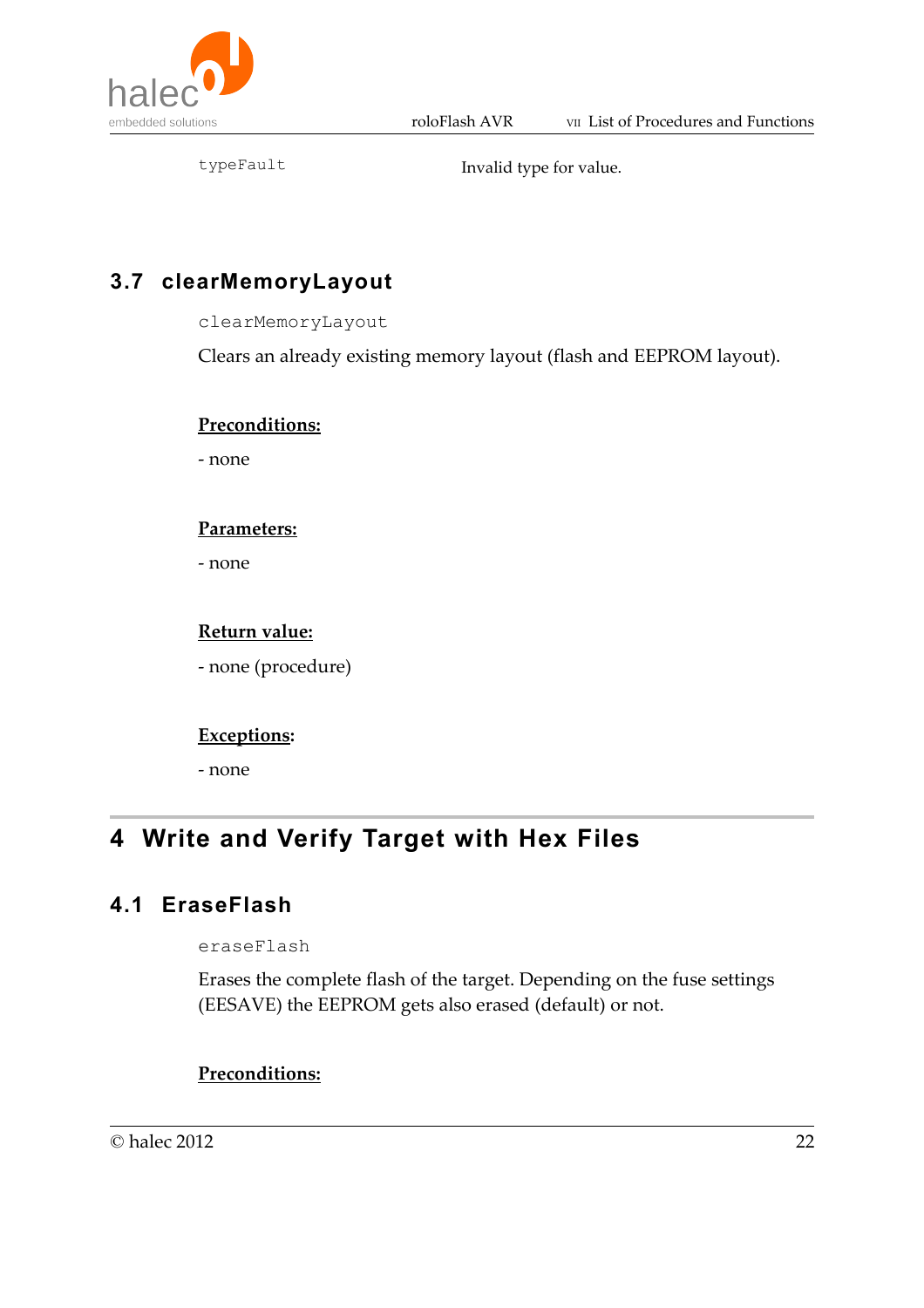

The target must be in ProgramMode.

#### **Parameters:**

- none

### **Return value:**

- none (procedure)

#### **Exceptions:**

targetWrongMode Target is not in "ProgramMode". targetCommunication Communication with the target does not work.

## **4.2 writeFileToFlash**

writeFileToFlash <filesystem, filename>

Writes a HEX file into the target's flash.

#### **Preconditions:**

The target must be in ProgramMode.

#### **Parameters:**

#### **filesystem**

This parameter is ignored and should be specified as 0.

#### **filename**

The requirements for file names apply, see chapter 5 "Files".

#### **Return value:**

- none (procedure)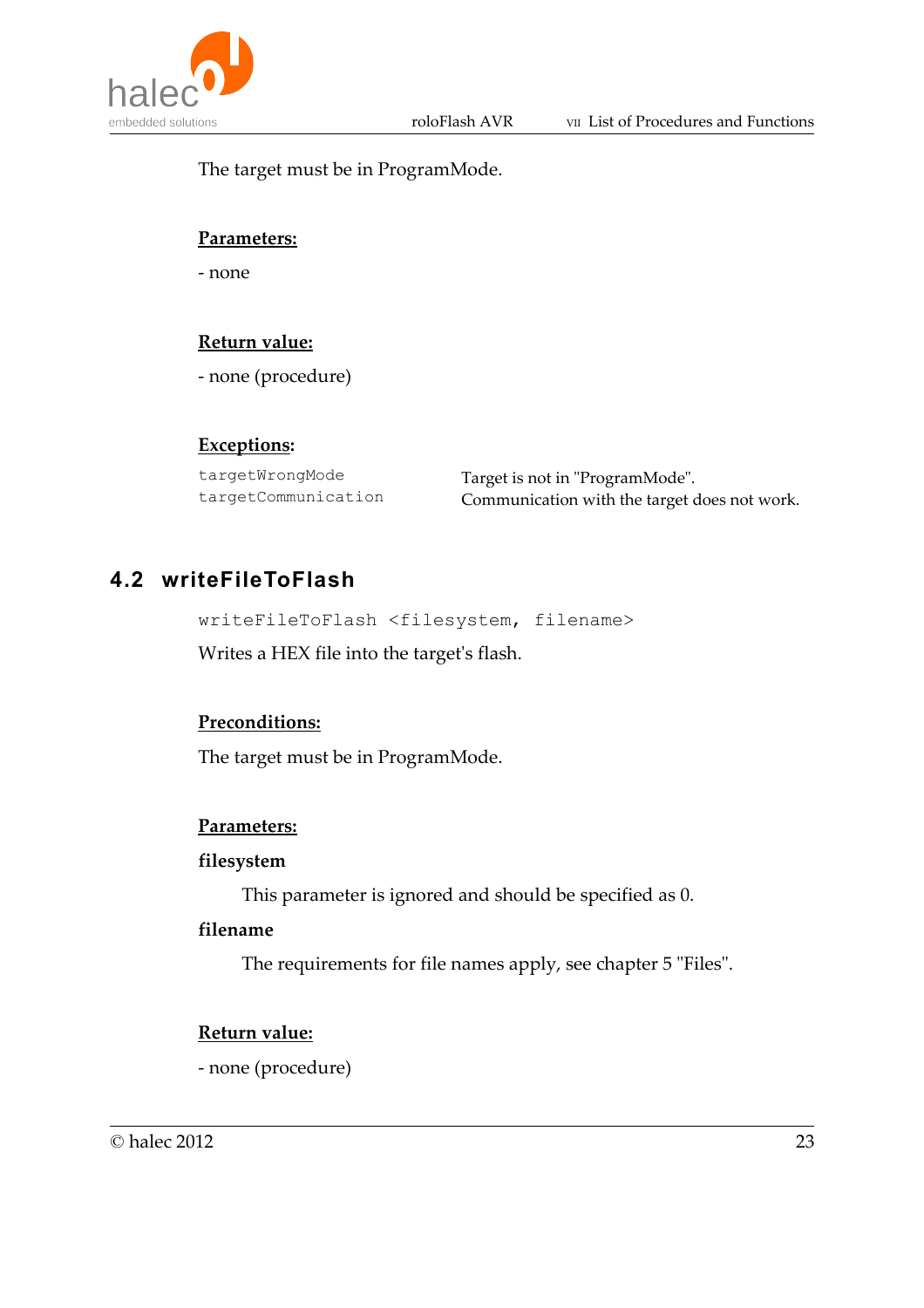

### **Exceptions:**

| See chapter "Exceptions of roloFlash".       |
|----------------------------------------------|
| Target is not in "ProgramMode".              |
| Communication with the target does not work. |
| Invalid type for filename.                   |
| See chapter "Exceptions of the file system". |
|                                              |

# **4.3 verifyFileToFlash**

verifyFileToFlash <filesystem, filename>

Compares a HEX file with the data in flash.

#### **Preconditions:**

The target must be in ProgramMode.

#### **Parameters:**

#### **filesystem**

This parameter is ignored and should be specified as 0.

#### **filename**

The requirements for file names apply, see chapter 5 "Files".

#### **Return value:**

- none (procedure). If data differs, an exception is thrown.

#### **Exceptions:**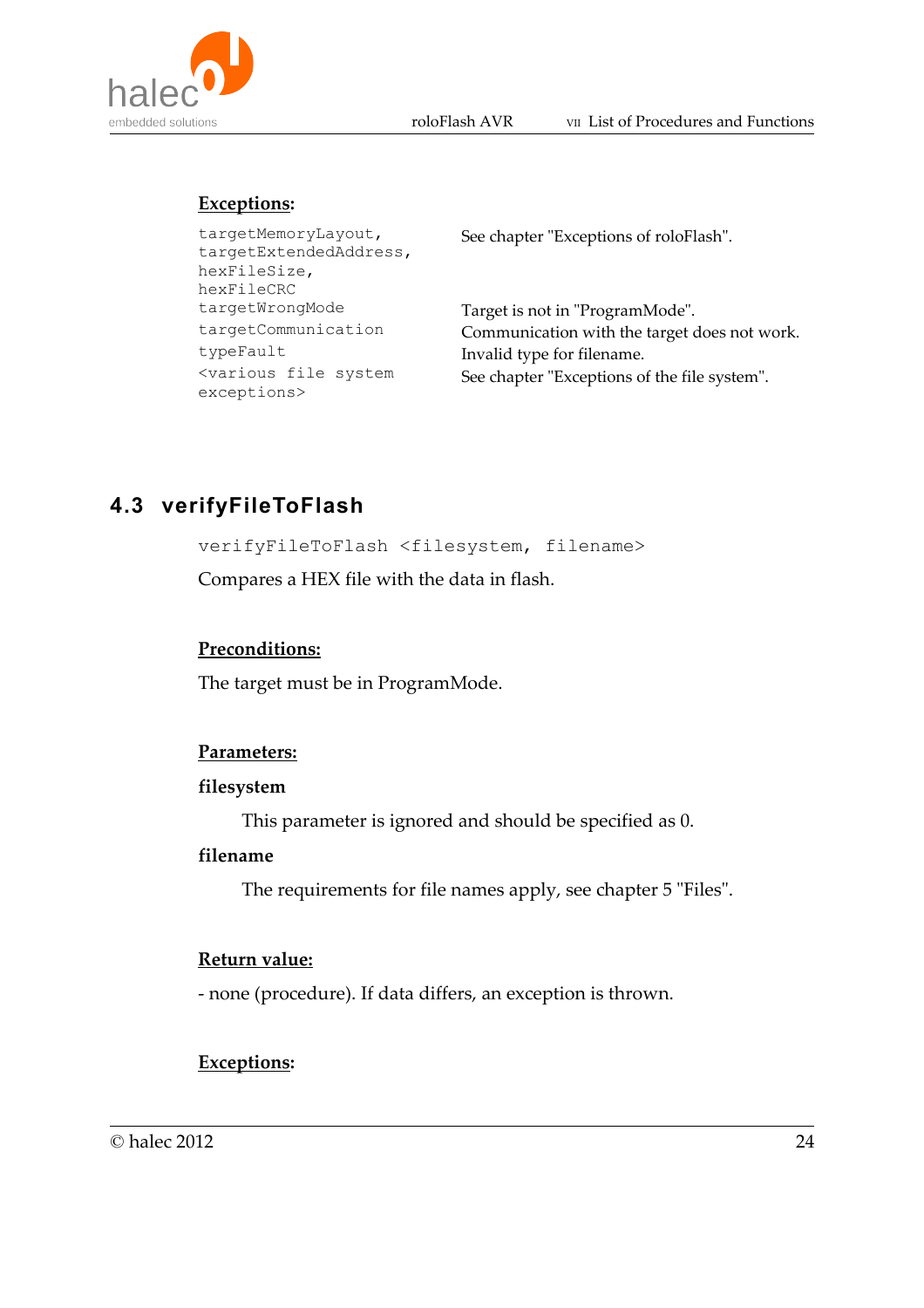



targetVerify Data read during verify differed. targetMemoryLayout, targetExtendedAddress, hexFileSize, hexFileCRC See chapter "Exceptions of roloFlash". targetWrongMode Target is not in "ProgramMode". targetCommunication Communication with the target does not work. typeFault Invalid type for filename. <various file system exceptions> See chapter "Exceptions of the file system".

# **4.4 writeVerifyFileToFlash**

writeVerifyFileToFlash <filesystem, filename>

Writes a HEX file into the target's flash and compares the flashed data with the HEX file.

The behavior is the same as calling writeFileToFlash first and then verifyFileToFlash, but can be faster.

#### **Preconditions:**

The target must be in ProgramMode.

#### **Parameters:**

#### **filesystem**

This parameter is ignored and should be specified as 0.

#### **filename**

The requirements for file names apply, see chapter 5 "Files".

#### **Return value:**

- none (procedure). If data differs, an exception is thrown.

#### **Exceptions:**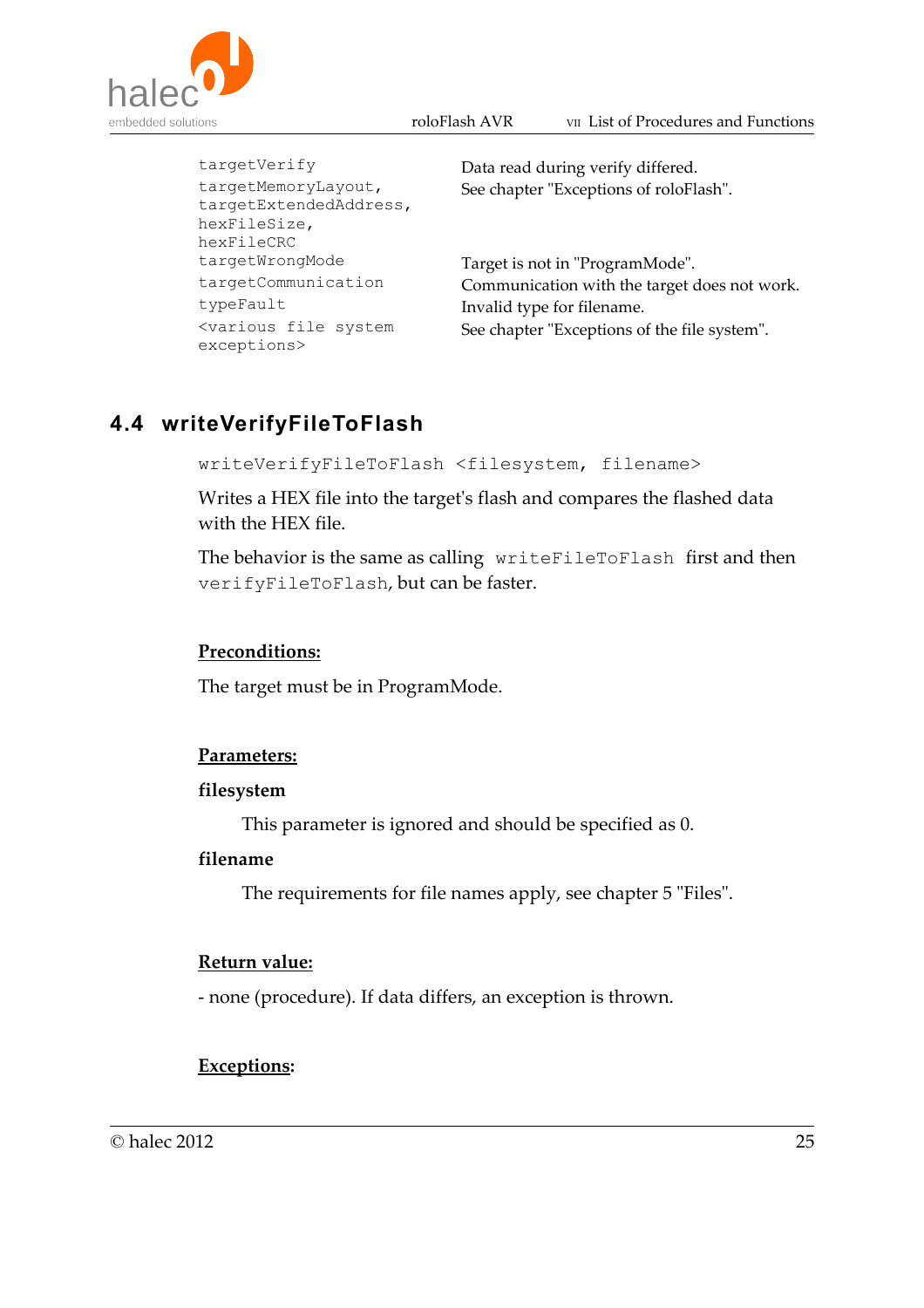



targetMemoryLayout, targetExtendedAddress, hexFileSize, hexFileCRC targetWrongMode Target is not in "ProgramMode". typeFault Invalid type for filename. <various file system exceptions>

targetVerify Date read during verify differed. See chapter "Exceptions of roloFlash".

targetCommunication Communication with the target does not work. See chapter "Exceptions of the file system".

## **4.5 writeFileToEeprom**

writeFileToEeprom <filesystem, filename>

Writes a HEX file into the target's EEPROM.

#### **Preconditions:**

The target must be in ProgramMode.

#### **Parameters:**

#### **filesystem**

This parameter is ignored and should be specified as 0.

#### **filename**

The requirements for file names apply, see chapter 5 "Files".

#### **Return value:**

- none (procedure)

#### **Exceptions:**

```
targetMemoryLayout,
targetExtendedAddress,
hexFileSize,
hexFileCRC
```
See chapter "Exceptions of roloFlash".

targetWrongMode Target is not in "ProgramMode".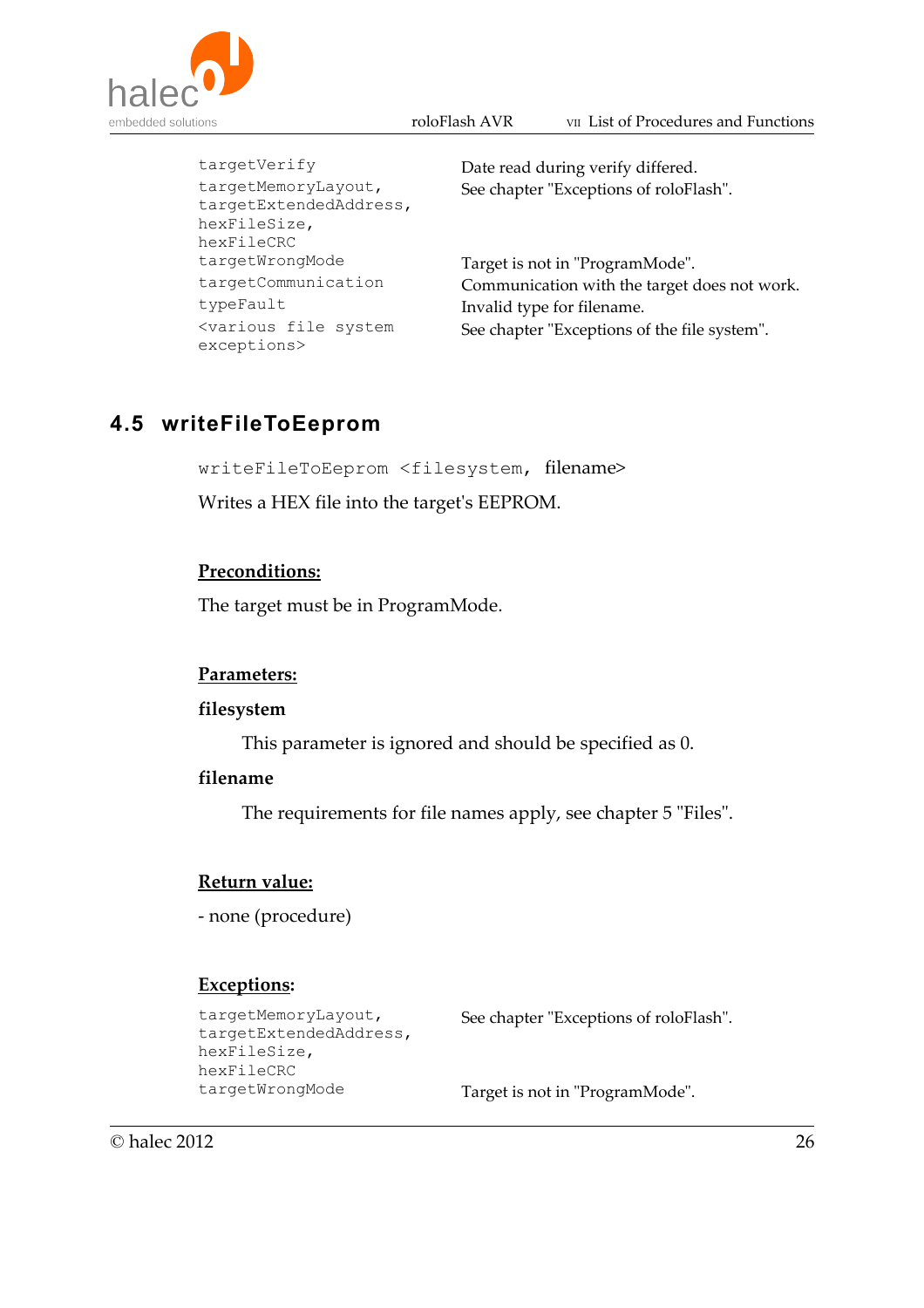



typeFault Invalid type for filename. <various file system exceptions>

targetCommunication Communication with the target does not work. See chapter "Exceptions of the file system".

# **4.6 verifyFileToEeprom**

verifyFileToEeprom <filesystem, filename>

Compares a HEX file with the data in EEPROM.

#### **Preconditions:**

The target must be in ProgramMode.

#### **Parameters:**

#### **filesystem**

This parameter is ignored and should be specified as 0.

#### **filename**

The requirements for file names apply, see chapter 5 "Files".

#### **Return value:**

- none (procedure). If data differs, an exception is thrown.

#### **Exceptions:**

| targetVerify                                                                                      | Data read during verify differed.            |
|---------------------------------------------------------------------------------------------------|----------------------------------------------|
| targetMemoryLayout,<br>targetExtendedAddress,<br>hexFileSize,<br>hexFileCRC                       | See chapter "Exceptions of roloFlash".       |
| targetWrongMode                                                                                   | Target is not in "ProgramMode".              |
| targetCommunication                                                                               | Communication with the target does not work. |
| typeFault                                                                                         | Invalid type for filename.                   |
| <various file="" system<="" td=""><td>See chapter "Exceptions of the file system".</td></various> | See chapter "Exceptions of the file system". |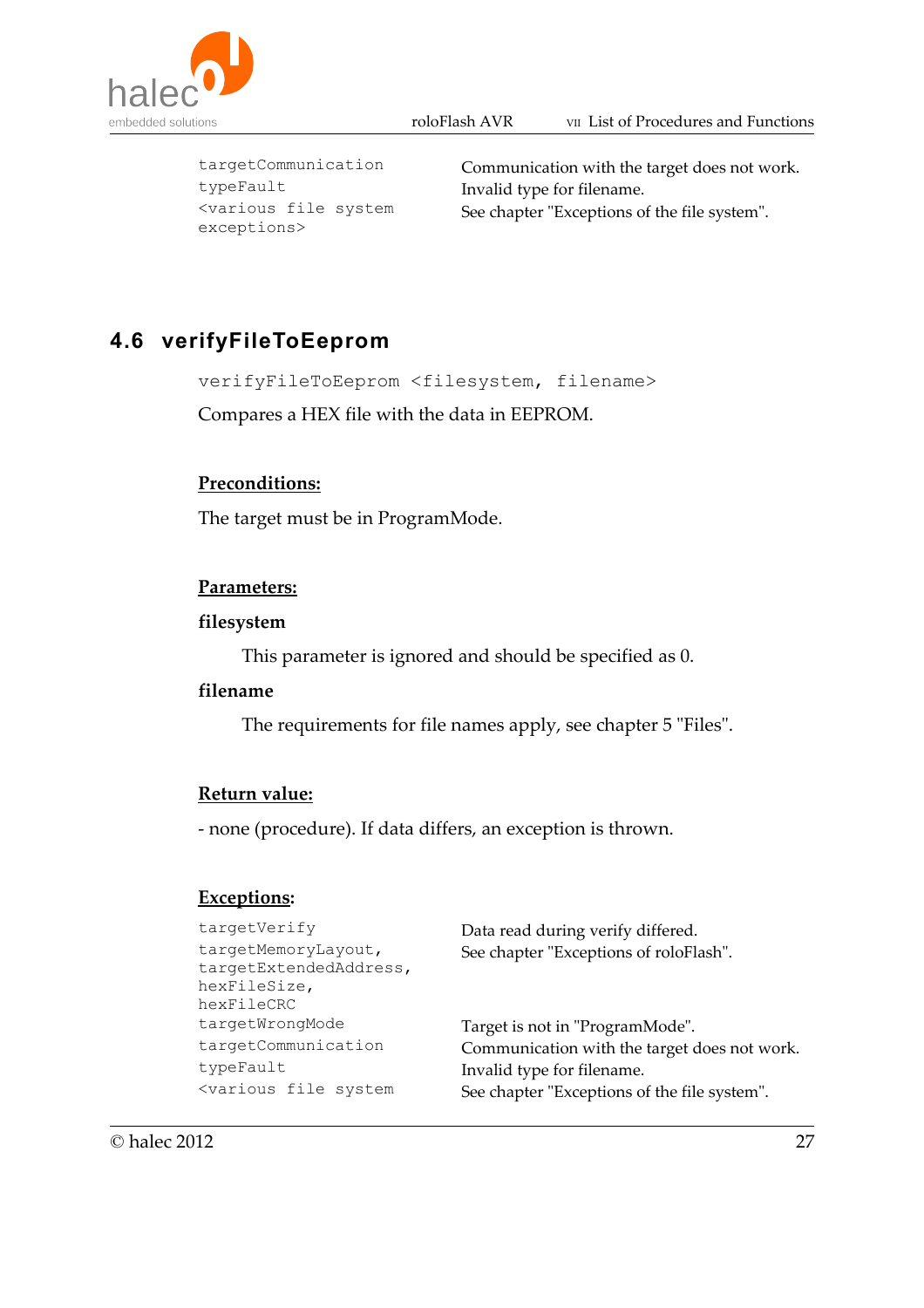

exceptions>

# **4.7 writeVerifyFileToEeprom**

writeVerifyFileToEeprom <filesystem, filename>

Writes a HEX file into the target's EEPROM and compares the flashed data with the HEX file.

The behavior is the same as calling writeFileToEeprom first and then verifyFileToEeprom, but can be faster.

#### **Preconditions:**

The target must be in ProgramMode.

#### **Parameters:**

#### **filesystem**

This parameter is ignored and should be specified as 0.

#### **filename**

The requirements for file names apply, see chapter 5 "Files".

#### **Return value:**

- none (procedure). If data differs, an exception is thrown.

### **Exceptions:**

| targetVerify                                                                                      | Data read during verify differed.            |
|---------------------------------------------------------------------------------------------------|----------------------------------------------|
| targetMemoryLayout,<br>targetExtendedAddress,                                                     | See chapter "Exceptions of roloFlash".       |
| hexFileSize,                                                                                      |                                              |
| hexFileCRC                                                                                        |                                              |
| targetWrongMode                                                                                   | Target is not in "ProgramMode".              |
| targetCommunication                                                                               | Communication with the target does not work. |
| typeFault                                                                                         | Invalid type for filename.                   |
| <various file="" system<="" td=""><td>See chapter "Exceptions of the file system".</td></various> | See chapter "Exceptions of the file system". |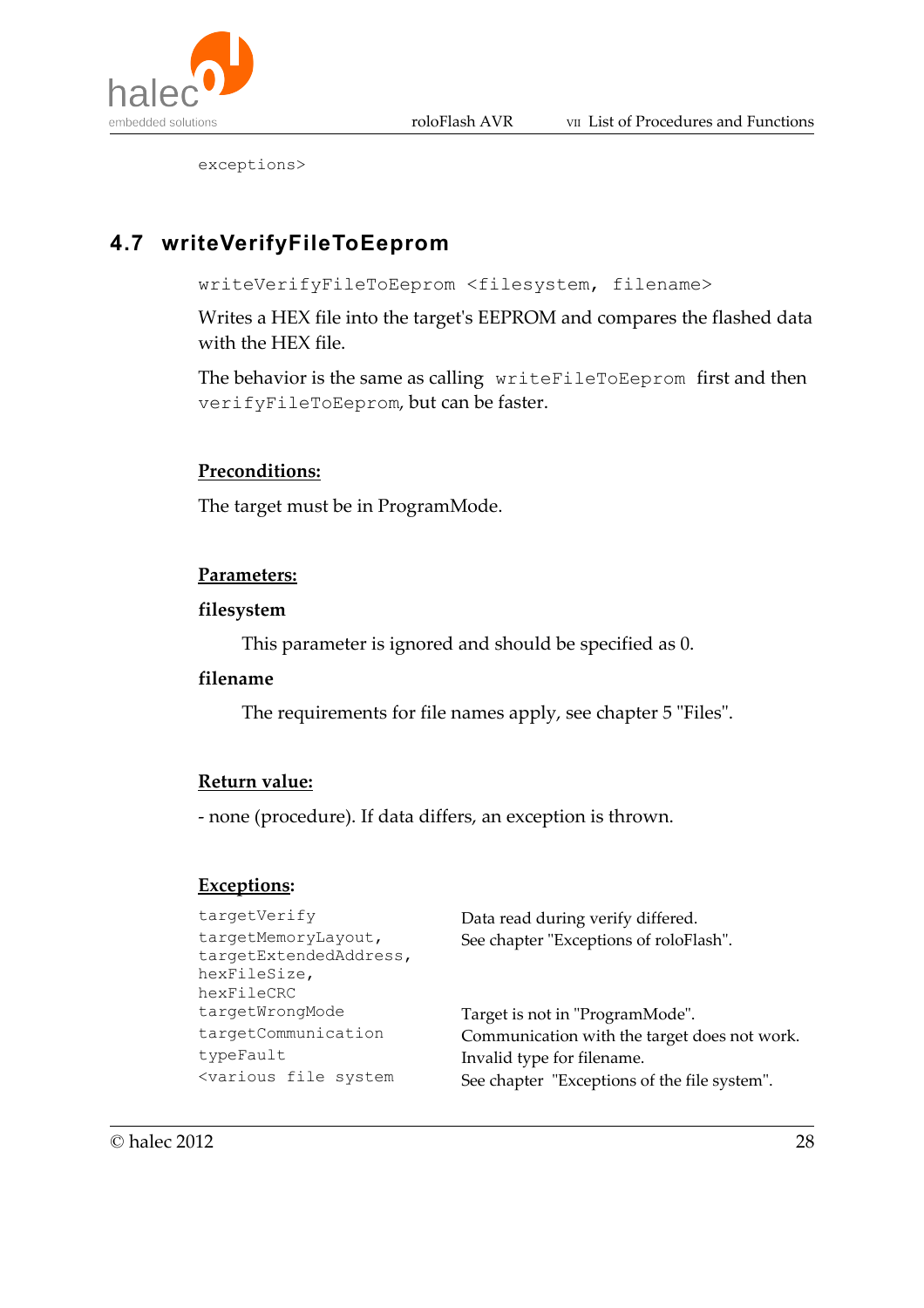

exceptions>

# **5 Files**

### **Filenames:**

- File names must follow the 8.3 rule: "XXXXXXXX. YYY".
- Only characters "A" "Z", "0" "9", as well as "\_" and "-" are permissible.
- Only capital letters are allowed.

### **Directory names:**

- Directory names may consist of 8 characters at maximum: "XXXXXXXX".
- Otherwise, the same conventions apply as for file names.

### **Current directory is always the root directory:**

- There is no "change directory". The current path always remains the root directory. Hence, a filename must always include the complete path.
- The supported separators between directory parts and filenames are "/" and " $\Upsilon$ ".

# **5.1 fsCreate**

fsCreate <filesystem, filename>

Creates the file specified. After that, the file is still closed. If the file already exists, this procedure has no effect.

If a file is to be created and written to, it needs to be opened additionally:

```
fsCreate 0, "TEST.TXT"
handle = fsOpen(0, "TEST.TXT")
```
### **Preconditions:**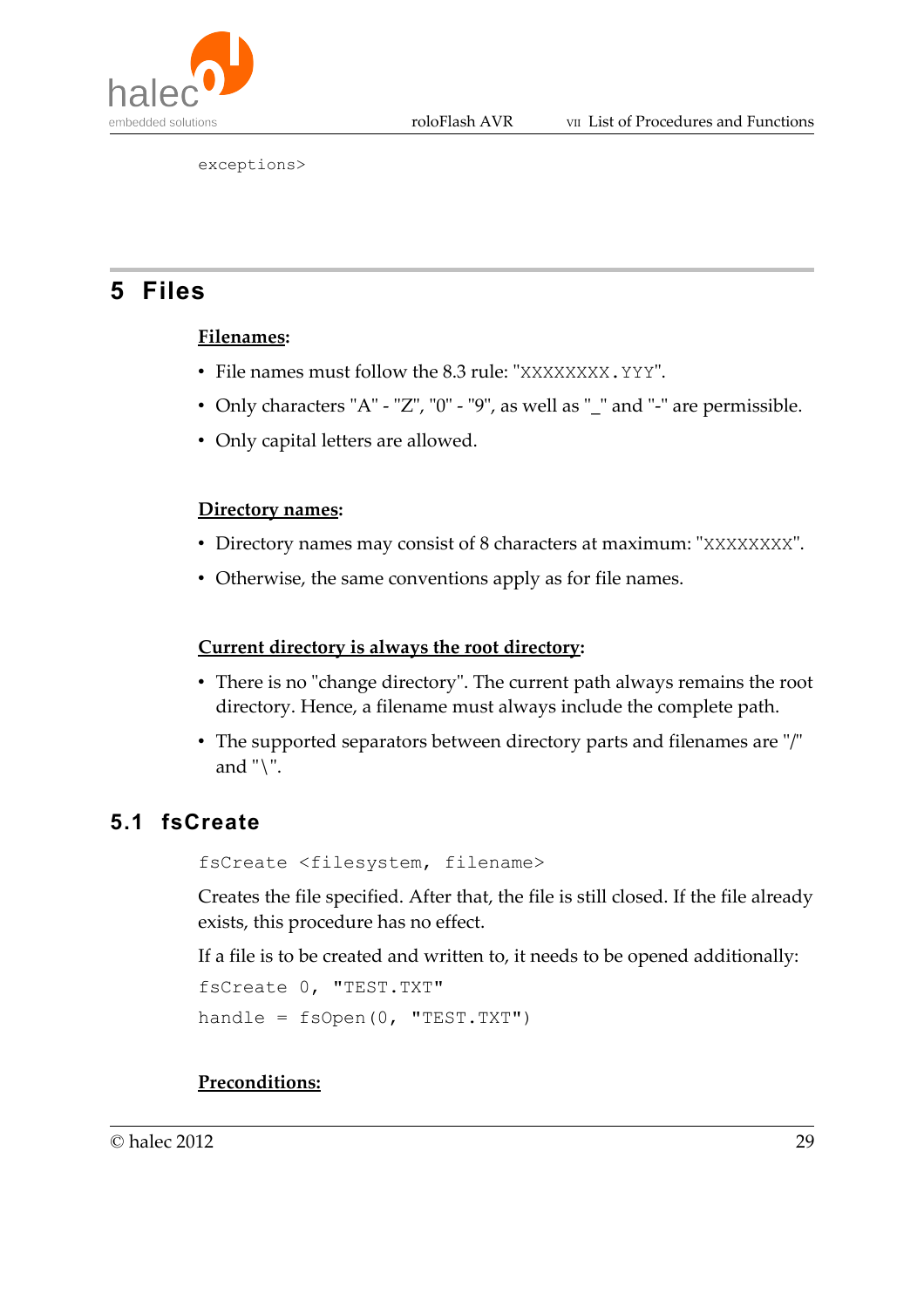- none

#### **Parameters:**

#### **filesystem**

This parameter is ignored and should be specified as 0.

#### **filename**

The requirements for file names apply, see chapter 5 "Files".

#### **Return value:**

- none (procedure)

#### **Exceptions:**

```
typeFault Invalid type for filename.
<various file system
exceptions>
```
See chapter "Exceptions of the file system".

## **5.2 fsRemove**

fsRemove <filesystem, filename>

Removes the specified file or directory, if it exists.

#### **Preconditions:**

- none

#### **Parameters:**

#### **filesystem**

This parameter is ignored and should be specified as 0.

#### **filename**

The requirements for file names apply, see chapter 5 "Files".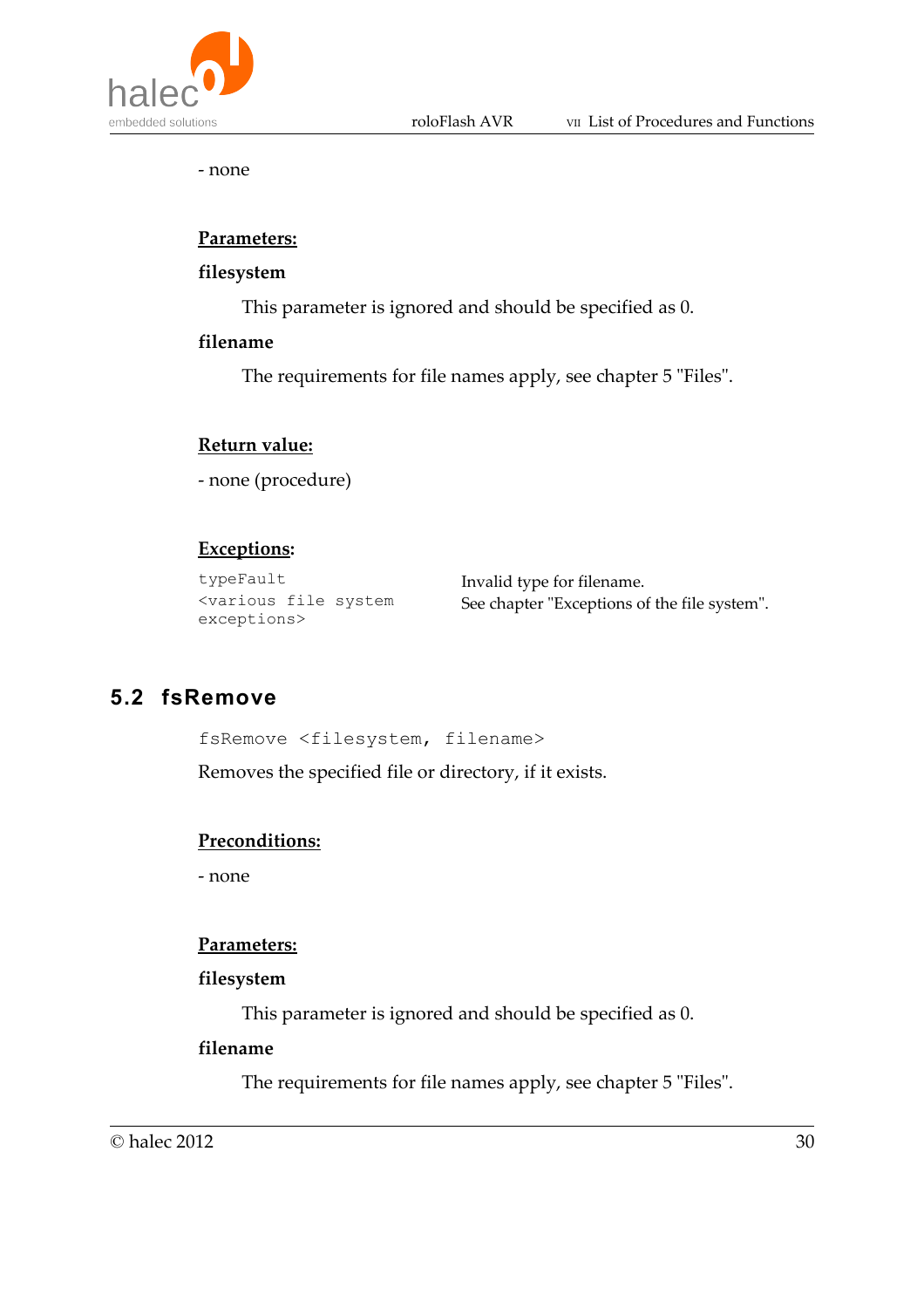

### **Return value:**

- none (procedure)

### **Exceptions:**

typeFault Invalid type for filename. <various file system exception>

fileNotFound The specified file does not exist. See chapter "Exceptions of the file system".

# **5.3 fsMkDir**

fsMkDir <filesystem, dirname>

Creates the specified directory. If it already exists, this procedure has no effect.

#### **Preconditions:**

- none

#### **Parameters:**

#### **filesystem**

This parameter is ignored and should be specified as 0.

#### **dirname**

The requirements for file names apply, see chapter 5 "Files".

#### **Return value:**

- none (procedure)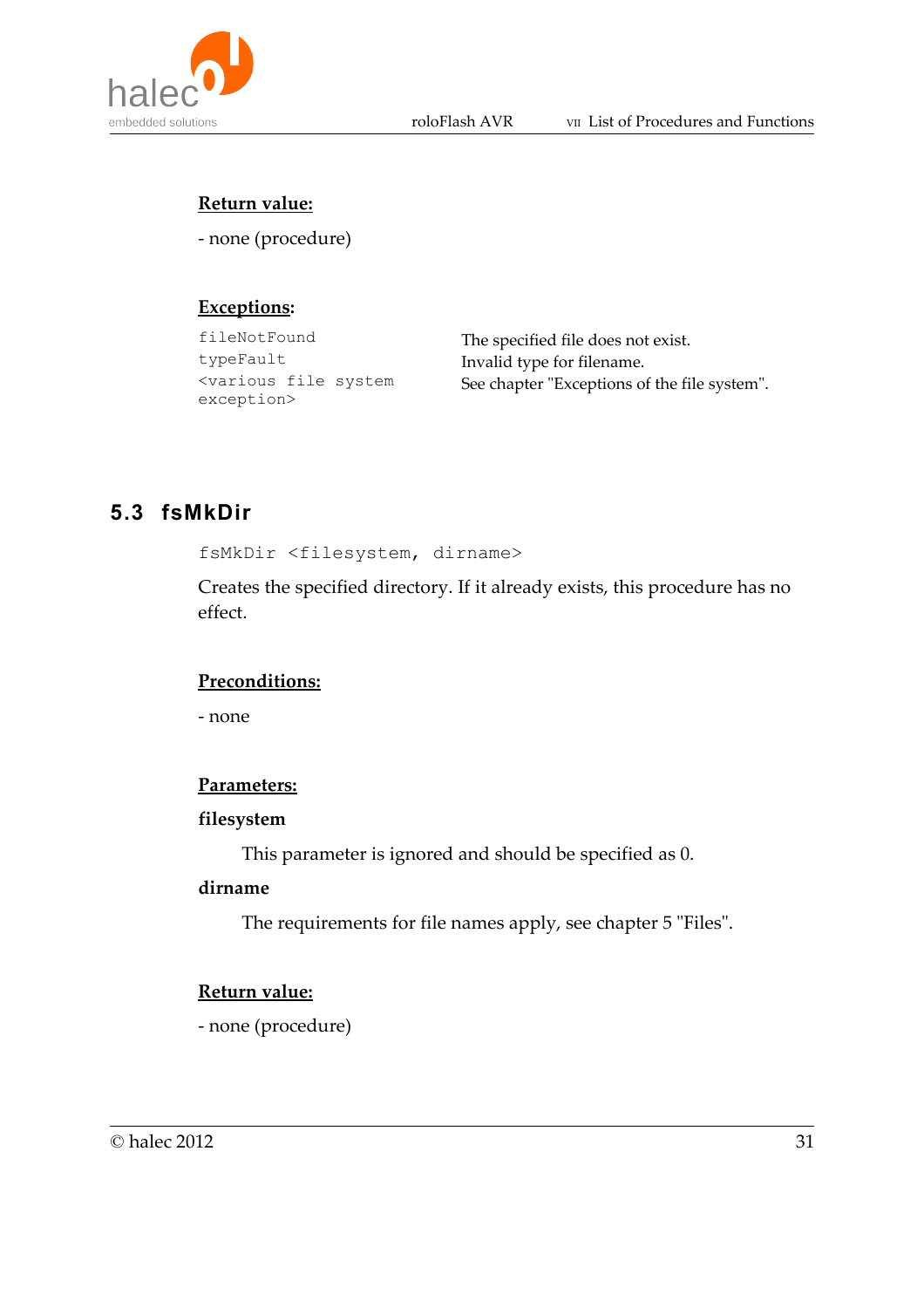

### **Exceptions:**

typeFault Invalid type for dirname. <various file system exceptions>

See chapter "Exceptions of the file system".

# **5.4 fsFileExists**

bool fsFileExists(filesystem, filename)

Checks if the specified file exists.

#### **Preconditions:**

- none

#### **Parameters:**

#### **filesystem**

This parameter is ignored and should be specified as 0.

#### **filename**

The requirements for file names apply, see chapter 5 "Files".

#### **Return value:**

- 0 = Datei existiert nicht
- 1 = Datei existiert

#### **Exceptions:**

typeFault Invalid type for filename. <various file system exceptions>

See chapter "Exceptions of the file system".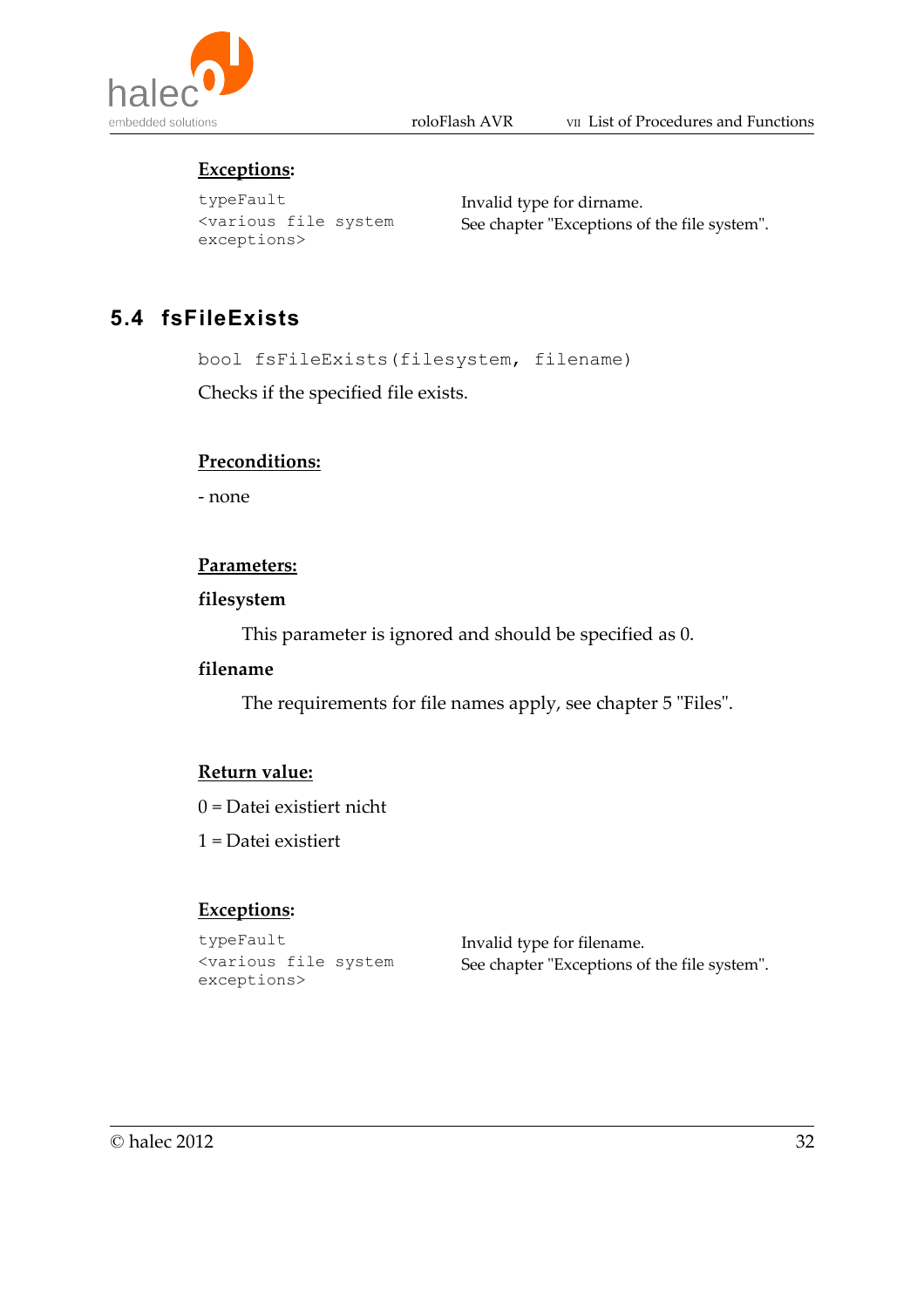



# **5.5 fsFilesize**

size = fsFilesize(filesystem, filename)

Determines the size of the specified file.

### **Preconditions:**

- File exists.

#### **Parameters:**

#### **filesystem**

This parameter is ignored and should be specified as 0.

#### **filename**

The requirements for file names apply, see chapter 5 "Files".

#### **Return value:**

Size of the file.

### **Exceptions:**

typeFault Invalid type for filename. <various file system exceptions>

See chapter "Exceptions of the file system".

# **5.6 fsOpen**

```
filehandle = fsOpen(filesystem, filename)
```
Opens the specified file.

### **Preconditions:**

The file must already exist. If a new file is to be opened, fsCreate has to be used before.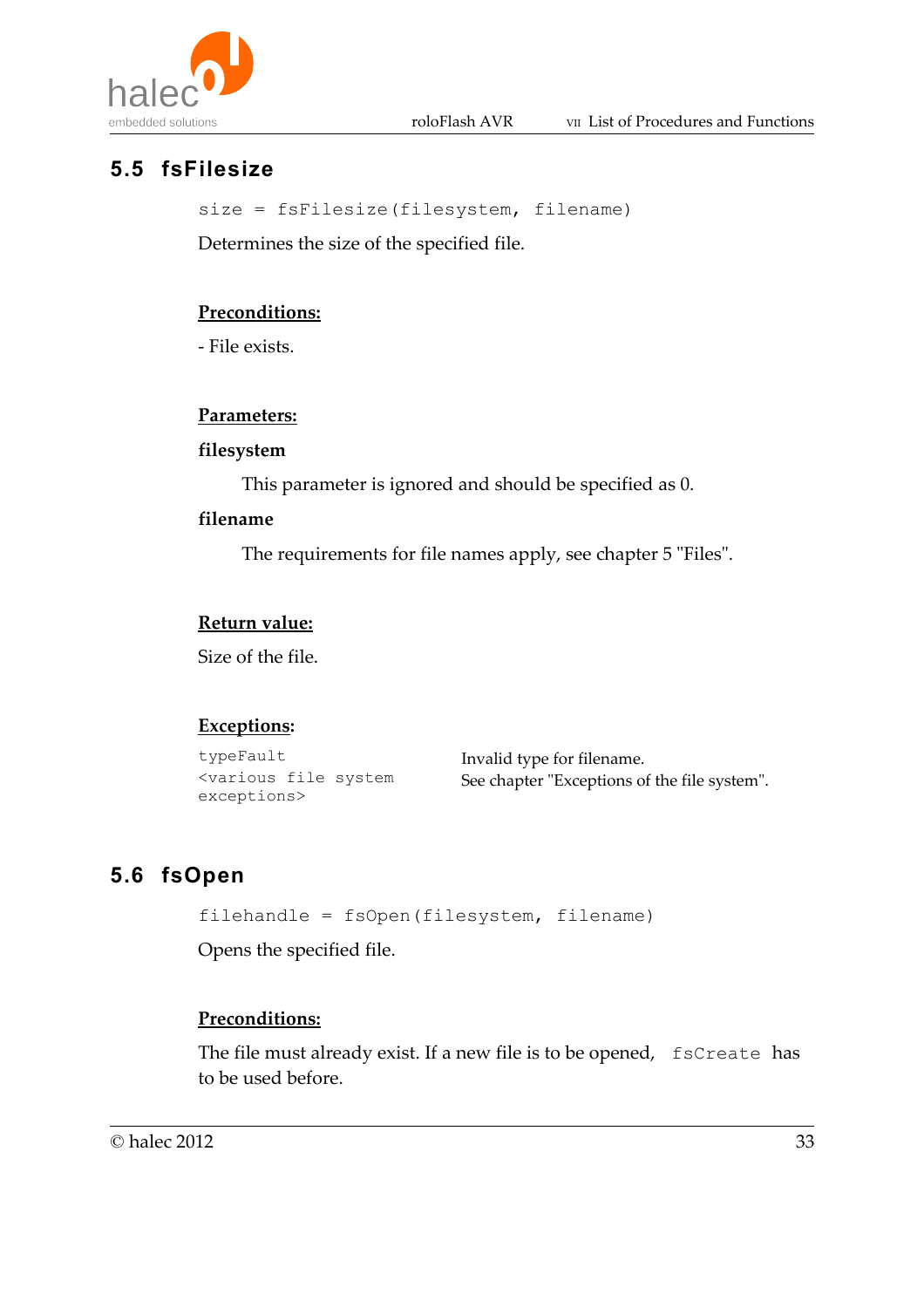



#### **Parameters:**

#### **filesystem**

This parameter is ignored and should be specified as 0.

#### **filename**

The requirements for file names apply, see chapter 5 "Files".

#### **Return value:**

A file handle for accessing the file (e.g. for fsRead and fsWrite) is returned. In addition, the file handle is needed to close the file (fsClose).

#### **Exceptions:**

typeFault Invalid type for filename. <various file system exceptions>

See chapter "Exceptions of the file system".

# **5.7 fsRead**

a = fsRead(filehandle, position, count)

Reads the specified number of bytes from the file.

#### **Preconditions:**

- Valid Filehandl returned by fsOpen.

#### **Parameters:**

#### **filehandle**

File handle returned by fsOpen.

#### **position**

Byte position from where the data is read.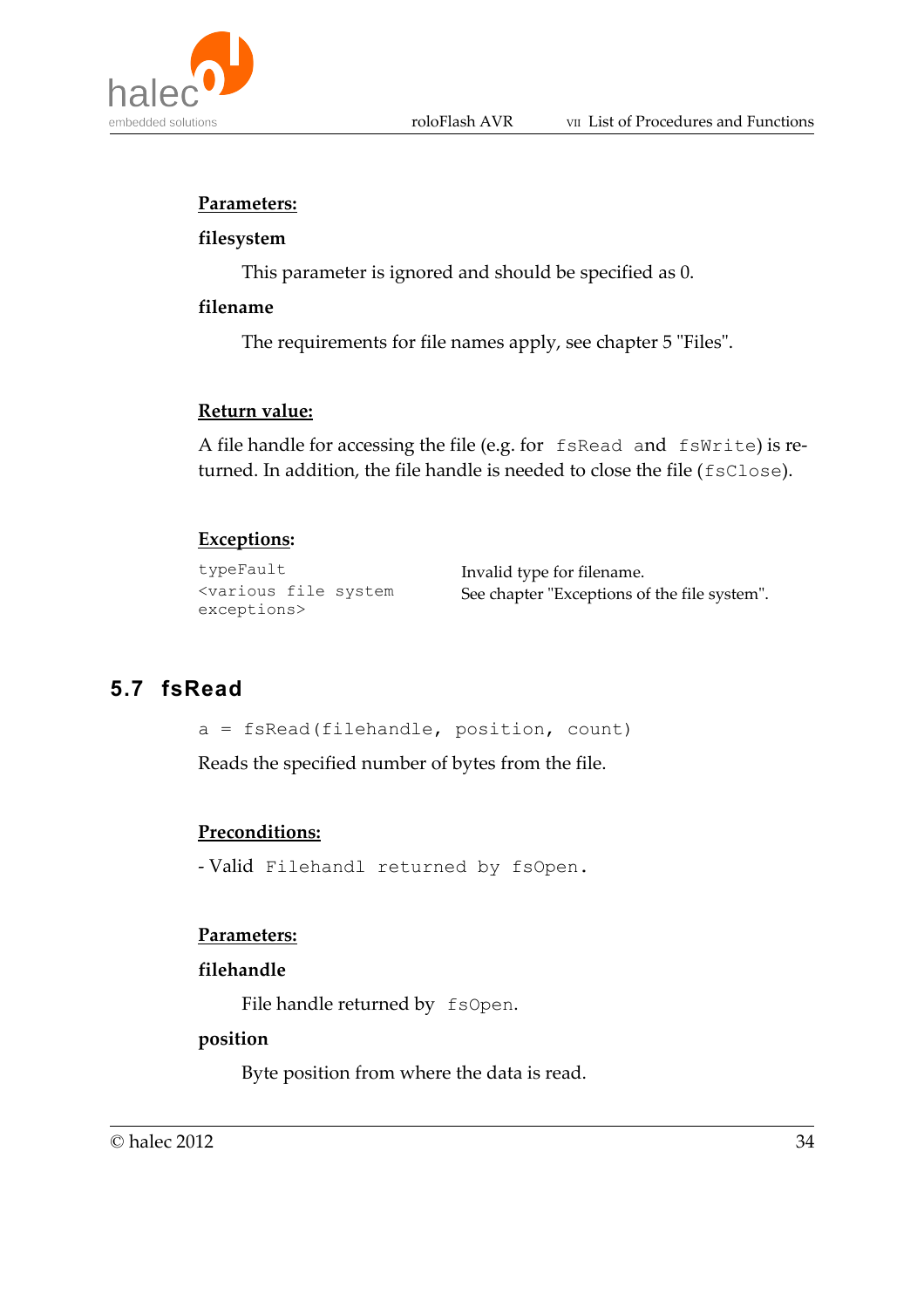

#### **count**

Number of bytes to read.

#### **Return value:**

Array of bytes with read data. The array's size is count. If not enough data could be read, the array is smaller by the approprate amount. If you try to read at or after the end of the file, an empty array of size 0 is returned.

#### **Exceptions:**

```
rangeValue Invalid value for filehandle, position or count.
typeFault Invalid type for filehandle, position or count.
<various file system
exceptions>
```
# See chapter "Exceptions of the file system".

### **5.8 fsWrite**

fsWrite <filehandle, position, array>

Writes the passed data to the file.

If the position is greater than the current file size, the file gets filled with random data up to this position.

#### **Preconditions:**

- Valid file handle returned by fsOpen.

#### **Parameters:**

#### **filehandle**

Filehandle returned by fsOpen.

**position**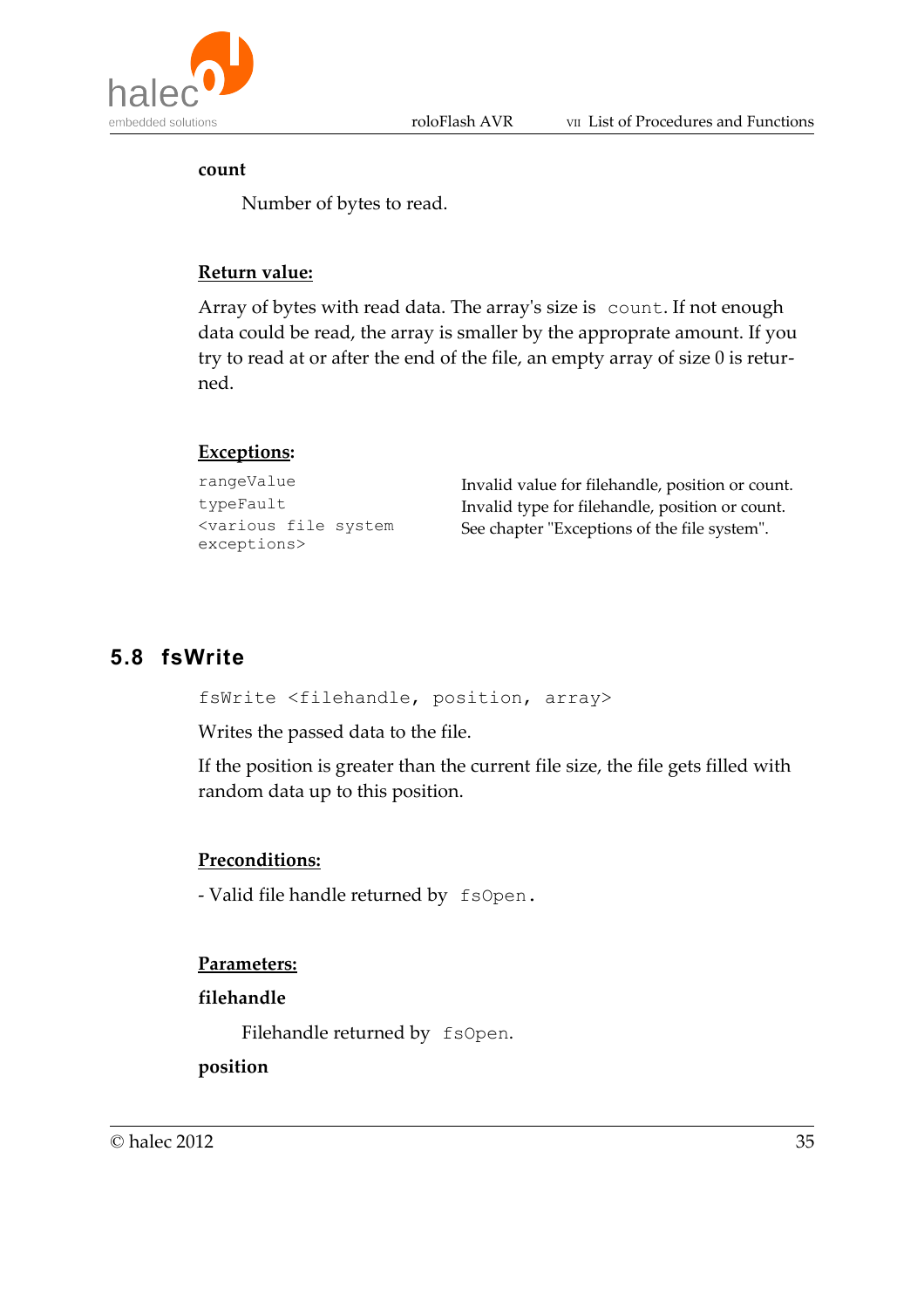



Byte position where the data gets written to.

**array**

Array of bytes with the data to be written.

#### **Return value:**

- none (procedure)

#### **Exceptions:**

<various file system exceptions>

rangeValue Invalid value for filehandle, position or count. typeFault Invalid type for filehandle, position or count. See chapter "Exceptions of the file system".

## **5.9 fsTruncate**

```
fsTruncate <filehandle, len>
```
Truncates file to the specified length. If the file is already smaller, then this procedure has no effect.

#### **Preconditions:**

- Valid file handle returned by fsOpen.

#### **Parameters:**

#### **filehandle**

File handle returned by fsOpen.

#### **len**

Length the file gets truncated to.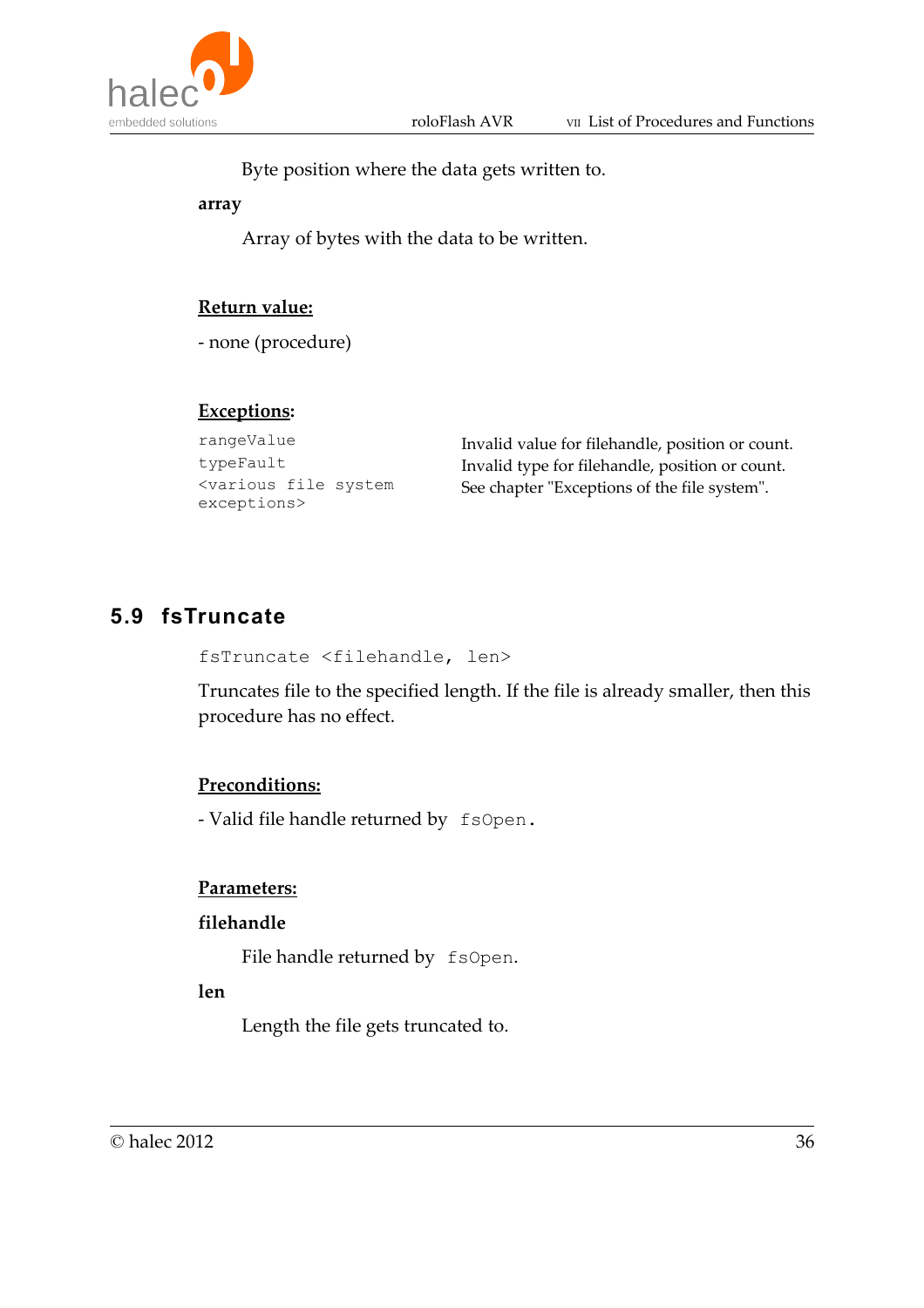



#### **Return value:**

- none (procedure)

### **Exceptions:**

```
rangeValue Invalid value for filehandle.
<various file system
exceptions>
```
typeFault Invalid type for filehandle or len. See chapter "Exceptions of the file system".

# **5.10 fsClose**

fsClose <filehandle>

Closes the file. This makes the specified file handle invalid, which thus may not be used anymore.

#### **Preconditions:**

- Valid file handle returned by fsOpen.

#### **Parameters:**

#### **filehandle**

File handle returned by fsOpen.

#### **Return value:**

- none (procedure)

### **Exceptions:**

| rangeValue                                                                                        | Invalid value for filehandle.                |
|---------------------------------------------------------------------------------------------------|----------------------------------------------|
| typeFault                                                                                         | Invalid type for filehandle.                 |
| <various file="" system<="" td=""><td>See chapter "Exceptions of the file system".</td></various> | See chapter "Exceptions of the file system". |
| exceptions>                                                                                       |                                              |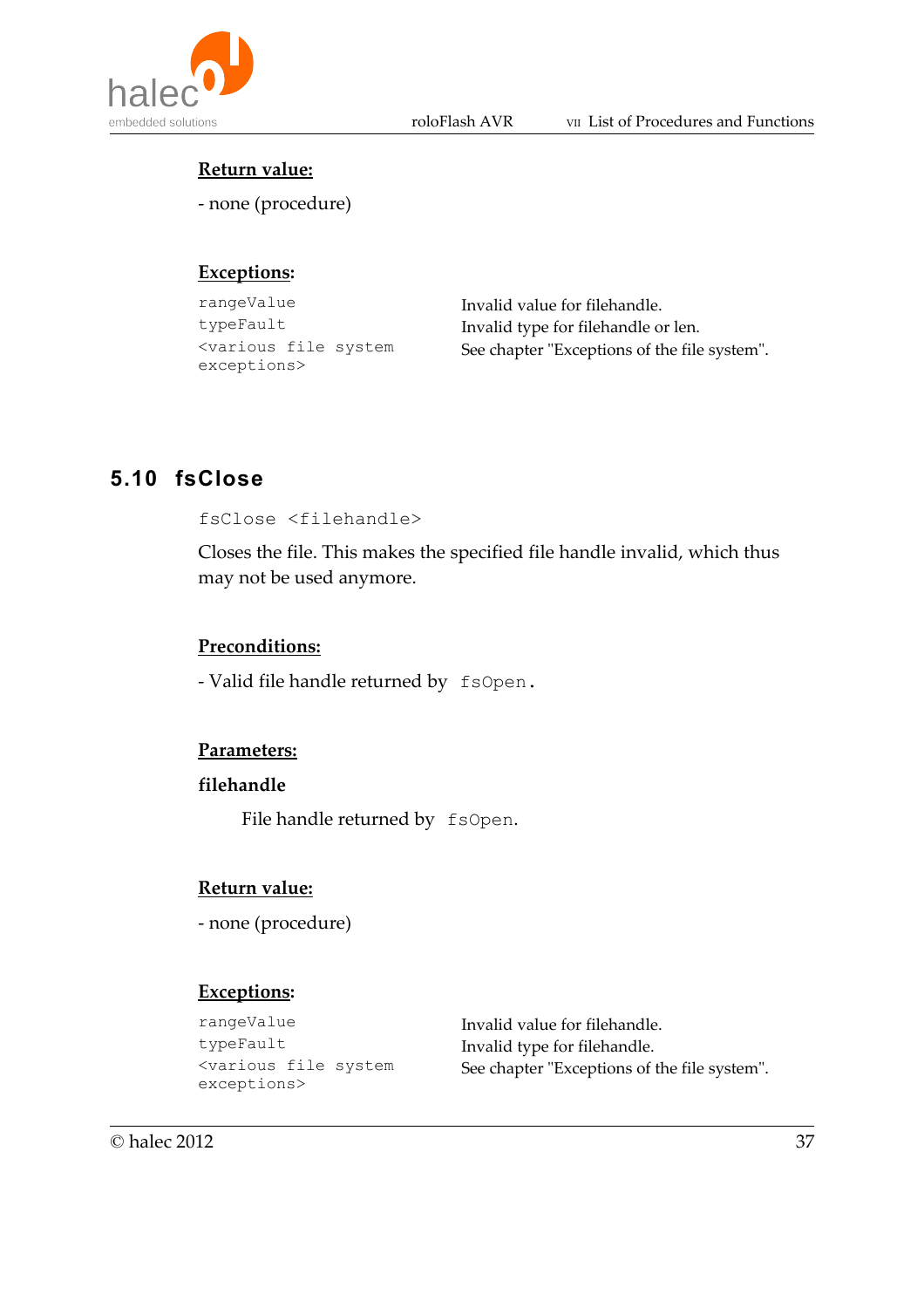

## **5.11 fsSync**

fsSync <filesystem>

Makes sure all data not yet written to the card gets written now. It is recommended to call this procedure after performing write accesses to the card.

#### **Preconditions:**

- none

#### **Parameters:**

#### **filesystem**

This parameter is ignored and should be specified as 0.

#### **Return value:**

- none (procedure)

#### **Exceptions:**

<various file system exceptions>

See chapter "Exceptions of the file system".

# **6 LEDs**

#### **Only one LED lit:**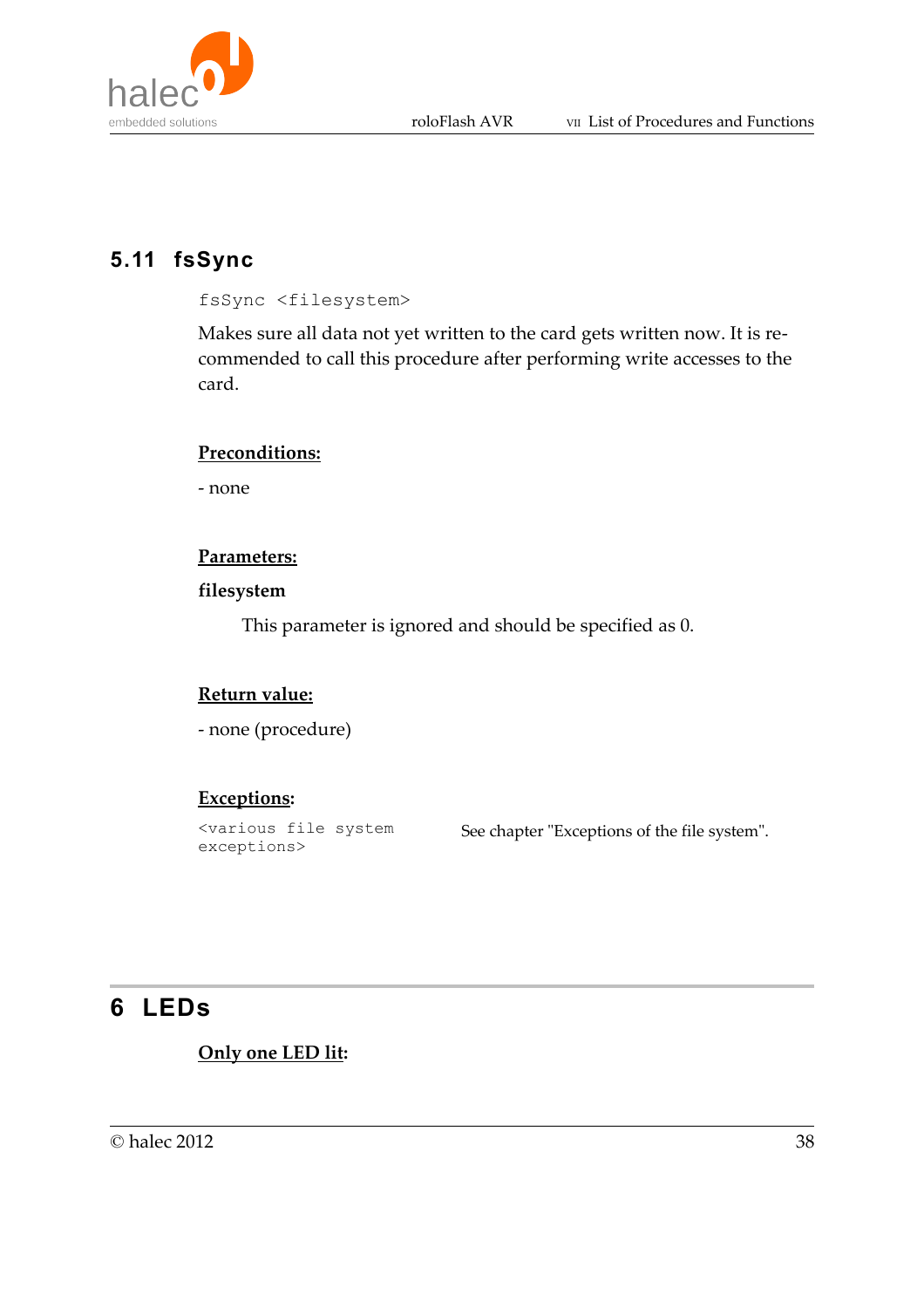

• You cannot turn on more than one LED at a time in roloBasic. This way, system error messages are easier to recognize, as they always use more than one LED.

### **Numbering and colors:**

- The numbering of LEDs in roloBasic is the same as printed on the case: from 1 to 5.
- The LEDs can light up green or red. For this, the constants color\_green and color\_red are available.

### **Non-blocking:**

• All procedures of this chapter are non-blocking. This means e.g. that a running light activated by ledRunningLight runs in parallel to other roloBasic activities.

## **6.1 ledOn**

ledOn <index, color>

Switches the LED to the specified color.

#### **Preconditions:**

- none

#### **Parameters:**

**index**

Number of LED

#### **color**

```
color green or color red
```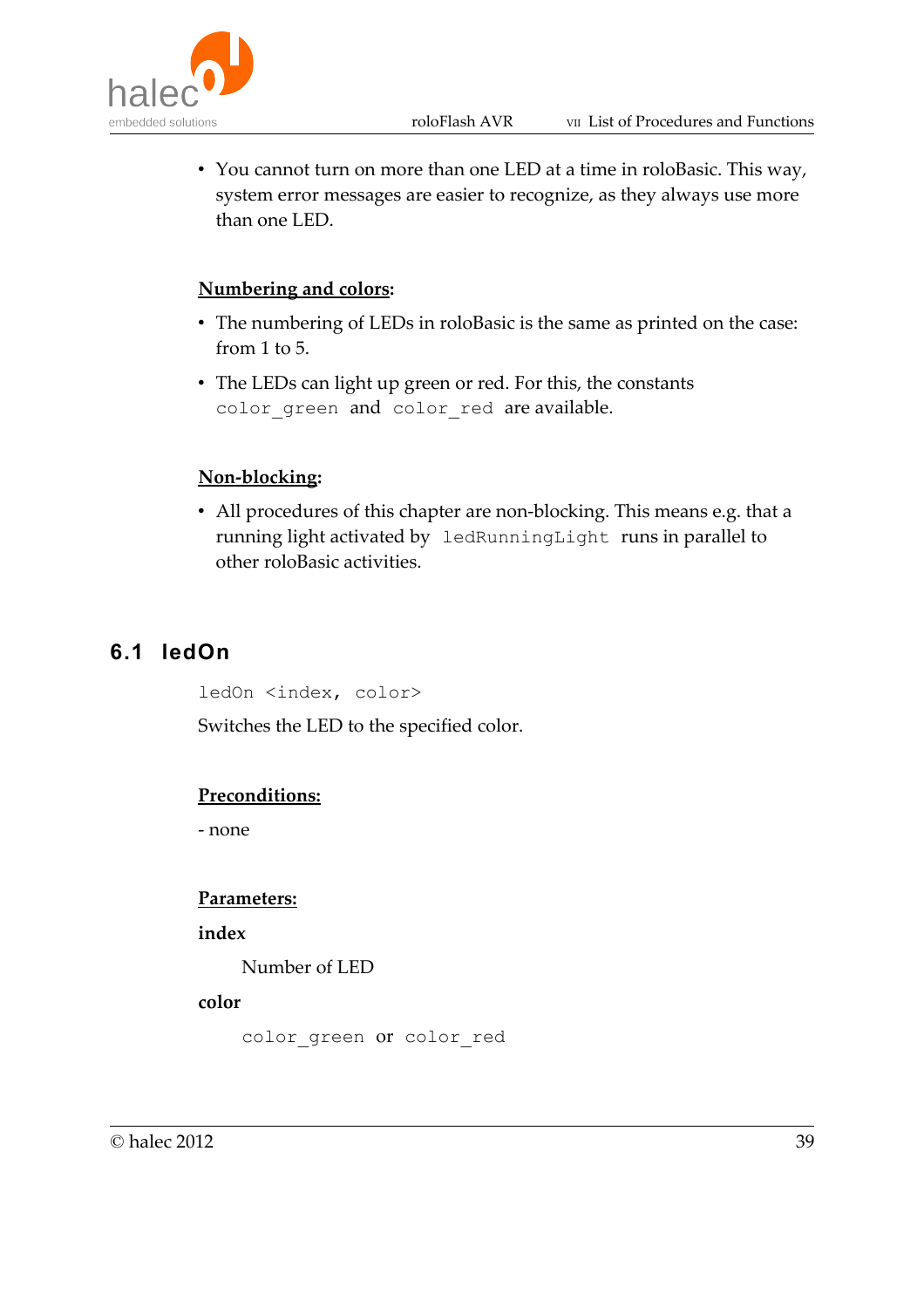

### **Return value:**

- none (procedure)

## **Exceptions:**

| rangeValue | Invalid value for index or color. |
|------------|-----------------------------------|
| typeFault  | Invalid type for index or color.  |

# **6.2 ledOff**

ledOff

Switches all LEDs off.

### **Preconditions:**

- none

#### **Parameters:**

- none

#### **Return value:**

- none (procedure)

### **Exceptions:**

- none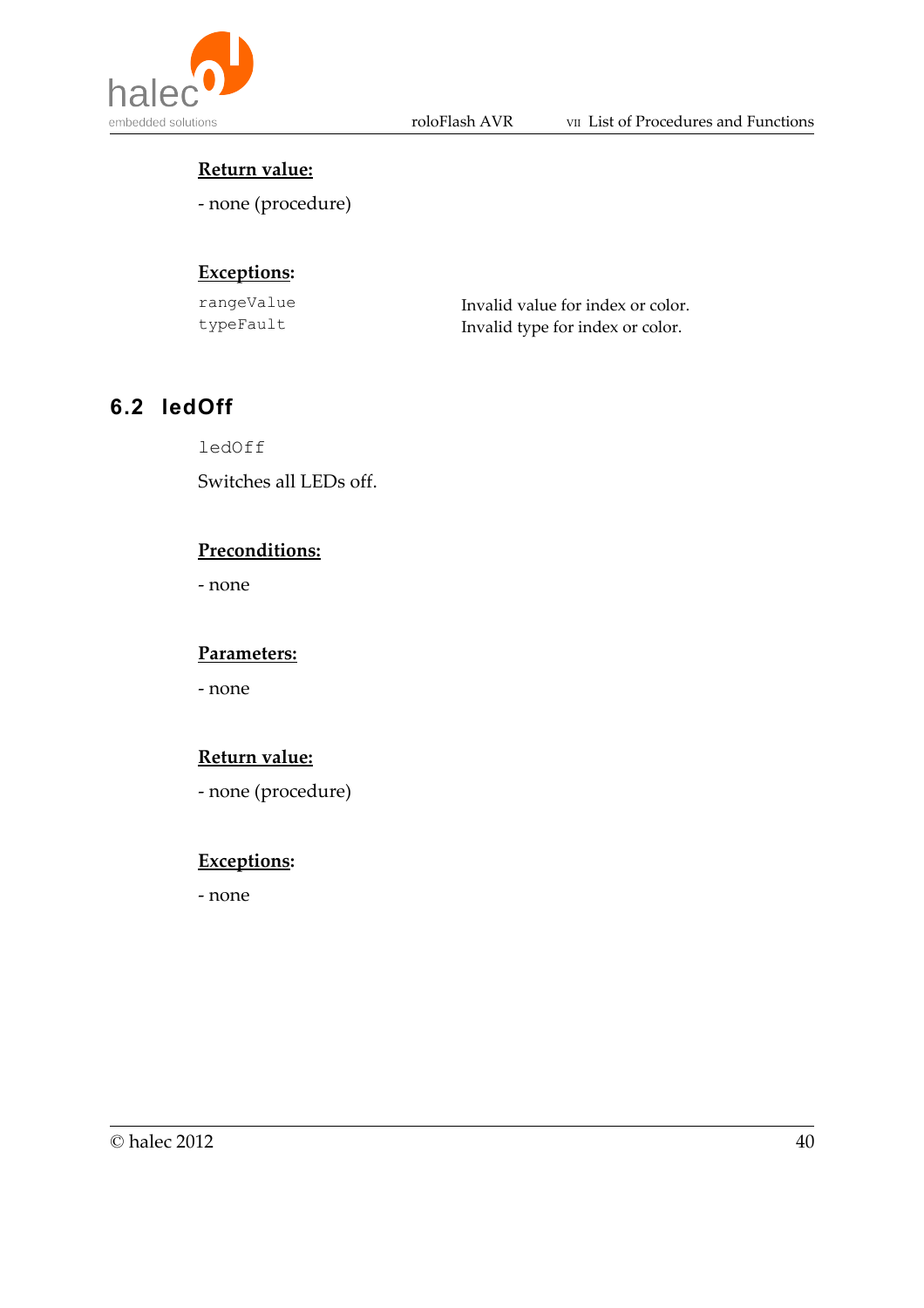

# **6.3 ledBlink**

ledBlink <index, color, speed>

Makes LED flash with the specified speed.

### **Preconditions:**

- none

#### **Parameters:**

**index**

Number of LED

#### **color**

color\_green or color\_red

#### **speed**

Speed of flashing in ms

### **Return value:**

- none (procedure)

#### **Exceptions:**

rangeValue Invalid value for index, color or speed. typeFault Invalid type for index, color or speed.

# **6.4 ledRunningLight**

ledRunningLight <from, to, color, speed> Activates running light.

#### **Preconditions:**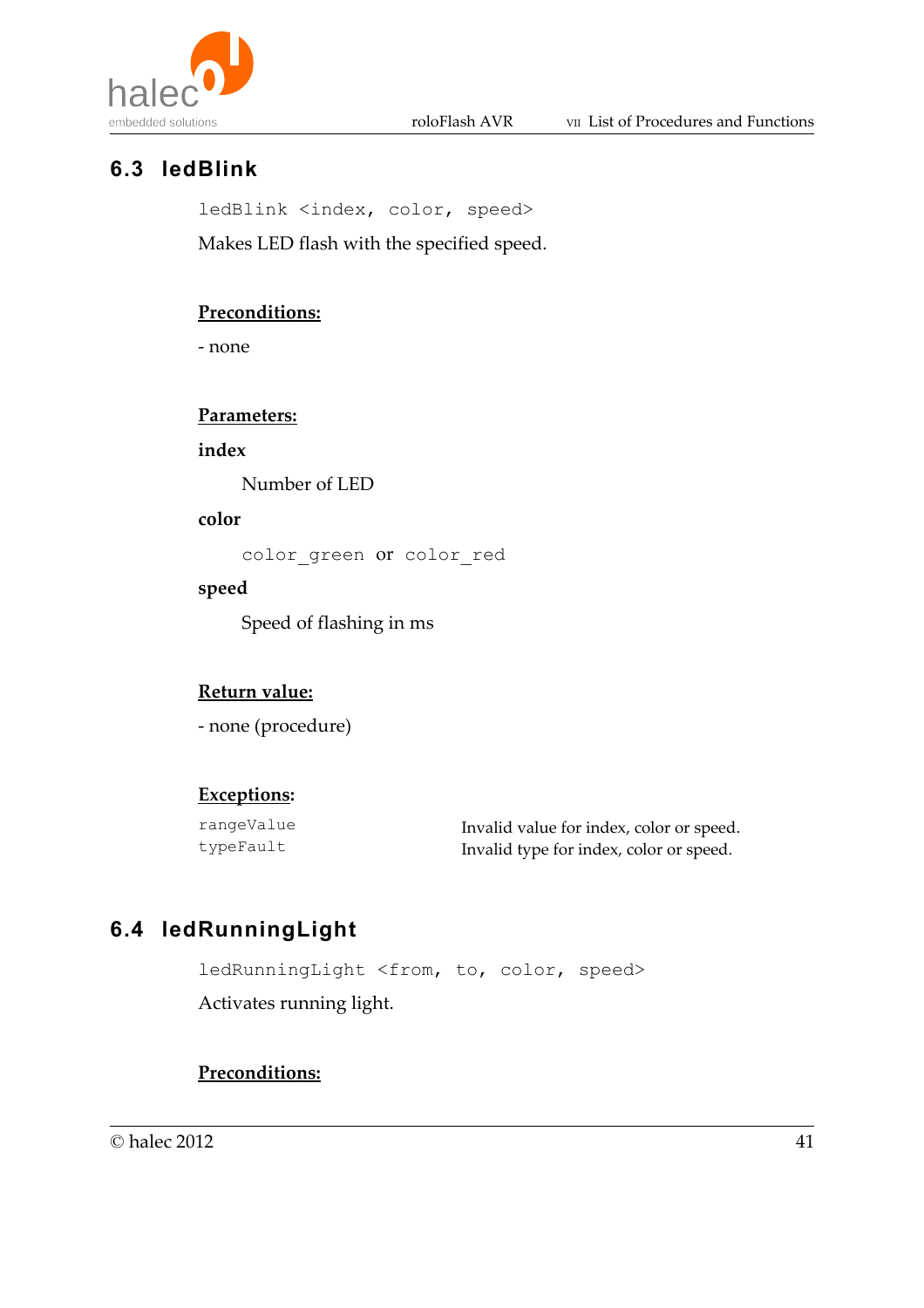

- none

#### **Parameters:**

#### **from, to**

The light runs from LED 'from' to LED 'to'.

If 'from' is smaller than 'to', the light runs in reverse.

If 'from' equals 'to', this LED is lit constantly.

#### **color**

color\_green or color\_red

#### **speed**

Speed of running light in ms

#### **Return value:**

- none (procedure)

#### **Exceptions:**

| rangeValue | Invalid value for from, to, color or speed. |
|------------|---------------------------------------------|
| typeFault  | Invalid type for from, to, color or speed.  |

# **6.5 ledRunningLightOutstanding**

ledRunningLightOutstanding <from, to, color, speed, outstandingLedNumber>

Activates running light with the specified LED having a different color.

#### **Preconditions:**

- none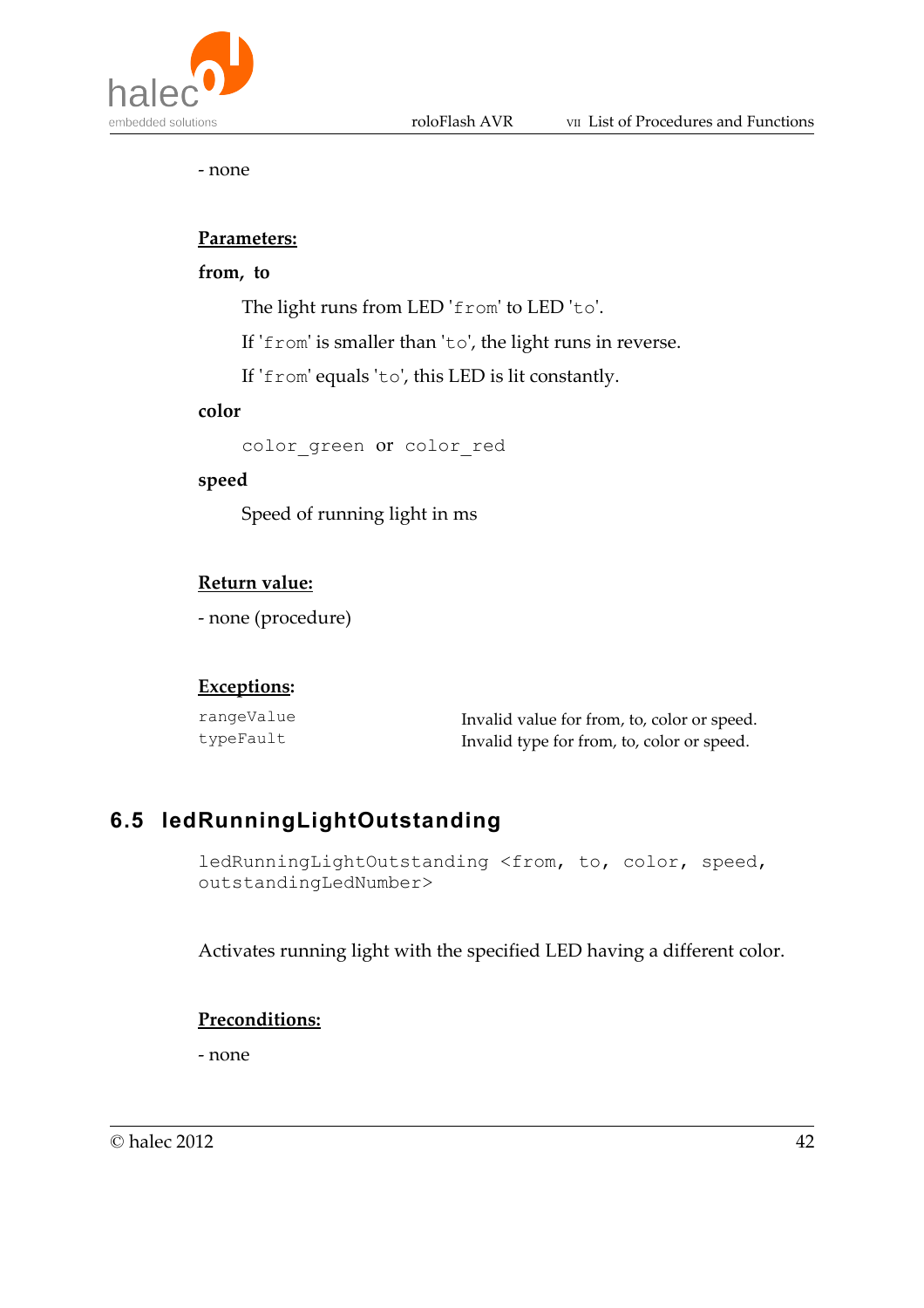

#### **Parameters:**

#### **from, to**

The light runs from LED 'from' to LED 'to'.

If 'from' is smaller than 'to', the light runs in reverse.

If 'from' equals 'to', this LED is lit constantly.

#### **color**

color green or color red

#### **speed**

Speed of running light in ms

#### **outstandingLedNumber**

Number of LED lighting in different color

#### **Return value:**

- none (procedure)

#### **Exceptions:**

| rangeValue | Invalid value for from, to, color, speed or |
|------------|---------------------------------------------|
|            | outstandingLedNumber.                       |
| typeFault  | Invalid type for from, to, color, speed or  |
|            | outstandingLedNumber.                       |

# **7 Miscellaneous**

### **7.1 print**

print a, b, ...

Prints parameters a, b etc. The number of parameters is unlimited.

The output gets appended to the file "LOG.TXT". If the file does not exist yet, it gets created.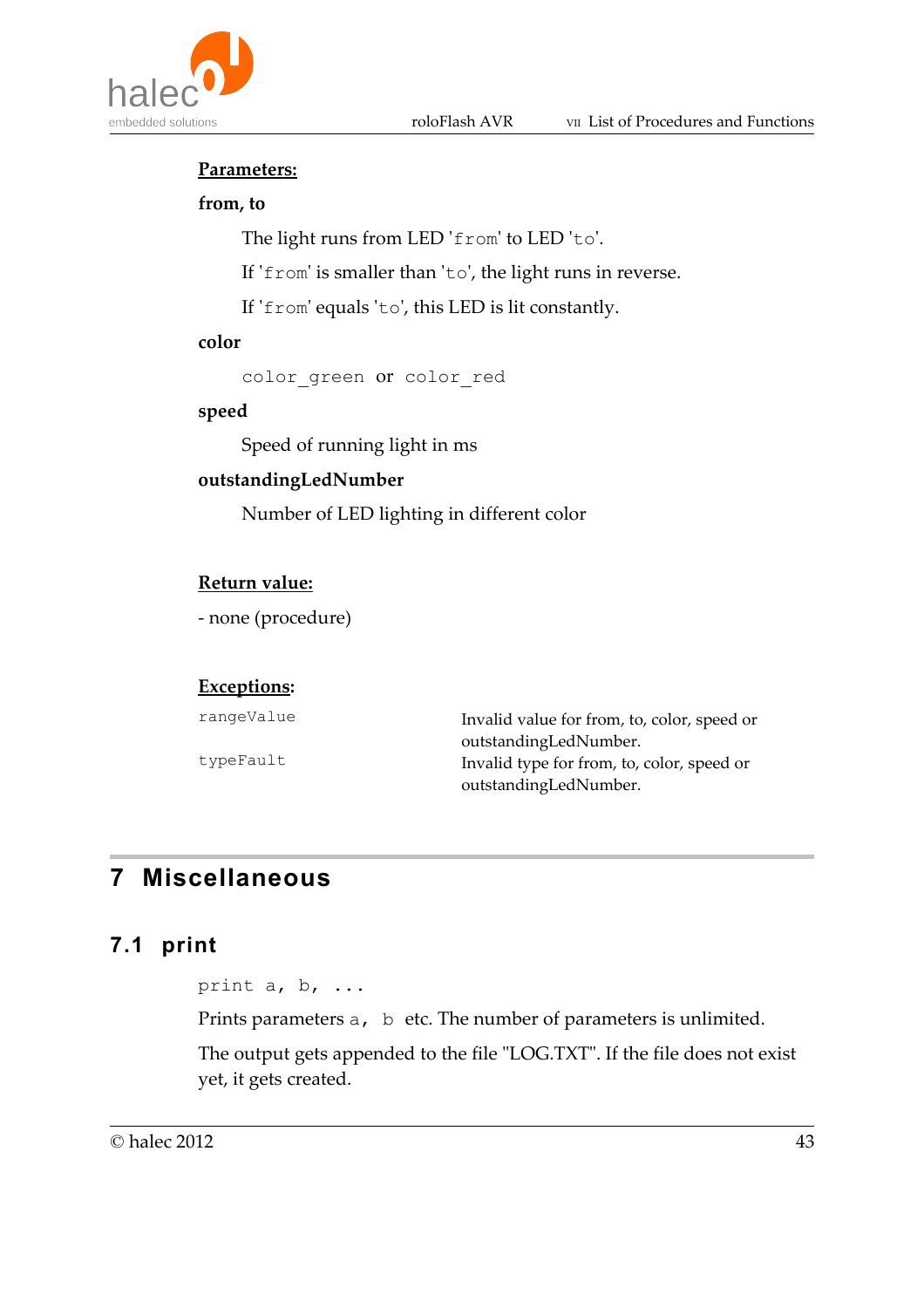

#### **Preconditions:**

- none

#### **Parameters:**

**a, b, ...**

You can output numbers and arrays. Example:

 $value = 42$ print "The value is: ", value

If a given Parameter is neither a number nor a char-array, nothing is printed.

### **Return value:**

- none (procedure)

#### **Exceptions:**

<various file system exceptions>

See chapter "Exceptions of the file system".

## **7.2 delay**

delay <duration>

Waits for the given duration in ms. Only afterwards the function returns.

#### **Preconditions:**

- none

### **Parameters:**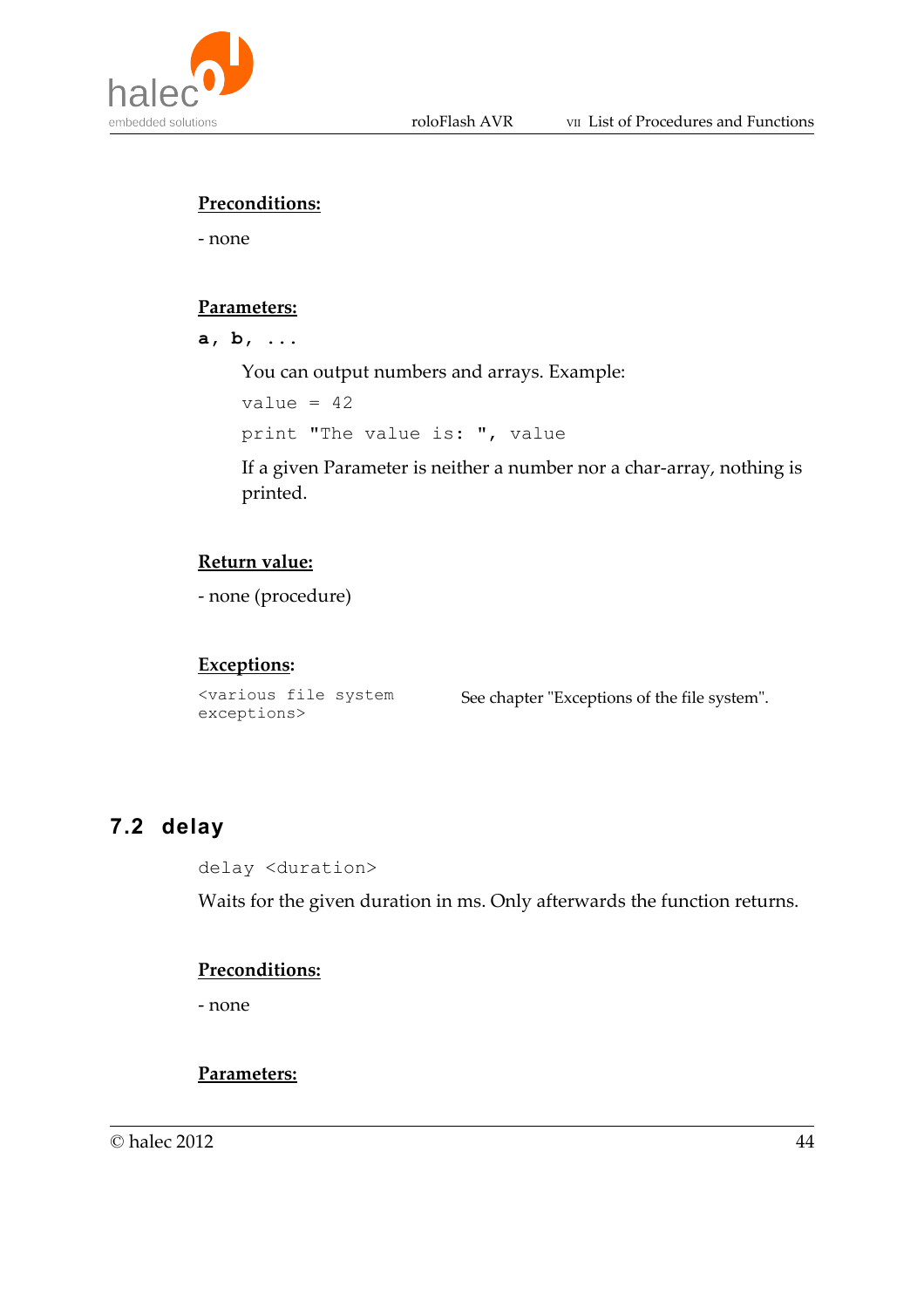

### **duration**

Waiting duration in ms.

### **Return value:**

- none (procedure)

### **Exceptions:**

rangeValue Invalid value for duration.<br>typeFault Invalid type for duration. Invalid type for duration.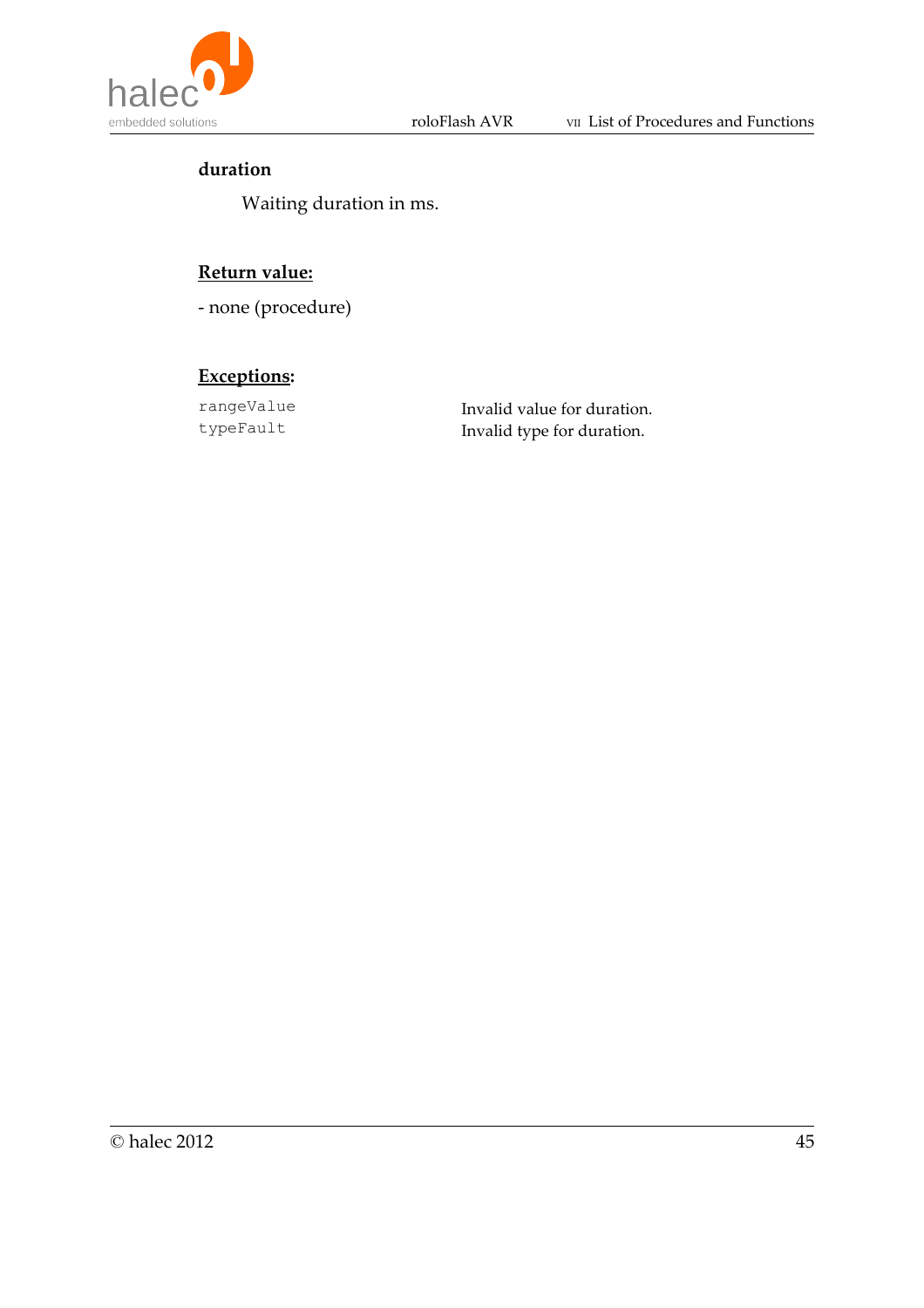

# **VIII CONSTANTS**

# **1 Version numbers etc.**

| Name              |
|-------------------|
| companyName       |
| deviceName        |
| softwareVersion   |
| hardwareVersion   |
| bootloaderVersior |
| imageVersion      |
|                   |

#### **Name Value / Meaning**

"halec <http://halec.de>" "roloFlash AVR, base version" Version number of firmware Version number of hardware n version number of bootloader roloFlash expects the compiler generated image in this version. Therefore, please use a compiler matching the roloFlash firmware.

# **2 Colors for LEDs**

| Name        | Value / Meaning |  |
|-------------|-----------------|--|
| color green |                 |  |
| color red   |                 |  |

# **3 Signatures of various controllers**

**Name Value / Meaning**

Example: sig  $atm$ ega32 Array with  $[0x1E, 0x95, 0x02]$ 

The following signature constants are defined:

sig\_at89s51 sig\_at89s52 sig at90can128 sig\_at90can32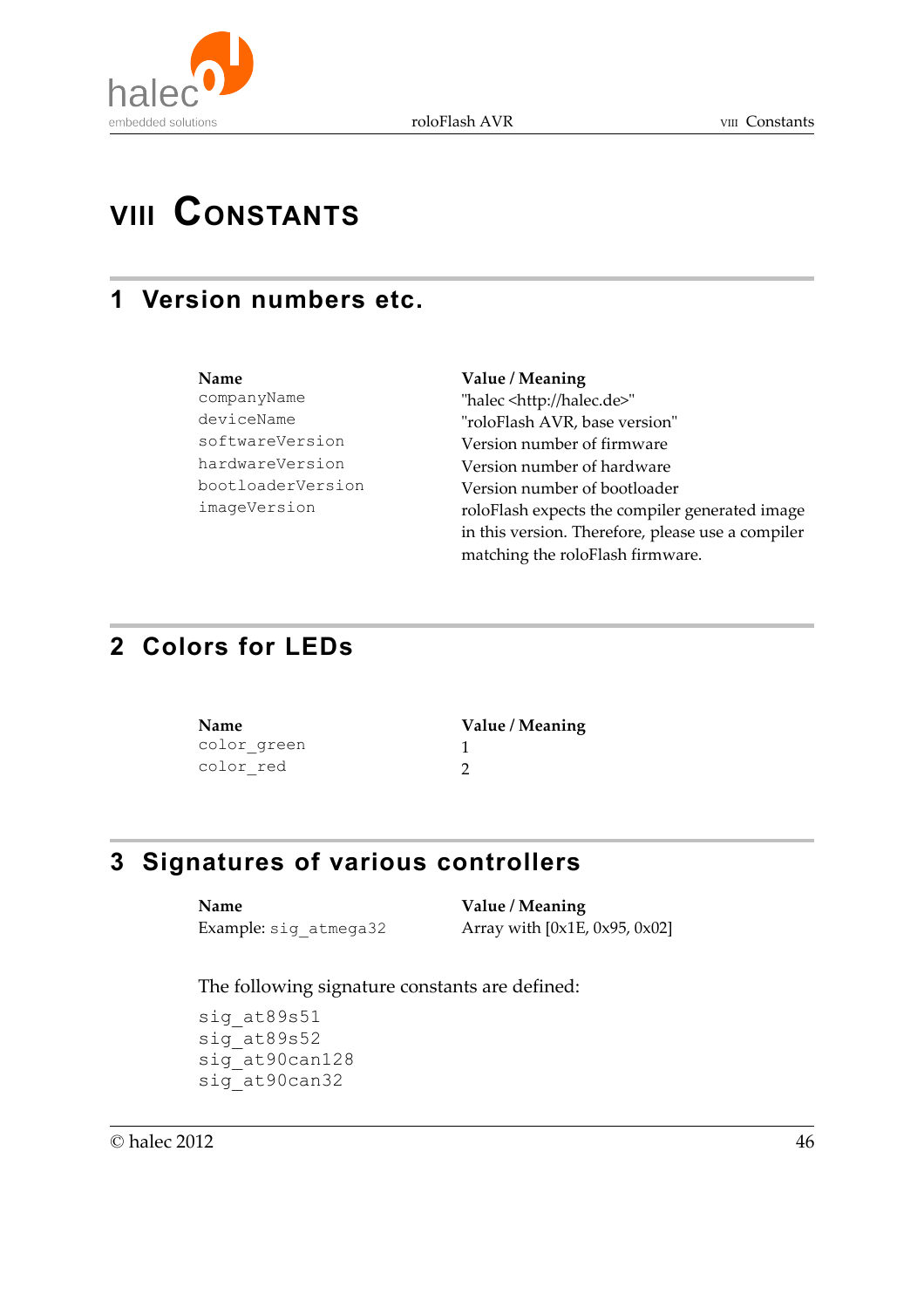

roloFlash AVR VIII Constants

sig\_at90can64 sig\_at90pwm2 sig\_at90pwm216 sig\_at90pwm2b sig\_at90pwm3 sig\_at90pwm316 sig\_at90pwm3b sig\_at90pwm81 sig\_at90scr100h sig\_at90usb1286 sig\_at90usb1287 sig\_at90usb162 sig\_at90usb646 sig\_at90usb647 sig\_at90usb82 sig atmega128 sig\_atmega1280 sig\_atmega1281 sig\_atmega1284p sig\_atmega128a sig atmega128rfa1 sig\_atmega16 sig atmega162 sig atmega164p sig\_atmega164pa sig atmega165 sig atmega165p sig atmega168 sig atmega168p sig atmega168pa sig\_atmega169 sig\_atmega169p sig\_atmega16a sig\_atmega16hva sig\_atmega16hvb sig\_atmega16m1 sig atmega16u2 sig atmega16u4 sig atmega2560 sig\_atmega2561 sig\_atmega32 sig\_atmega324p sig\_atmega324pa sig\_atmega325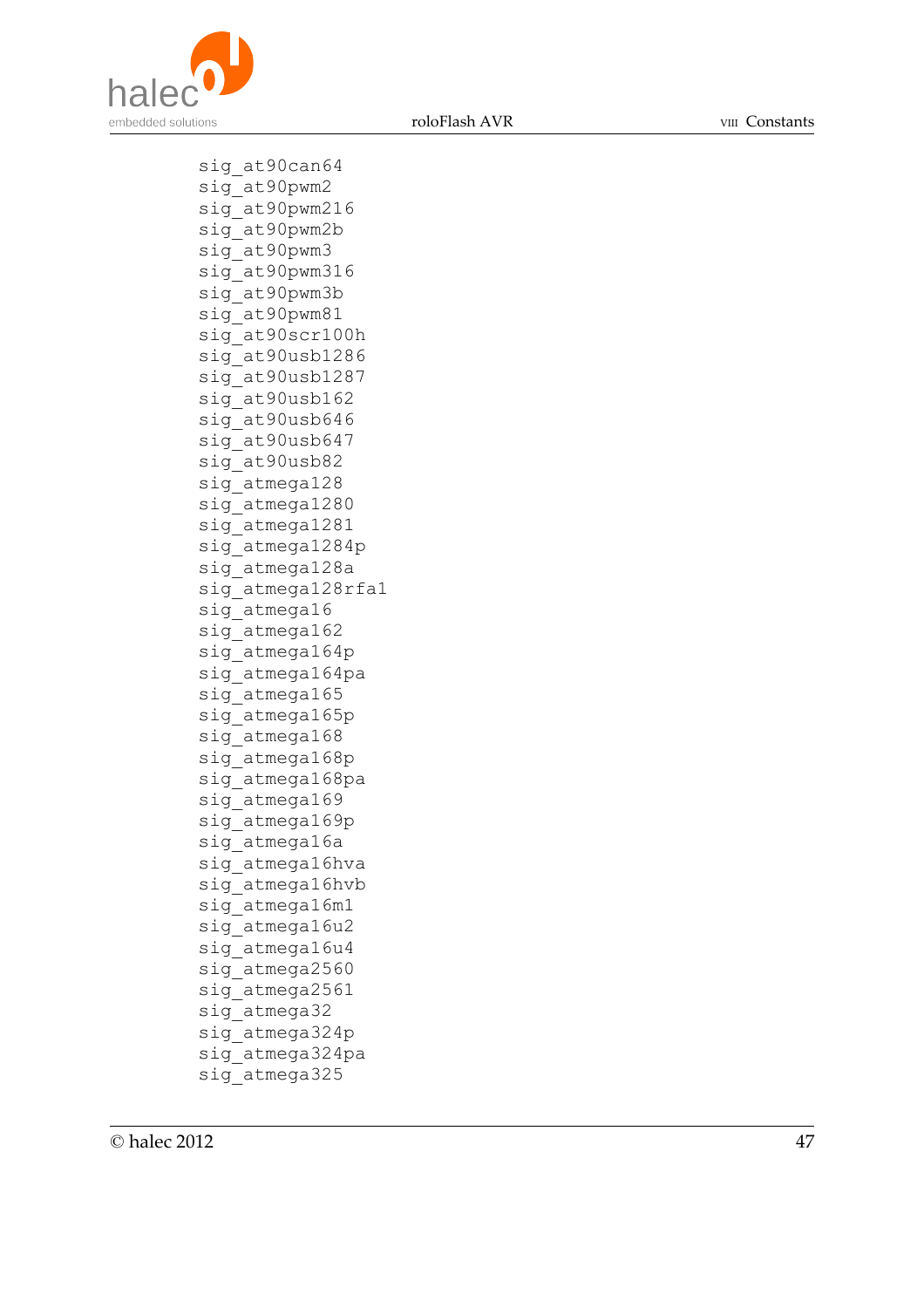

roloFlash AVR VIII Constants

sig\_atmega3250 sig\_atmega3250p sig\_atmega325p sig\_atmega328p sig\_atmega329 sig\_atmega3290 sig\_atmega3290p sig\_atmega329p sig\_atmega32a sig\_atmega32c1 sig\_atmega32hvb sig\_atmega32m1 sig\_atmega32u2 sig\_atmega32u4 sig\_atmega32u6 sig atmega48 sig atmega48p sig\_atmega48pa sig atmega64 sig atmega640 sig atmega644 sig\_atmega644p sig atmega644pa sig atmega645 sig atmega6450 sig atmega649 sig atmega6490 sig atmega64a sig atmega64c1 sig atmega64m1 sig atmega8 sig\_atmega8515 sig\_atmega8535 sig atmega88 sig\_atmega88p sig\_atmega88pa sig atmega8a sig\_atmega8hva sig atmega8u2 sig attiny13 sig\_attiny13a sig\_attiny167 sig\_attiny2313 sig\_attiny2313a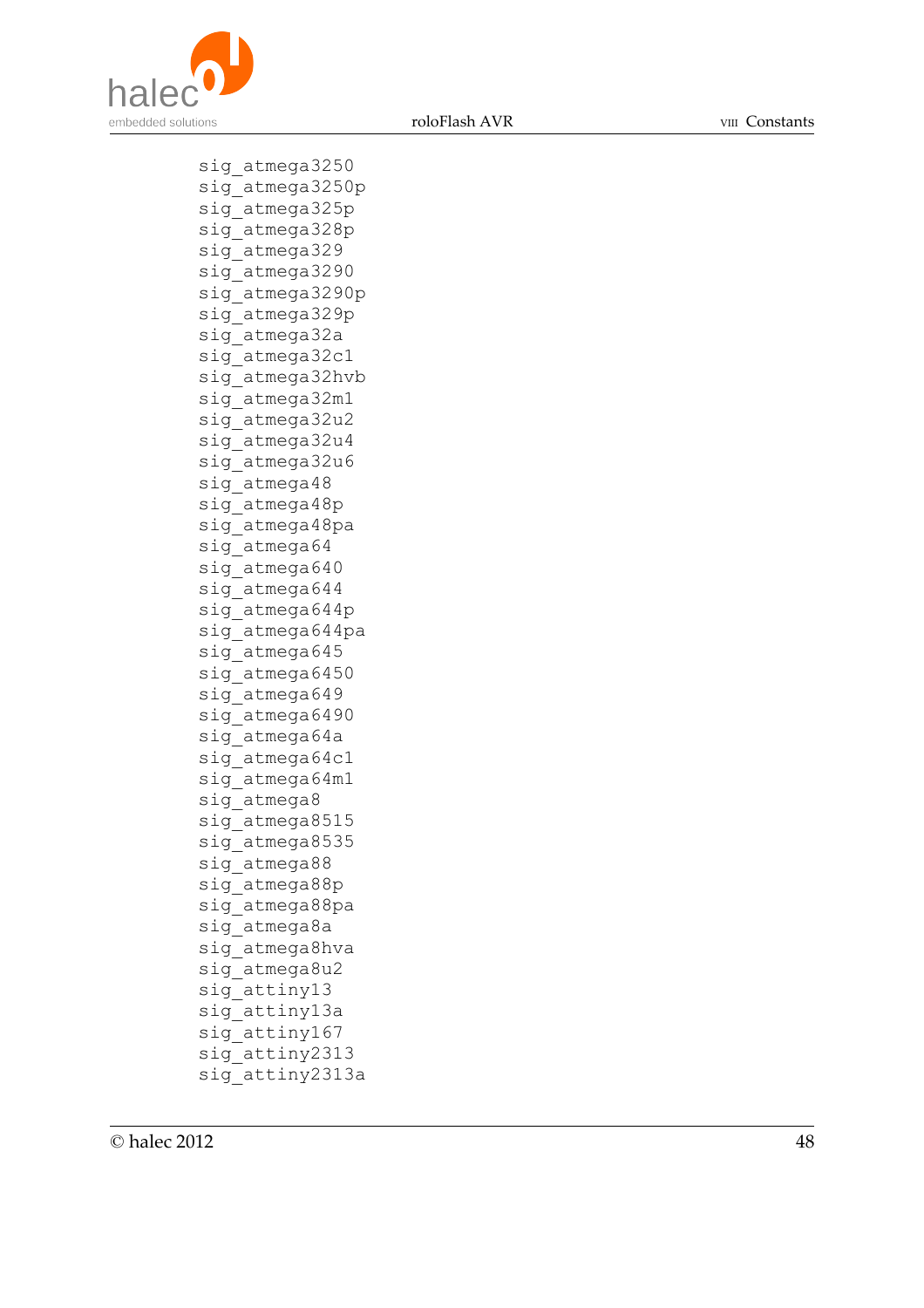

roloFlash AVR VIII Constants

sig\_attiny24 sig\_attiny24a sig\_attiny25 sig\_attiny26 sig\_attiny261 sig attiny261a sig\_attiny4313 sig\_attiny43u sig\_attiny44 sig\_attiny44a sig\_attiny45 sig attiny461 sig\_attiny48 sig\_attiny84 sig\_attiny85 sig\_attiny861 sig\_attiny861a sig attiny87 sig\_attiny88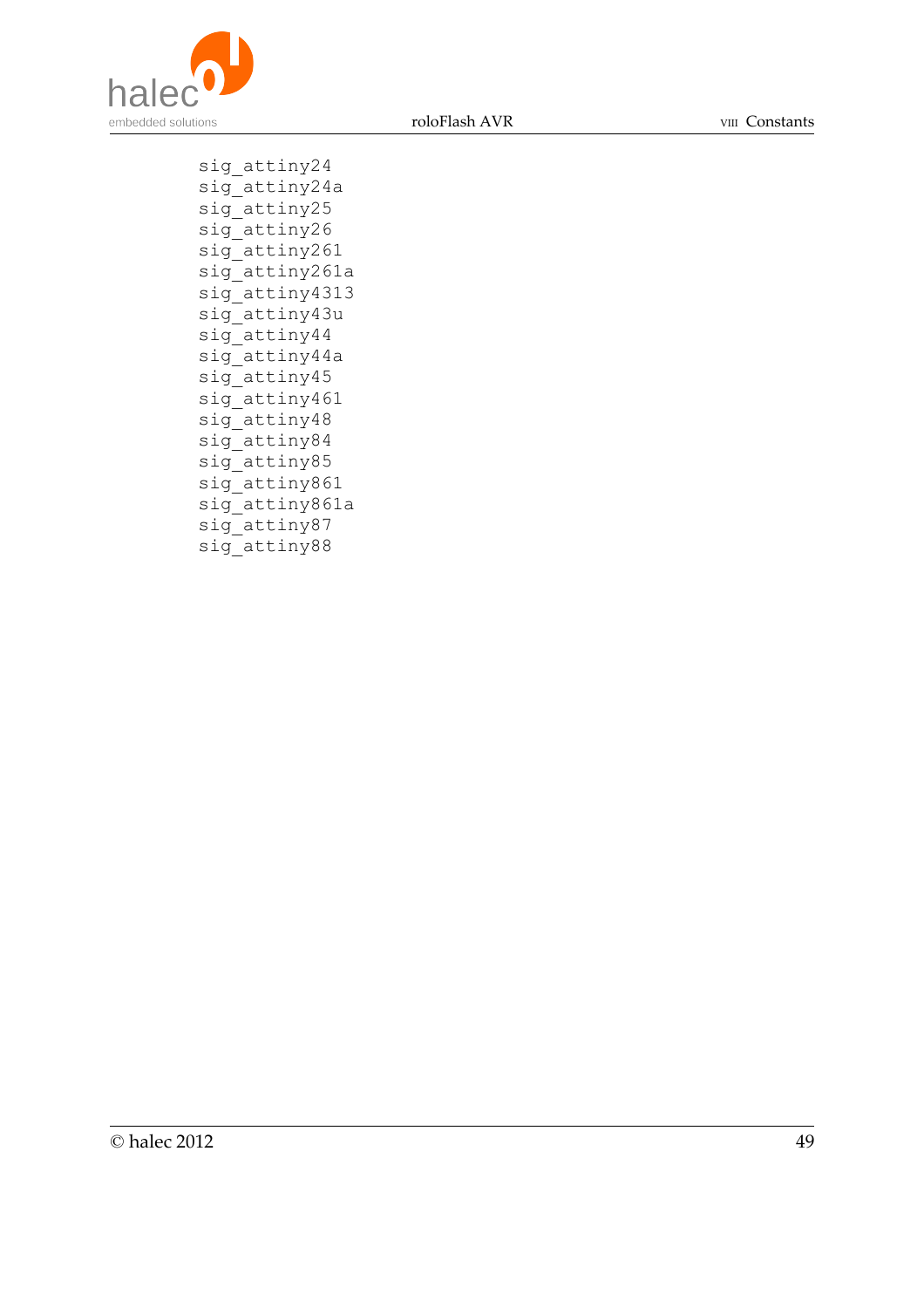

# **IX EXCEPTIONS**

The exact description how exceptions can be thrown and caught again can be found in the roloBasic manual. If an exception does not get caught, it gets output by means of the LEDs.

Here, if the exception is not a number, the exception "exceptionNotANumber" is output. This is detailled in chapter X.1.3 "Exception occurred". Only user-generated exceptions can be non-numeric.

There are different kinds of exceptions which are all treated equally:

- Exceptions of roloBasic
- Exceptions of the file system
- Exceptions of roloFlashs
- User-generated exceptions

# **1 roloBasic exceptions**

These exceptions occur with errors not related to roloFlash, but with processing of roloBasic. A typical example is an outofRange exception.

A list of these exceptions can be found in the roloBasic manual.

# **2 File system exceptions**

These exceptions occur with errors related to the file system or the microSD card.

| Name        | Number | <b>Meaning</b>                                           |
|-------------|--------|----------------------------------------------------------|
| deviceError | 101    | The microSD card could not be read from / written<br>to. |
| badCluster  | 102    | Problems within file system. The file system should      |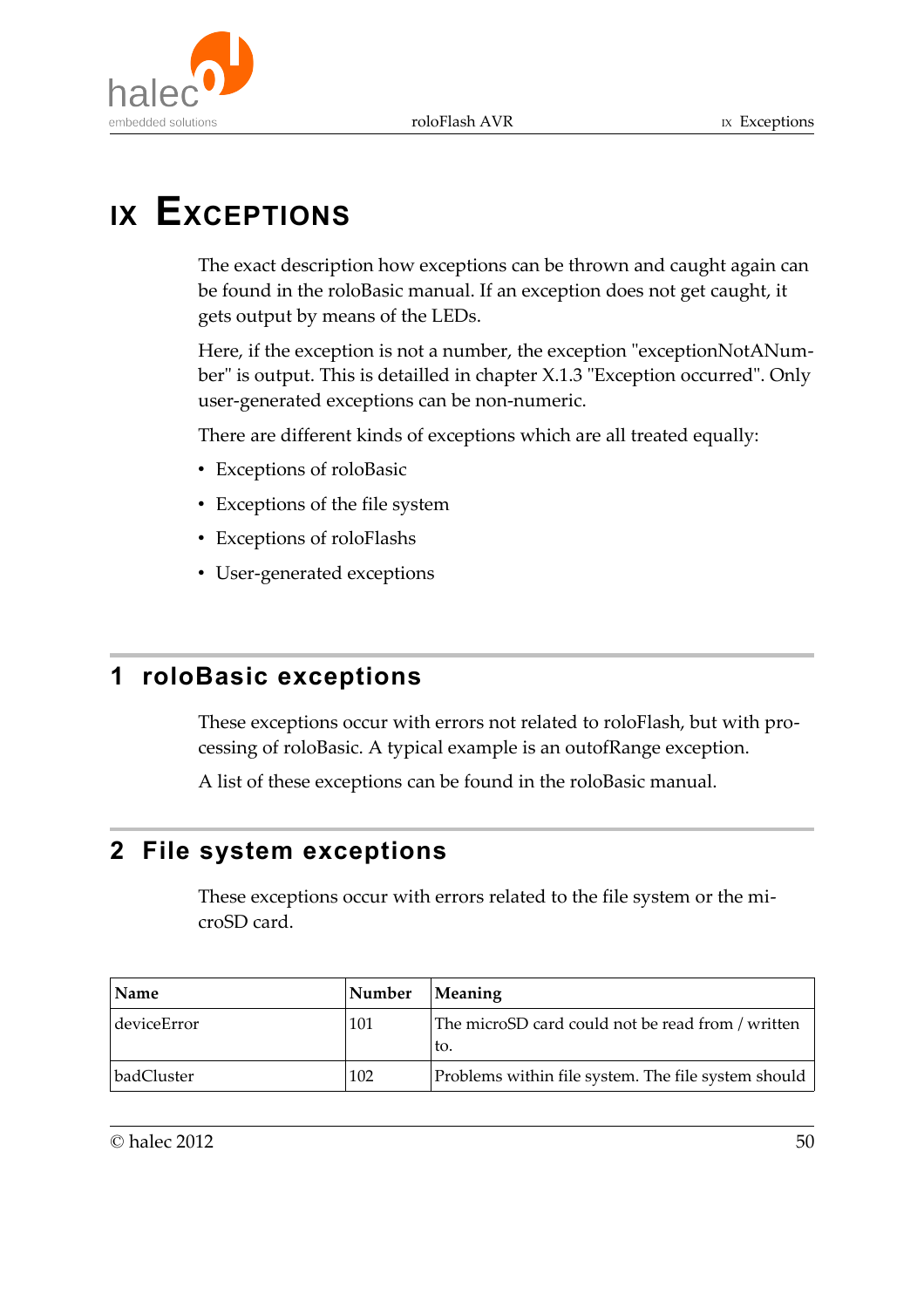

roloFlash AVR $\hfill$  <br/> IX Exceptions

|                  |     | be checked on a PC for consistency.                                                                                           |
|------------------|-----|-------------------------------------------------------------------------------------------------------------------------------|
| notMounted       | 103 | It was tried accessing the microSD card, although it<br>is not registered. This points to a problem with the<br>microSD card. |
| removeError      | 104 | The microSD card has been removed.                                                                                            |
| createError      | 105 | Creation of a file or directory failed.                                                                                       |
| fileNotOpen      | 106 | File is not open.                                                                                                             |
| fileNotFound     | 107 | The given file or directory could not be found.                                                                               |
| diskFull         | 108 | The microSD card is full.                                                                                                     |
| truncateError    | 109 | Shortening a file with fsTruncate failed.                                                                                     |
| illegalCluster   | 110 | Problems within file system. The file system should<br>be checked on a PC for consistency.                                    |
| fileLocked       | 111 | It was tried to open an already open file a second<br>time. Maybe an fsClose was forgotten.                                   |
| outOfFileHandles | 112 | The maximum number of open files is limited to 3.<br>It was tried to open more files.                                         |

# **3 roloFlash exceptions**

| Name                  | Number | Meaning                                                                                                                                                                                                                                                                                                                                 |
|-----------------------|--------|-----------------------------------------------------------------------------------------------------------------------------------------------------------------------------------------------------------------------------------------------------------------------------------------------------------------------------------------|
| exceptionIsNotANumber | 200    | An exception that is not a number was thrown and<br>not caught within Basic. In this case, the original<br>exception is discarded and replaced by this<br>exception.<br>This can only occur with user generated exceptions,<br>since all other functions solely use the numeric<br>exceptions described here.<br>Example: throw "Error" |
| imageTooLarge         | 201    | The Basic script is too large. About 1024 bytes can<br>be loaded at the most. Please check the size of the<br>compiler generated file.                                                                                                                                                                                                  |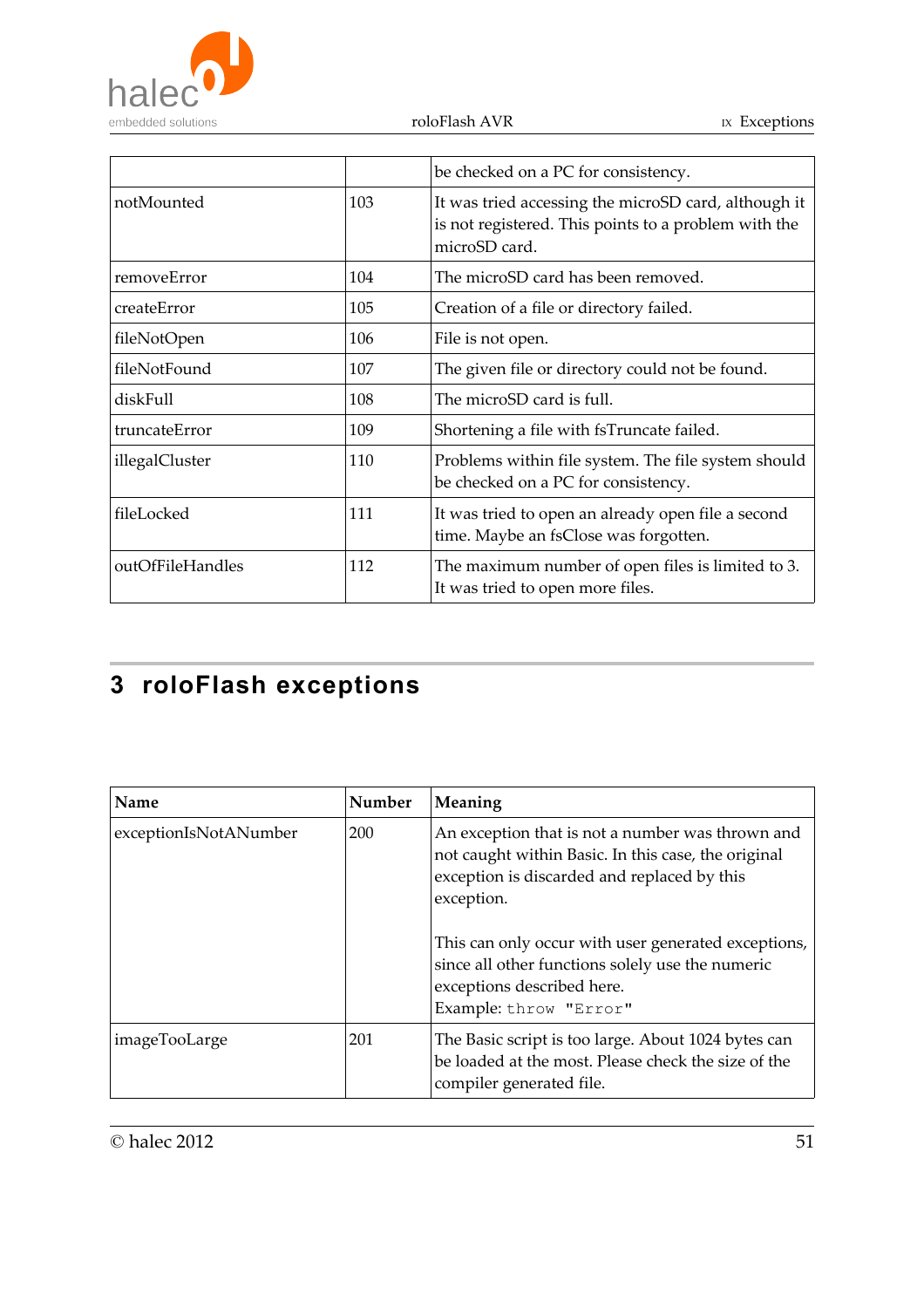

| imageWrongVersion     | 202 | The compiler employed does not match the<br>firmware running on roloFlash. It is recommended<br>to use the respectively latest compiler and firmware<br>for roloFlash.                                                                     |
|-----------------------|-----|--------------------------------------------------------------------------------------------------------------------------------------------------------------------------------------------------------------------------------------------|
| productWrongVersion   | 203 | It was tried to load an image of a different product<br>onto roloFlash. E.g. it was tried to load an image for<br>the industry version of roloFlash onto the base<br>version of roloFlash.                                                 |
| imageNotFound         | 204 | The microSD card could be mounted, however, the<br>file RUN.BIN could not be found.                                                                                                                                                        |
| targetWrongMode       | 210 | The called procedure or function requires a certain<br>mode of the target. For instance, the procedure<br>setProgrammingSpeed requires ProgramMode.                                                                                        |
| targetCommunication   | 211 | Communication error with the target.                                                                                                                                                                                                       |
| targetMemoryLayout    | 212 | The controller's memory layout has not been<br>determined. With known controllers this happens<br>automatically upon calling getSignature().<br>Otherwise, the layout can be set manually using<br>setFlashLayout() and setEepromLayout(). |
| targetExtendedAddress | 213 | It has not been determined if the controller has an<br>ExtendedAddressMode. With known controllers<br>this happens automatically upon calling<br>getSignature (). Otherwise, this can be done<br>manually using setExtendedAddressMode().  |
| targetVerify          | 214 | While reading back the data, differences were<br>detected.                                                                                                                                                                                 |
| hexFileSize           | 230 | Unplausible size of the given hex file. Maybe the<br>hex file is corrupt.                                                                                                                                                                  |
| hexFileCRC            | 231 | Checksum error while parsing hex file. Maybe the<br>hex file is corrupt.                                                                                                                                                                   |

# **4 User generated exceptions**

• Users can generate exceptions himself using throw. These can be numeric and use existing values, e.g.: throw rangeError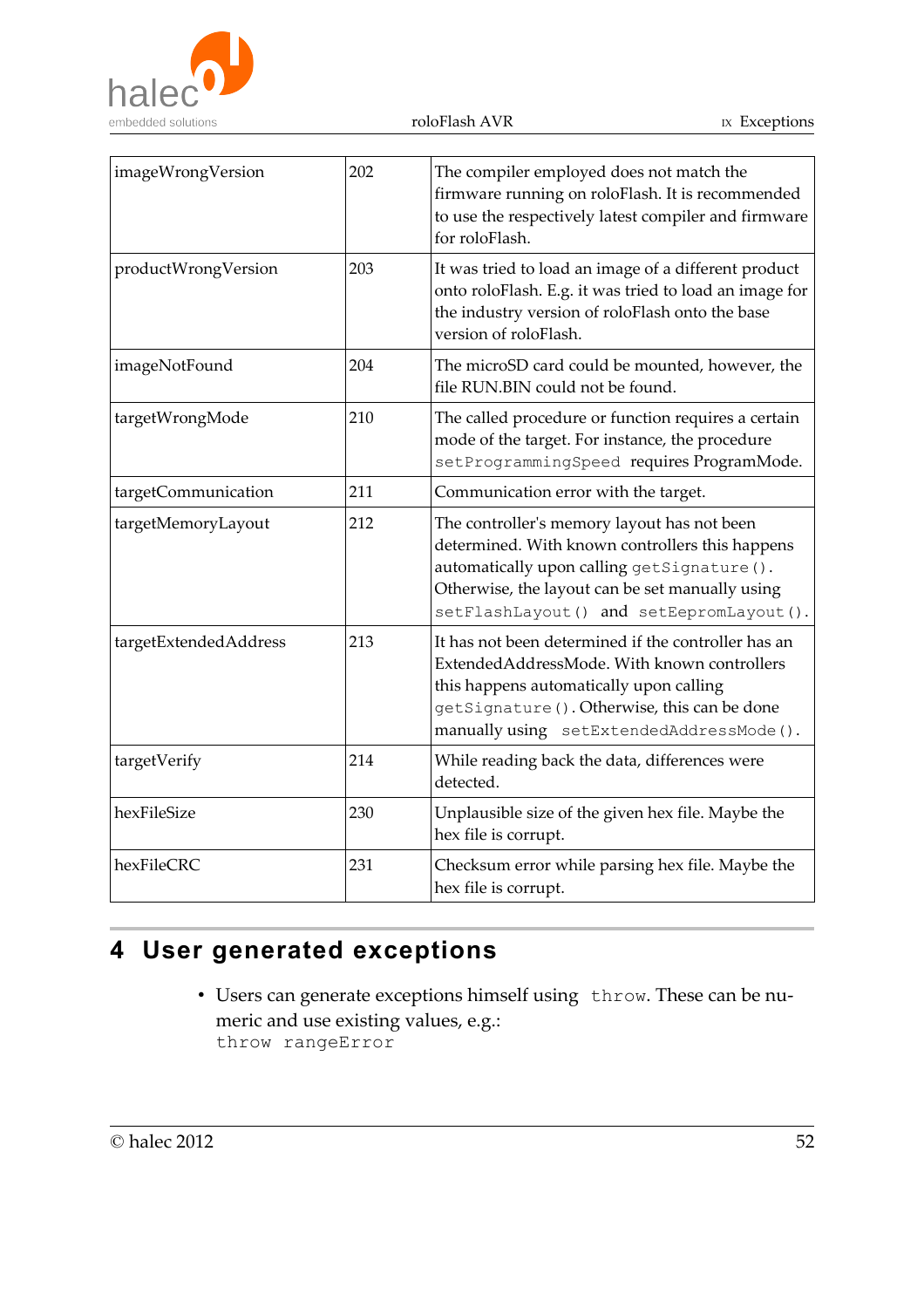roloFlash AVR IX Exceptions



- To make it easier to tell user generated exceptions from other exceptions, different exceptions numbers can be used. For this purpose, the constant userException with value 1000 is provided. The advantage of this value is that it has an especially well noticable flashing code when the exception is not caught. The constant is usable as offset for own exceptions:
- The constant is can be used as offset for own exceptions: throw userException + 1
- Non-numeric exceptions can be thrown, too. If such an exception does not get caught, it is finally converted to the exception exceptionIs-NotANumber, and its code is blinked out, e.g.:

throw "error"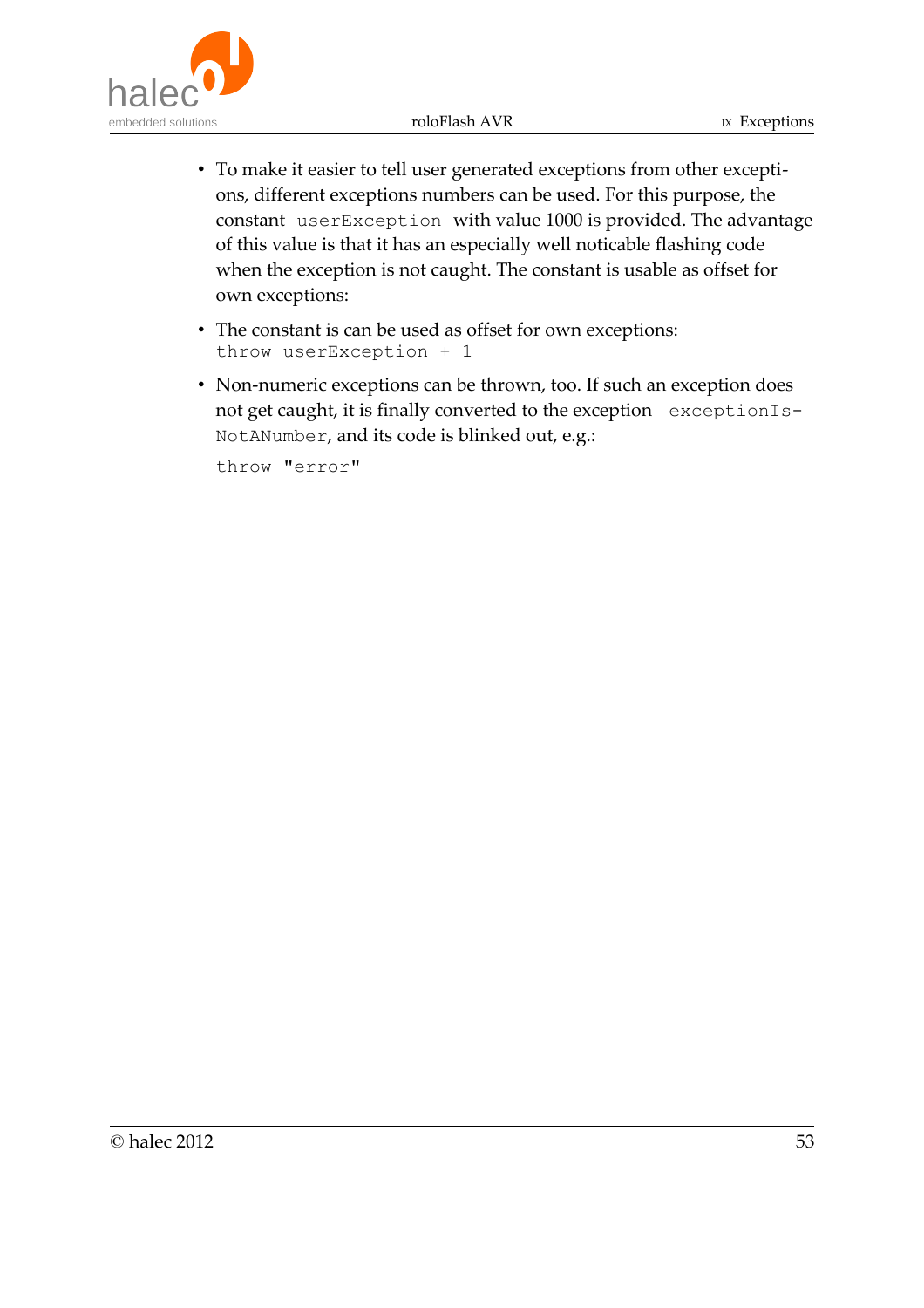



# **<sup>X</sup> MEANING OF LED CODES**

# **1 Normal operation**

# **1.1 No microSD card found**

**LEDs**:

| 1: red |  |
|--------|--|
| 2:     |  |
| 3:     |  |
| 4:     |  |
| 5:     |  |

### **Meaning:**

No microSD card found, or not formatted with FAT32.

# **1.2 Exception occurred**

If an exception ocurred and it does not get resolved (caught), the number of the exception is output by a blink code.

### **LEDs**:

1: red: goes out at the beginning of the blink code for a short time, and then goes on again

2: red: flashing, number corresponds to 1000s of the exception

3: red: flashing, number corresponds to 100s of the exception

4: red: flashing, number corresponds to 10s of the exception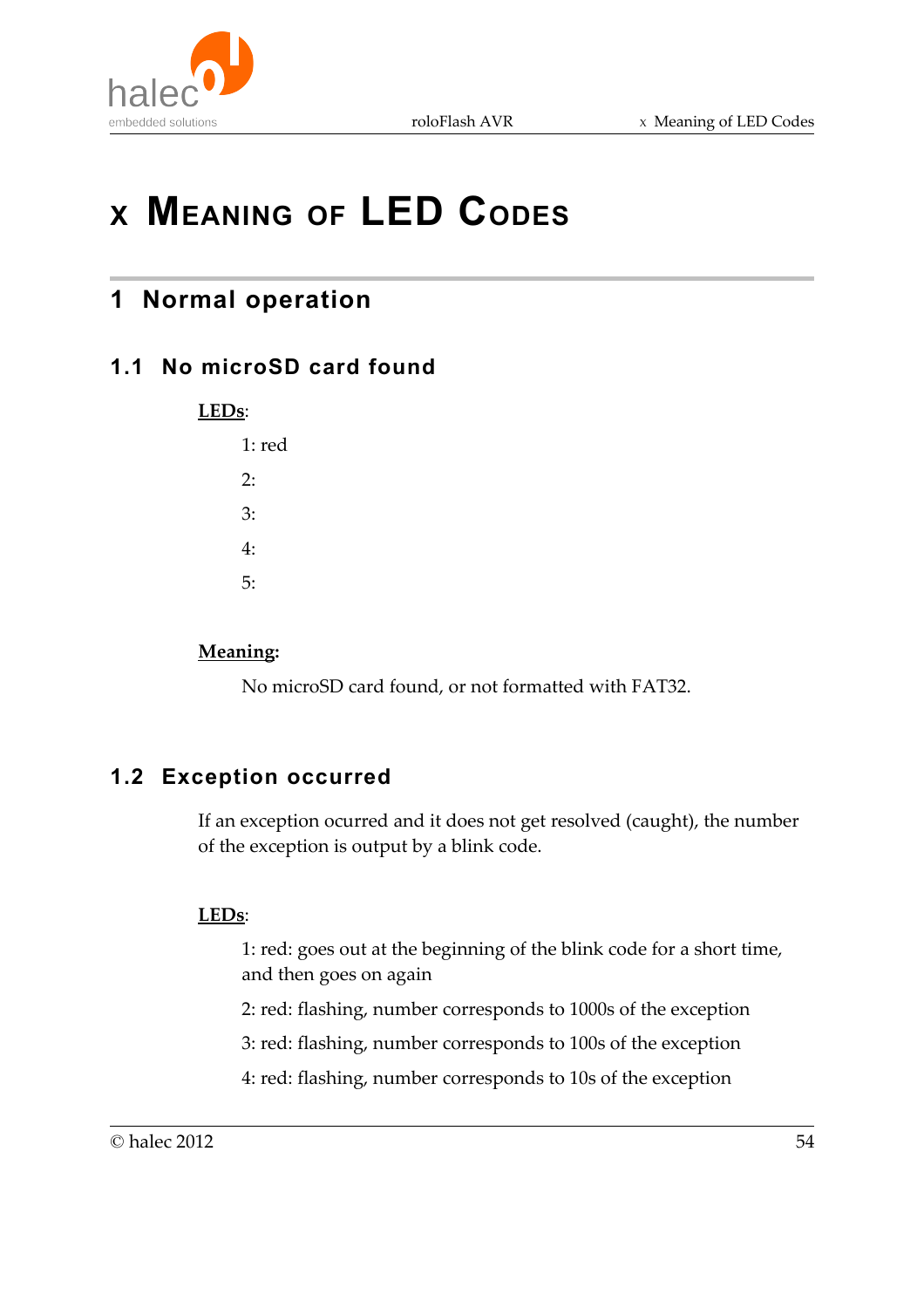5: red: flashing, number corresponds to 1s of the exception

### **Meaning:**

Count how often the LEDs light up, and you'll get the code of the exception.

This code could originate from:

- an approprate "throw" instruction. Example: if getSignature() <> sig\_atmega32 !atMega32? throw 1234 !create exception 1234 endif
- a function / procedure unable to fulfill its task and creating an exception.

# **2 Updating roloFlash**

Updating roloFlash is described in chapter V "Updating roloFlash".

# **2.1 Update in process**

### **LEDs**:

- 1: red
- 2: green \ quickly flashing alternately
- 3: green /
- 4:
- 5:

## **Meaning:**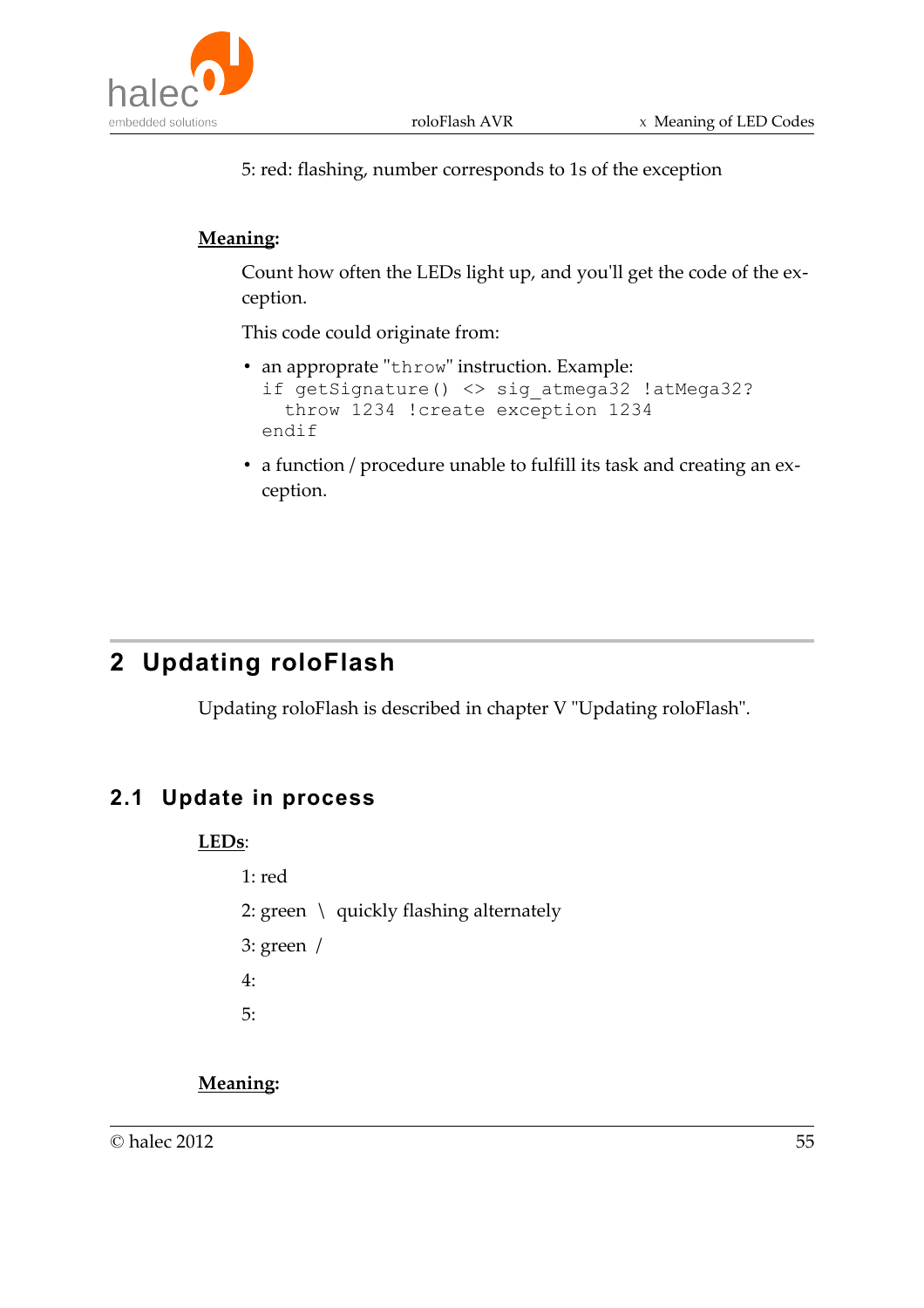

File RUN.BIN not found. Please follow the instructions in IV.1 "Preparing the microSD card at the PC (e.g. in the development department)".

# **2.2 Update finished successfully**

1: green 2: green 3: 4: 5:

### **Meaning:**

The update succeeded. After pulling roloFlash off the new firmware is available the next time you use roloFlash.

# **2.3 Update erroneous**

**LEDs**:

1: red 2: 3: red 4: 5:

### **Meaning:**

The update failed. The old firmware might still be available.

#### **Possible remedy:**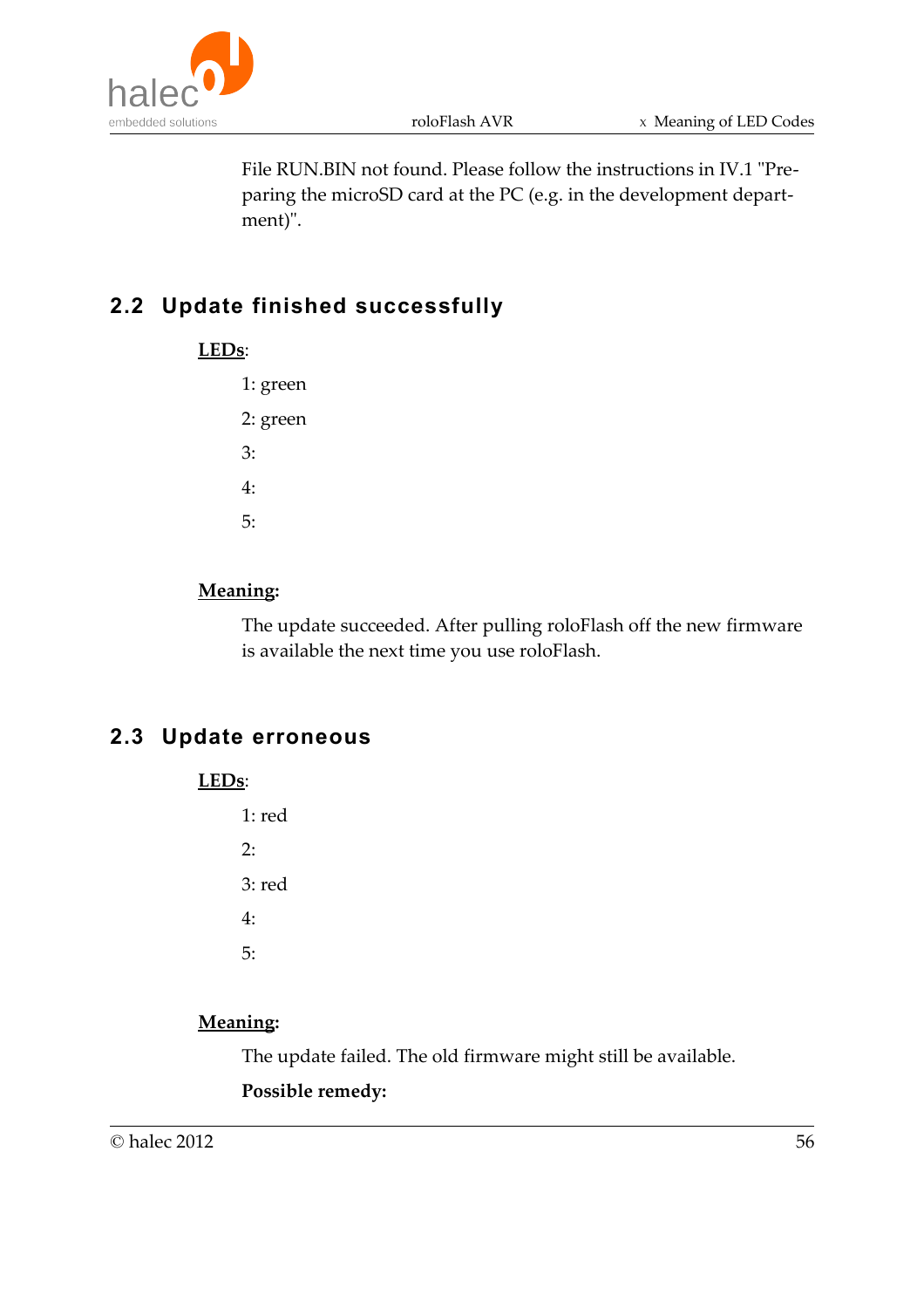

- Try update again.
- Update with a different firmware.